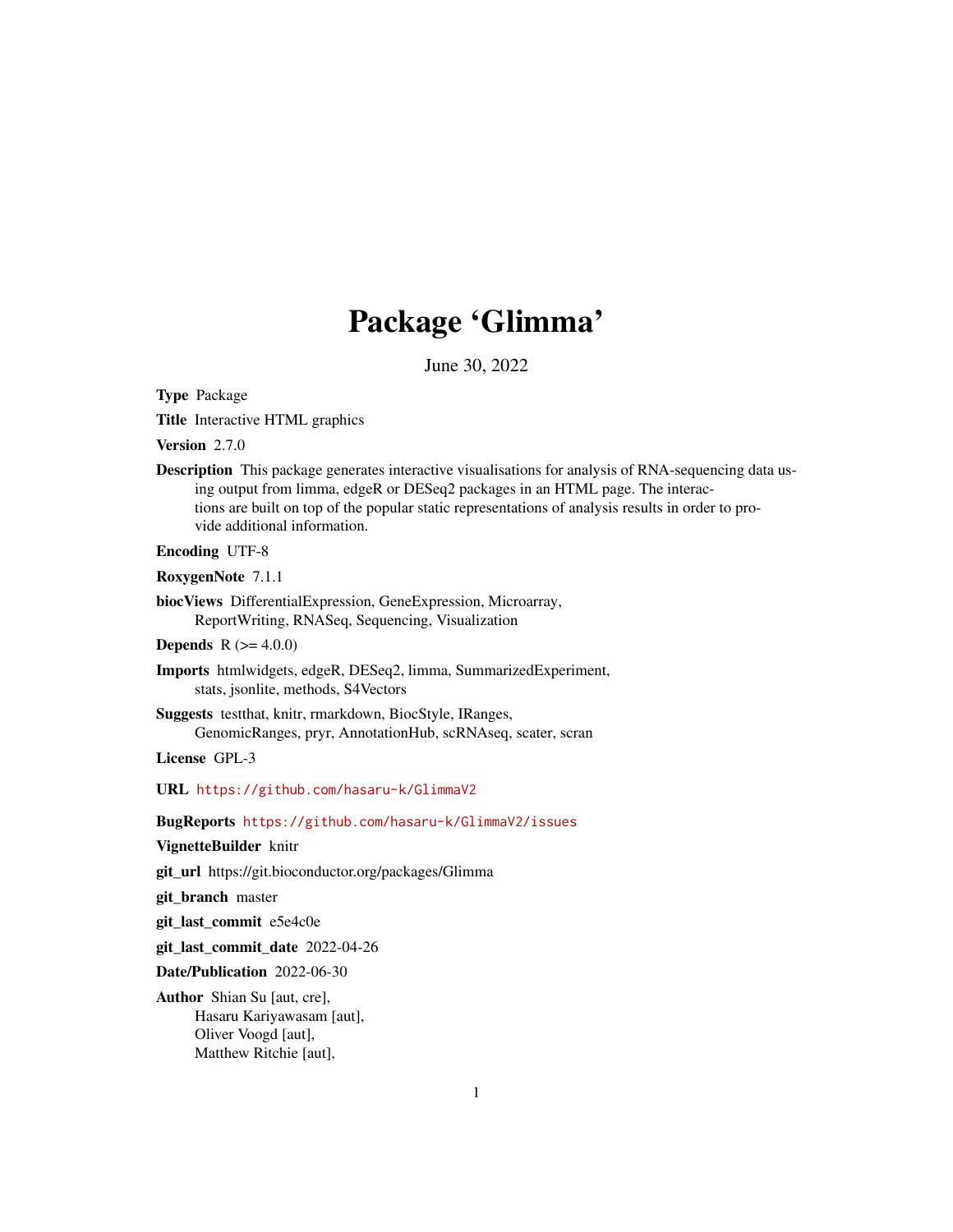Charity Law [aut], Stuart Lee [ctb], Isaac Virshup [ctb]

Maintainer Shian Su <su.s@wehi.edu.au>

## R topics documented:

| 3<br>arraydata                                                                                                     |
|--------------------------------------------------------------------------------------------------------------------|
| 3                                                                                                                  |
| $\overline{4}$                                                                                                     |
| $\overline{4}$                                                                                                     |
| 5                                                                                                                  |
| 8                                                                                                                  |
| 10                                                                                                                 |
| 12                                                                                                                 |
| 15<br>glimmaMDS                                                                                                    |
| 16                                                                                                                 |
| 18                                                                                                                 |
| 20                                                                                                                 |
| 21                                                                                                                 |
| 23                                                                                                                 |
| 25                                                                                                                 |
| 27                                                                                                                 |
| $glimmaVolcano.MArrayLM \dots \dots \dots \dots \dots \dots \dots \dots \dots \dots \dots \dots \dots \dots$<br>30 |
| 32                                                                                                                 |
| 34                                                                                                                 |
| 35                                                                                                                 |
| 37                                                                                                                 |
| 39                                                                                                                 |
| 41                                                                                                                 |
| 43                                                                                                                 |
| 45                                                                                                                 |
| 47                                                                                                                 |
| 47                                                                                                                 |
| 48                                                                                                                 |
| 49                                                                                                                 |
| 50                                                                                                                 |
| 52                                                                                                                 |
| 54                                                                                                                 |
| 54                                                                                                                 |
|                                                                                                                    |

**Index** [55](#page-54-0)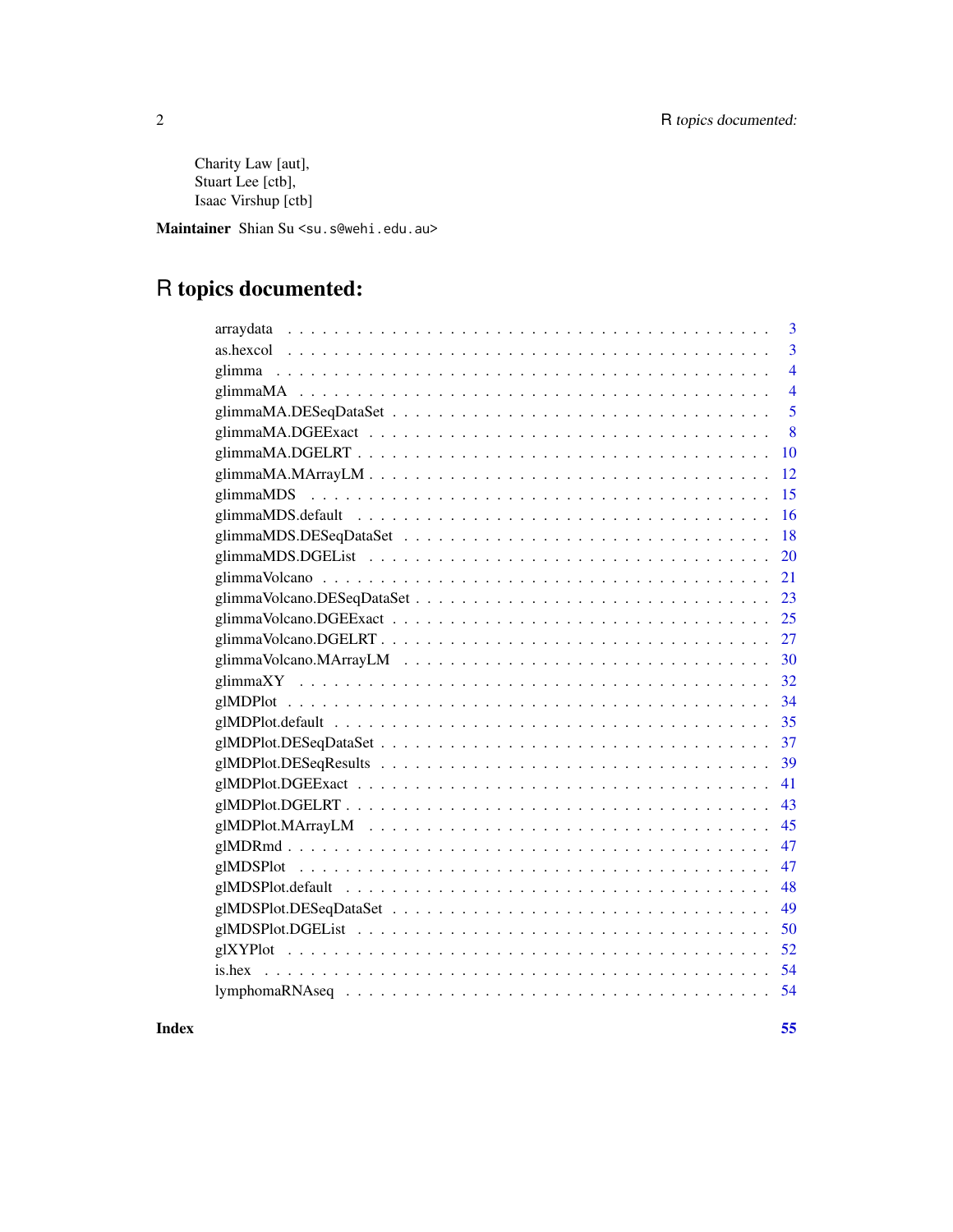<span id="page-2-0"></span>

## Description

Example microarray for the study of Ezh2.

## Author(s)

Bhupinder Pal, Toula Bouras, Wei Shi, Francois Vaillant, Julie M. Sheridan, Naiyang Fu, Kelsey Breslin, Kun Jiang, Matthew E. Ritchie, Matthew Young, Geoffrey J. Lindeman, Gordon K. Smyth, Jane E. Visvader

## References

[http://www.cell.com/cell-reports/abstract/S2211-1247\(13\)00007-7](http://www.cell.com/cell-reports/abstract/S2211-1247(13)00007-7)

as.hexcol *Numeric to hex colour converter*

## Description

Convert numbers and R colour strings into corresponding hex codes for colours

#### Usage

as.hexcol(x)

#### Arguments

x the colour value(s) to be converted to hex values.

## Value

hex codes for colours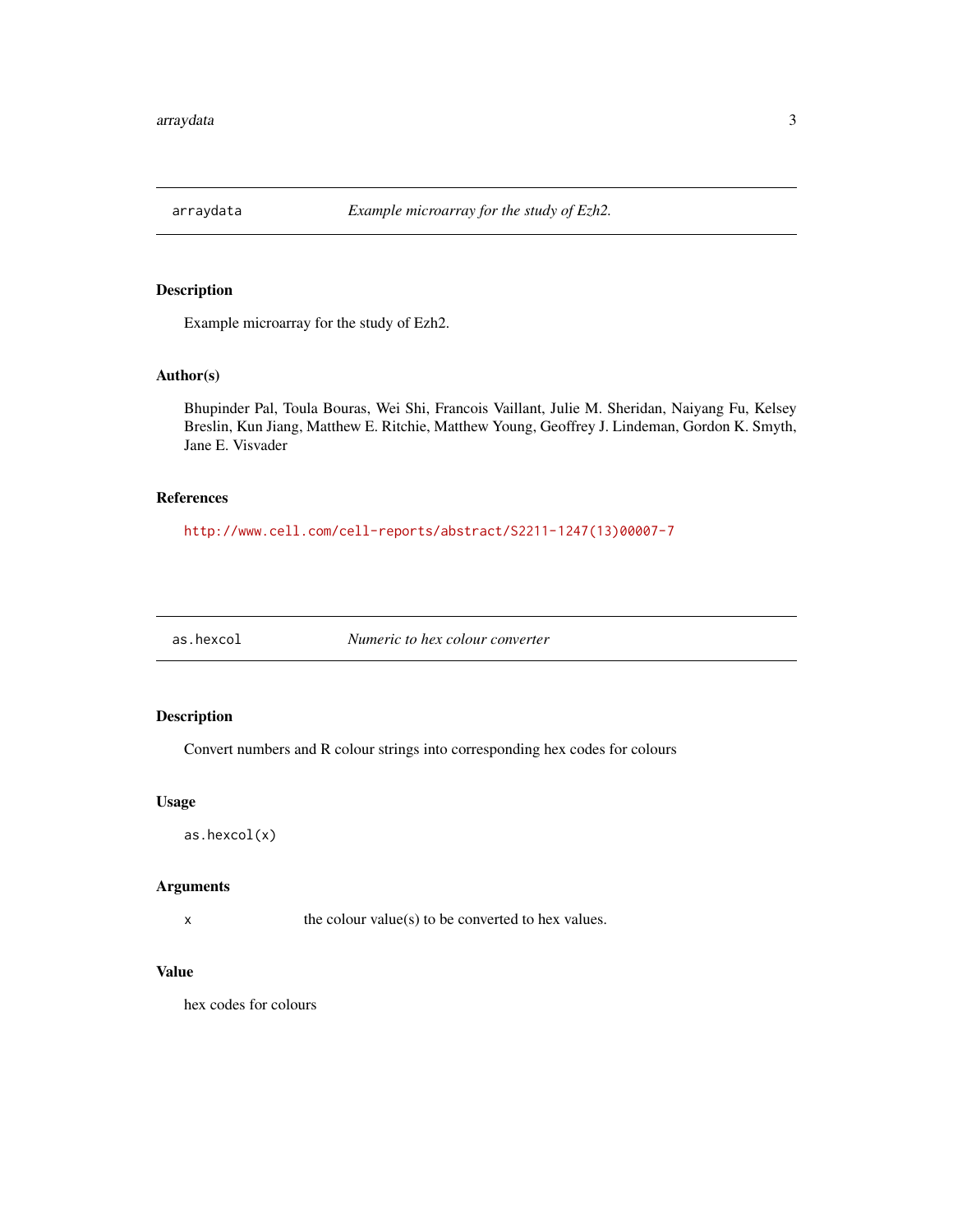<span id="page-3-0"></span>

## Description

The Glimma package provides iteractive versions of plots frequently used in the limma package. Currently the MDS and MD plots have been implemented. The functions can be used with both limma, edgeR and DESeq objecs.

## Main functions

[glMDSPlot](#page-46-1), [glMDPlot](#page-33-1), [glXYPlot](#page-51-1)

<span id="page-3-1"></span>glimmaMA *Glimma MA Plot*

#### Description

Generic function for drawing a two-panel interactive MA plot, a special case of the glimmaXY plot. The function invokes the following methods which depend on the class of the first argument:

- [glimmaMA.MArrayLM](#page-11-1) for limma analysis
- [glimmaMA.DGEExact](#page-7-1) for edgeR analysis, produced from [exactTest](#page-0-0)
- [glimmaMA.DGELRT](#page-9-1) for edgeR analysis, produced from [glmLRT](#page-0-0)
- [glimmaMA.DESeqDataSet](#page-4-1) for DESeq2 analysis

glimmaMD is an alias for glimmaMA.

#### Usage

 $glimm<sub>A</sub>(x, ...)$ 

 $glimmanD(x, \ldots)$ 

## Arguments

| x | the DE object to plot. |
|---|------------------------|
|---|------------------------|

... additional arguments affecting the plots produced. See specific methods for detailed arguments.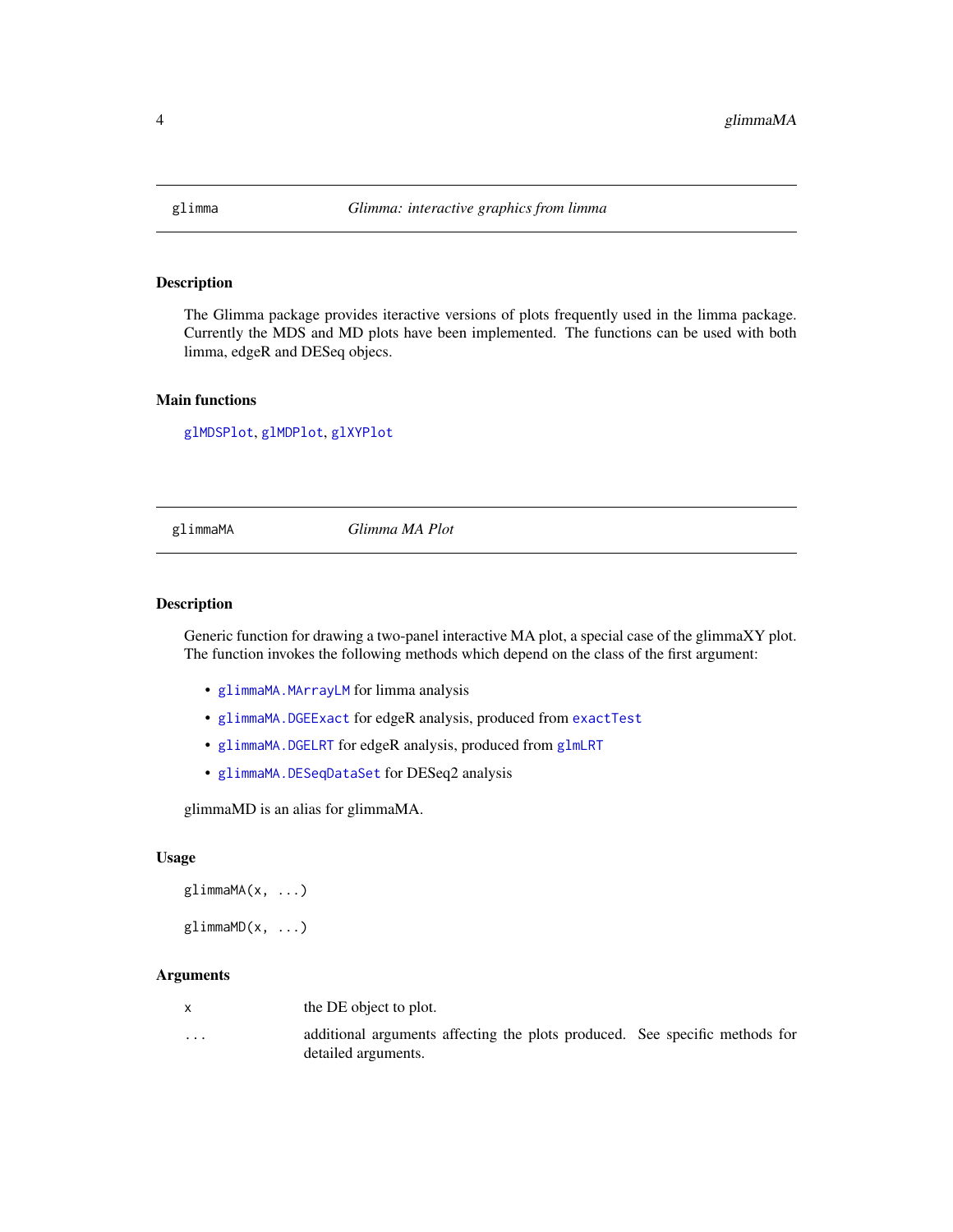#### <span id="page-4-0"></span>Details

The summary plot on the left represents gene-wise log-fold-change (logFC) on the y-axis versus average gene expression calculated as log-counts-per-million (logCPM) values. We call our summary plot an MA plot because this type of plot was originally referred to as an MA plot in the limma package, with the M-value representing logFC and A-value representing average expression - it has since been renamed to MD plot in the limma package. The expression plot on the right displays sample expression values for a single gene. Interactions with the htmlwidget include clicking on genes (points) in the summary plot to bring up associated sample expression values in the expression plot, as well as the summary statistics in the table below. Alternatively, users can interact with the table by clicking on genes (rows) to highlight genes in the summary plot, as well as bring up associated sample expression values in the expression plot. Briefly, other interactive features include a search box for the table, buttons to save plots and data (summary statistics and expression values), additional pop-up information when hovering on points in plots, and rescaling of the y-axis in the expression plot.

#### Value

htmlwidget object or NULL if html argument is specified.

#### Author(s)

Hasaru Kariyawasam, Shian Su and Oliver Voogd

#### Examples

methods(glimmaMA) # show methods for glimmaMA

<span id="page-4-1"></span>glimmaMA.DESeqDataSet *Glimma MA Plot*

#### Description

Draws a two-panel interactive MA plot from an DESeqDataSet object. This is a special case of the glimmaXY plot.

#### Usage

```
## S3 method for class 'DESeqDataSet'
glimmaMA(
  x,
  counts = DESeq2::counts(x),
  groups = extractGroups(colData(x)),
  status = NULL,
  anno = NULL,display.columns = NULL,
  status.cols = c("#1052bd", "silver", "#cc212f"),
```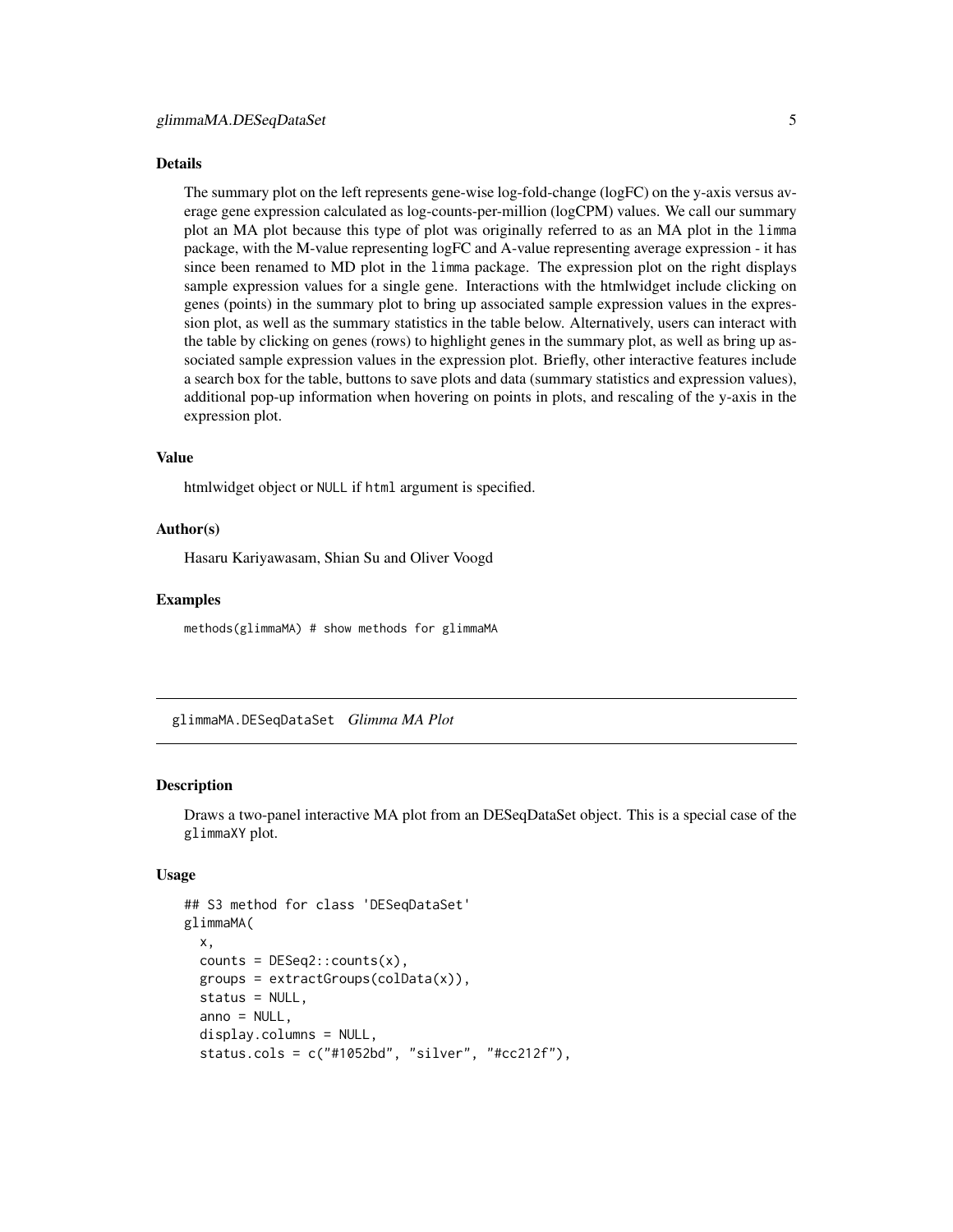```
sample.cols = NULL,
 transform.counts = c("logcpm", "cpm", "rpkm", "logrpkm", "none"),
 main = "MA Plot",xlab = "logCPM",
 ylab = "logFC",
 html = NULL,width = 920,
 height = 920,
  ...
)
```

| х                | DESeqDataSet object from which summary statistics are extracted from to cre-<br>ate summary (left) plot.                                                                                                                                                                            |  |
|------------------|-------------------------------------------------------------------------------------------------------------------------------------------------------------------------------------------------------------------------------------------------------------------------------------|--|
| counts           | numeric matrix with $nrow(x)$ rows containing gene expression values.                                                                                                                                                                                                               |  |
| groups           | vector/factor representing the experimental group for each sample; see extractGroups<br>for default value.                                                                                                                                                                          |  |
| status           | vector of length $nrow(x)$ indicating the status of each gene.                                                                                                                                                                                                                      |  |
| anno             | data frame with $nrow(x)$ rows containing gene annotations.                                                                                                                                                                                                                         |  |
| display.columns  |                                                                                                                                                                                                                                                                                     |  |
|                  | character vector containing names of columns from anno from which to display<br>in mouseover tooltips and table.                                                                                                                                                                    |  |
| status.cols      | vector of length 3 containing valid CSS strings for colours associated with status<br>in the order of $-1$ , 0 and 1.                                                                                                                                                               |  |
| sample.cols      | character vector of length ncol (counts) containing valid CSS strings for colours<br>associated with each sample to be displayed on the expression plot. If left un-<br>specified, samples will be coloured according to groups.                                                    |  |
| transform.counts |                                                                                                                                                                                                                                                                                     |  |
|                  | the type of transformation used on the counts - "logcpm" for using edgeR:: cpm(counts,<br>log=TRUE); "cpm" for edgeR:: cpm(counts); "rpkm" for edgeR:: rpkm(counts);<br>"logrpkm" for edgeR:: rpkm(counts, log=TRUE); and "none" for no transfor-<br>mation). Defaults to "logcpm". |  |
| main             | character string for the main title of summary plot.                                                                                                                                                                                                                                |  |
| xlab             | character string for the x-axis label of summary plot.                                                                                                                                                                                                                              |  |
| ylab             | character string for the y-axis label of summary plot.                                                                                                                                                                                                                              |  |
| html             | character string for naming HTML file for exportation of widget. The extension<br>should be included in the file name e.g. "file.html".                                                                                                                                             |  |
| width            | numeric value indicating width of widget in pixels.                                                                                                                                                                                                                                 |  |
| height           | numeric value indicating width of height in pixels.                                                                                                                                                                                                                                 |  |
| $\cdots$         | additional unused arguments.                                                                                                                                                                                                                                                        |  |

<span id="page-5-0"></span>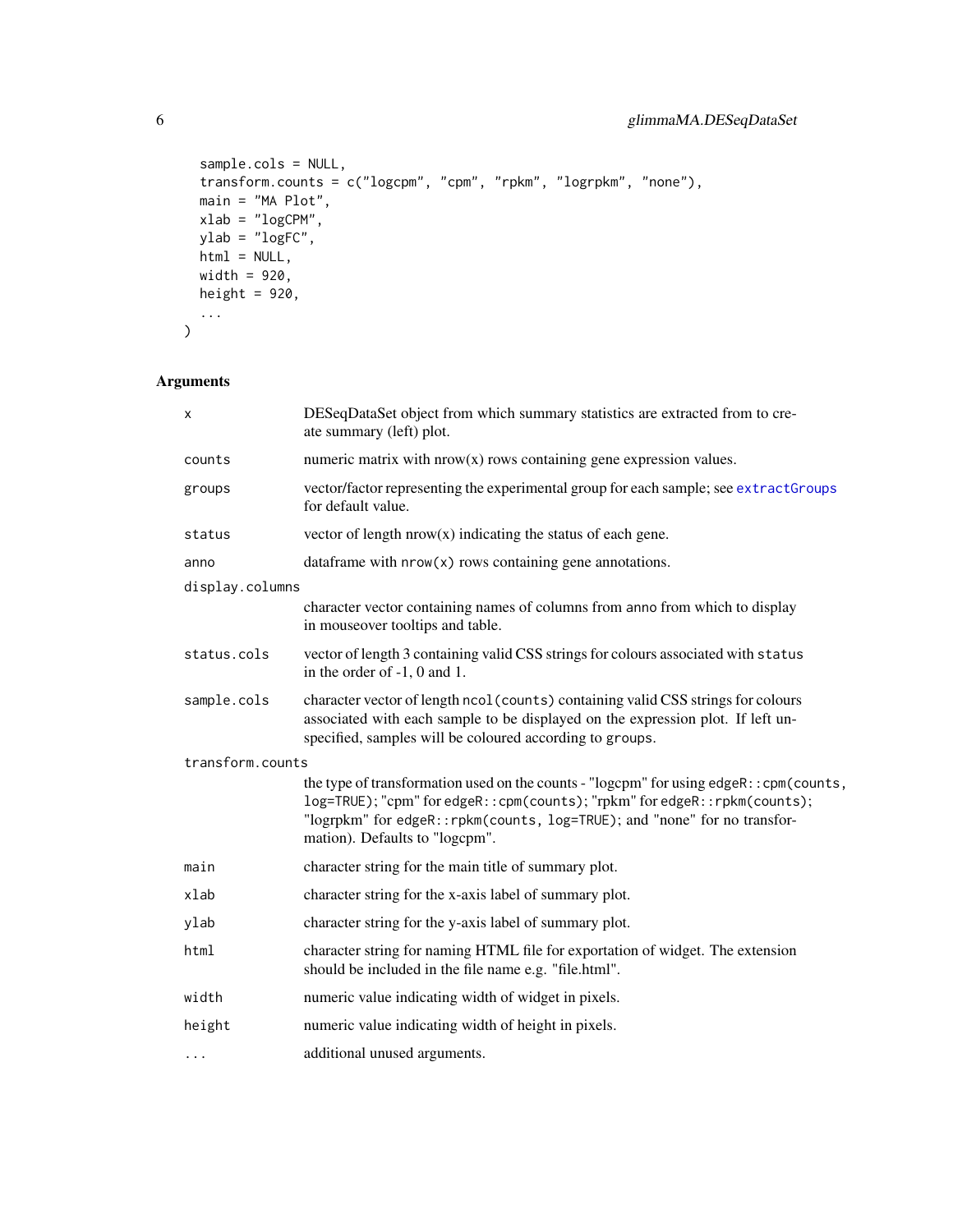#### <span id="page-6-0"></span>Details

The summary plot on the left represents gene-wise log-fold-change (logFC) on the y-axis versus average gene expression calculated as log-counts-per-million (logCPM) values. We call our summary plot an MA plot because this type of plot was originally referred to as an MA plot in the limma package, with the M-value representing logFC and A-value representing average expression - it has since been renamed to MD plot in the limma package. The expression plot on the right displays sample expression values for a single gene. Interactions with the htmlwidget include clicking on genes (points) in the summary plot to bring up associated sample expression values in the expression plot, as well as the summary statistics in the table below. Alternatively, users can interact with the table by clicking on genes (rows) to highlight genes in the summary plot, as well as bring up associated sample expression values in the expression plot. Briefly, other interactive features include a search box for the table, buttons to save plots and data (summary statistics and expression values), additional pop-up information when hovering on points in plots, and rescaling of the y-axis in the expression plot.

#### Value

htmlwidget object or NULL if html argument is specified.

## Author(s)

Hasaru Kariyawasam, Shian Su and Oliver Voogd

## See Also

[glimmaMA](#page-3-1), [glimmaMA.MArrayLM](#page-11-1), [glimmaMA.DGEExact](#page-7-1), [glimmaMA.DGELRT](#page-9-1)

#### Examples

```
dge <- readRDS(
 system.file("RNAseq123/dge.rds", package = "Glimma"))
dds <- DESeq2::DESeqDataSetFromMatrix(
 countData = dge$counts,
 colData = dge$samples,
 rowData = dge$genes,
 design = \simgroup
)
dds <- DESeq2::DESeq(dds, quiet=TRUE)
glimmaMA(dds)
```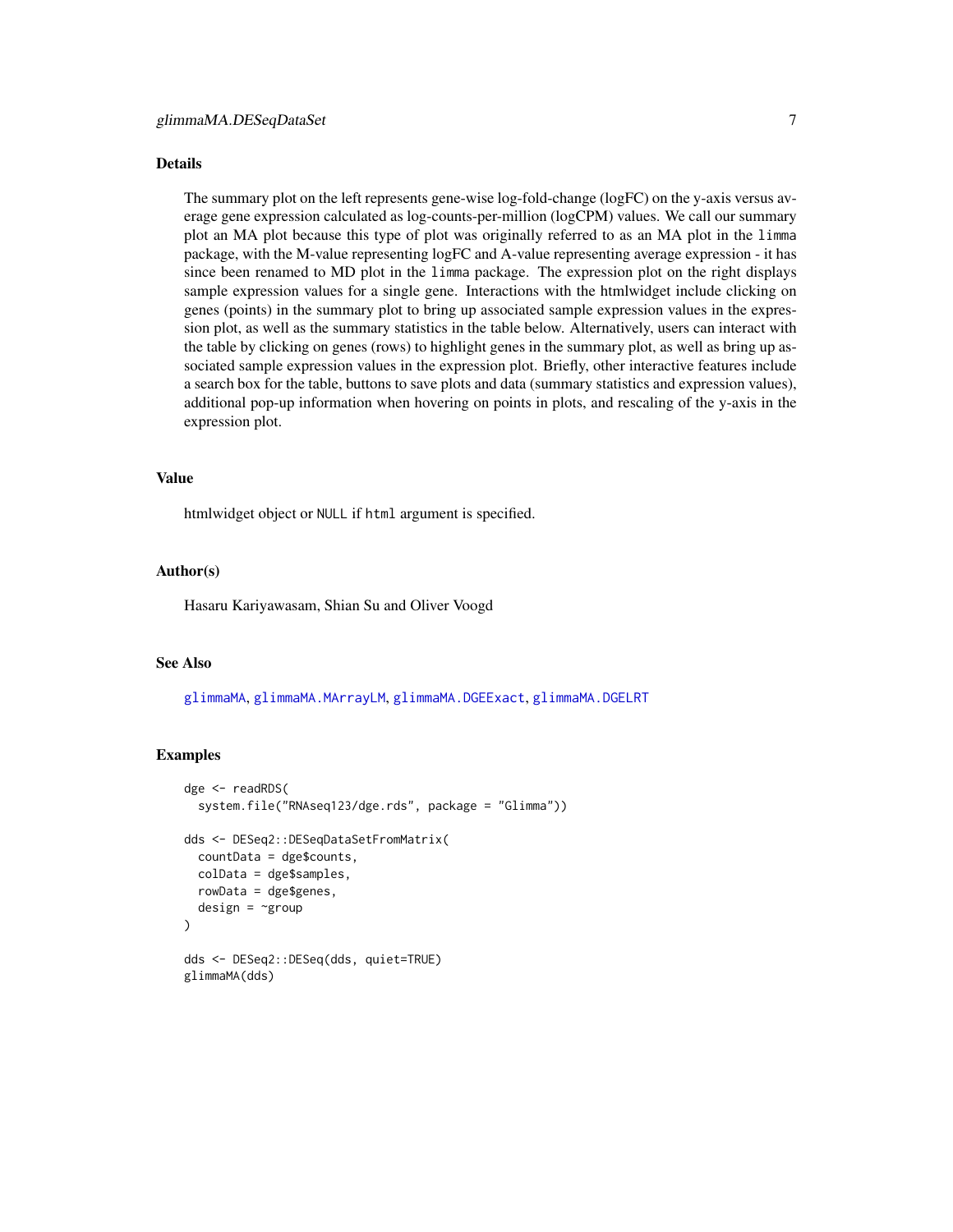## <span id="page-7-1"></span><span id="page-7-0"></span>Description

Draws a two-panel interactive MA plot from an DGEExact object. This is a special case of the glimmaXY plot.

## Usage

```
## S3 method for class 'DGEExact'
glimmaMA(
  x,
  dge = NULL,
  counts = dge$counts,
  groups = dge$samples$group,
  status = edgeR::decideTestsDGE(x),
  anno = x$genes,
  display.columns = NULL,
  status.cols = c("#1052bd", "silver", "#cc212f"),
  sample.cols = NULL,
  p.adj.method = "BH",
  transform.counts = c("logcpm", "cpm", "rpkm", "logrpkm", "none"),
 main = paste(x$comparison[2], "vs", x$comparison[1]),
  xlab = "logCPM",
 ylab = "logFC",
 html = NULL,width = 920,
 height = 920,
  ...
\mathcal{L}
```

| $\mathsf{x}$ | DGEExact object from which summary statistics are extracted from to create<br>summary (left) plot.                                                                                                                                                                                                                     |
|--------------|------------------------------------------------------------------------------------------------------------------------------------------------------------------------------------------------------------------------------------------------------------------------------------------------------------------------|
| dge          | DGEList object with nrow(x) rows from which expression values are extracted<br>from to create expression (right) plot. Gene counts are taken from dge\$counts<br>and sample groups from dge\$samples\$group. By default raw counts are trans-<br>formed to log-cpm values (see more in the transform.counts argument). |
| counts       | numeric matrix with $nrow(x)$ rows containing gene expression values. This<br>can be used to replace the gene counts from dge\$counts, i.e. you may have<br>log-rpkm values stored in a different object that you wish to use.                                                                                         |
| groups       | vector of length ncol (dge) representing categorisation of samples in expression<br>plot.                                                                                                                                                                                                                              |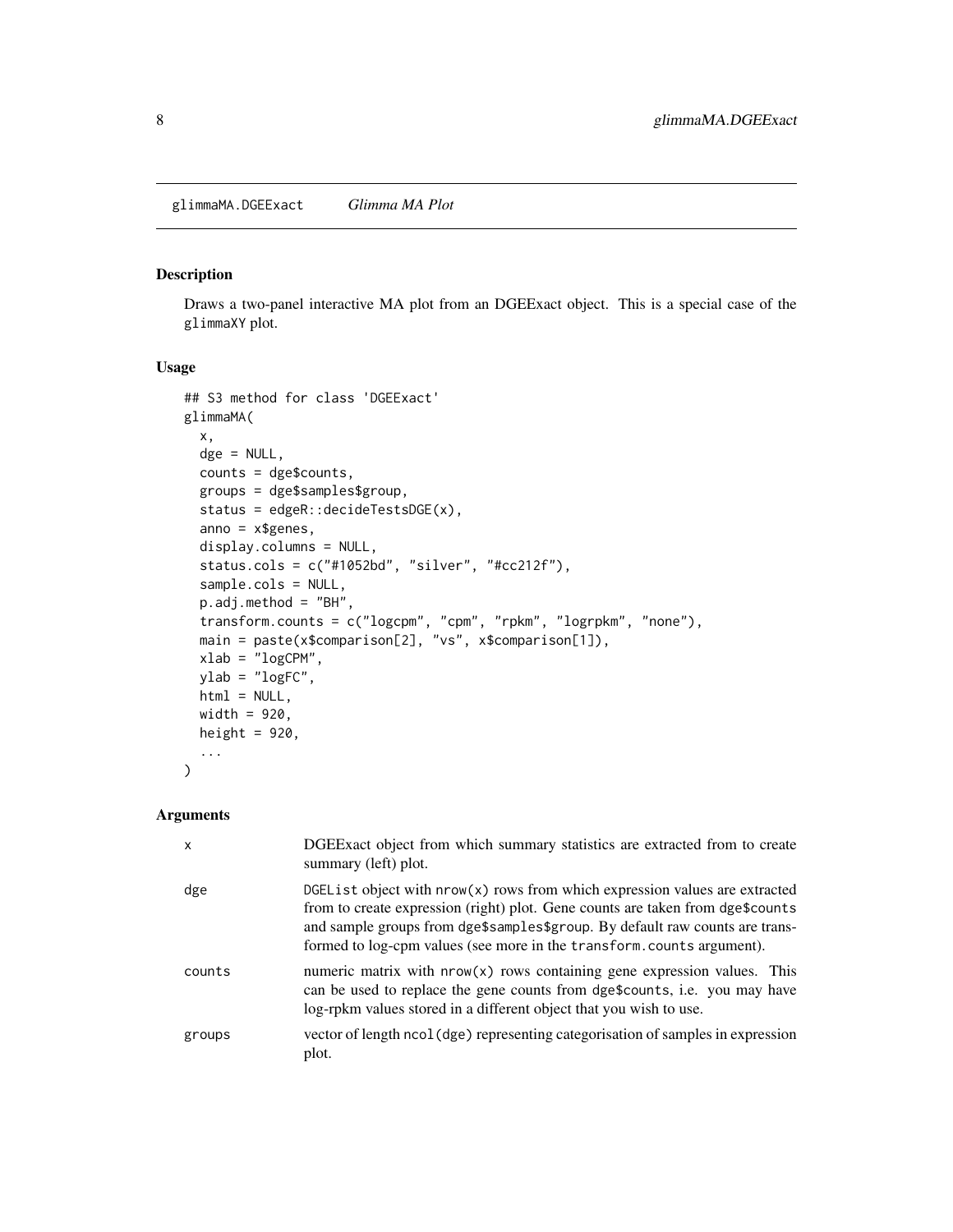| status           | vector of length $nrow(x)$ indicating the status of each gene. By default genes in<br>the summary plot are coloured based on its differential expression status using<br>an adjusted p-value cutoff of 0.05 by calling the edgeR::decideTestsDGE()<br>function, where the value of -1 marks down-regulated genes, 0 marks genes<br>with no expression difference, and 1 marks up-regulated genes. |
|------------------|---------------------------------------------------------------------------------------------------------------------------------------------------------------------------------------------------------------------------------------------------------------------------------------------------------------------------------------------------------------------------------------------------|
| anno             | data frame with $nrow(x)$ rows containing gene annotations.                                                                                                                                                                                                                                                                                                                                       |
| display.columns  |                                                                                                                                                                                                                                                                                                                                                                                                   |
|                  | character vector containing names of columns from anno from which to display<br>in mouseover tooltips and table.                                                                                                                                                                                                                                                                                  |
| status.cols      | vector of length 3 containing valid CSS strings for colours associated with status<br>in the order of $-1$ , 0 and 1.                                                                                                                                                                                                                                                                             |
| sample.cols      | character vector of length ncol (counts) containing valid CSS strings for colours<br>associated with each sample to be displayed on the expression plot. If left un-<br>specified, samples will be coloured according to groups.                                                                                                                                                                  |
| p.adj.method     | character string specifying p-value adjustment method.                                                                                                                                                                                                                                                                                                                                            |
| transform.counts |                                                                                                                                                                                                                                                                                                                                                                                                   |
|                  | the type of transformation used on the counts - "logcpm" for using edgeR:: cpm(counts,<br>log=TRUE); "cpm" for edgeR:: cpm(counts); "rpkm" for edgeR:: rpkm(counts);<br>"logrpkm" for edgeR:: rpkm(counts, log=TRUE); and "none" for no transfor-<br>mation). Defaults to "logcpm".                                                                                                               |
| main             | character string for the main title of summary plot.                                                                                                                                                                                                                                                                                                                                              |
| xlab             | character string for the x-axis label of summary plot.                                                                                                                                                                                                                                                                                                                                            |
| ylab             | character string for the y-axis label of summary plot.                                                                                                                                                                                                                                                                                                                                            |
| html             | character string for naming HTML file for exportation of widget. The extension<br>should be included in the file name e.g. "file.html".                                                                                                                                                                                                                                                           |
| width            | numeric value indicating width of widget in pixels.                                                                                                                                                                                                                                                                                                                                               |
| height           | numeric value indicating width of height in pixels.                                                                                                                                                                                                                                                                                                                                               |
| $\cdots$         | additional unused arguments.                                                                                                                                                                                                                                                                                                                                                                      |
|                  |                                                                                                                                                                                                                                                                                                                                                                                                   |

## Details

The summary plot on the left represents gene-wise log-fold-change (logFC) on the y-axis versus average gene expression calculated as log-counts-per-million (logCPM) values. We call our summary plot an MA plot because this type of plot was originally referred to as an MA plot in the limma package, with the M-value representing logFC and A-value representing average expression - it has since been renamed to MD plot in the limma package. The expression plot on the right displays sample expression values for a single gene. Interactions with the htmlwidget include clicking on genes (points) in the summary plot to bring up associated sample expression values in the expression plot, as well as the summary statistics in the table below. Alternatively, users can interact with the table by clicking on genes (rows) to highlight genes in the summary plot, as well as bring up associated sample expression values in the expression plot. Briefly, other interactive features include a search box for the table, buttons to save plots and data (summary statistics and expression values), additional pop-up information when hovering on points in plots, and rescaling of the y-axis in the expression plot.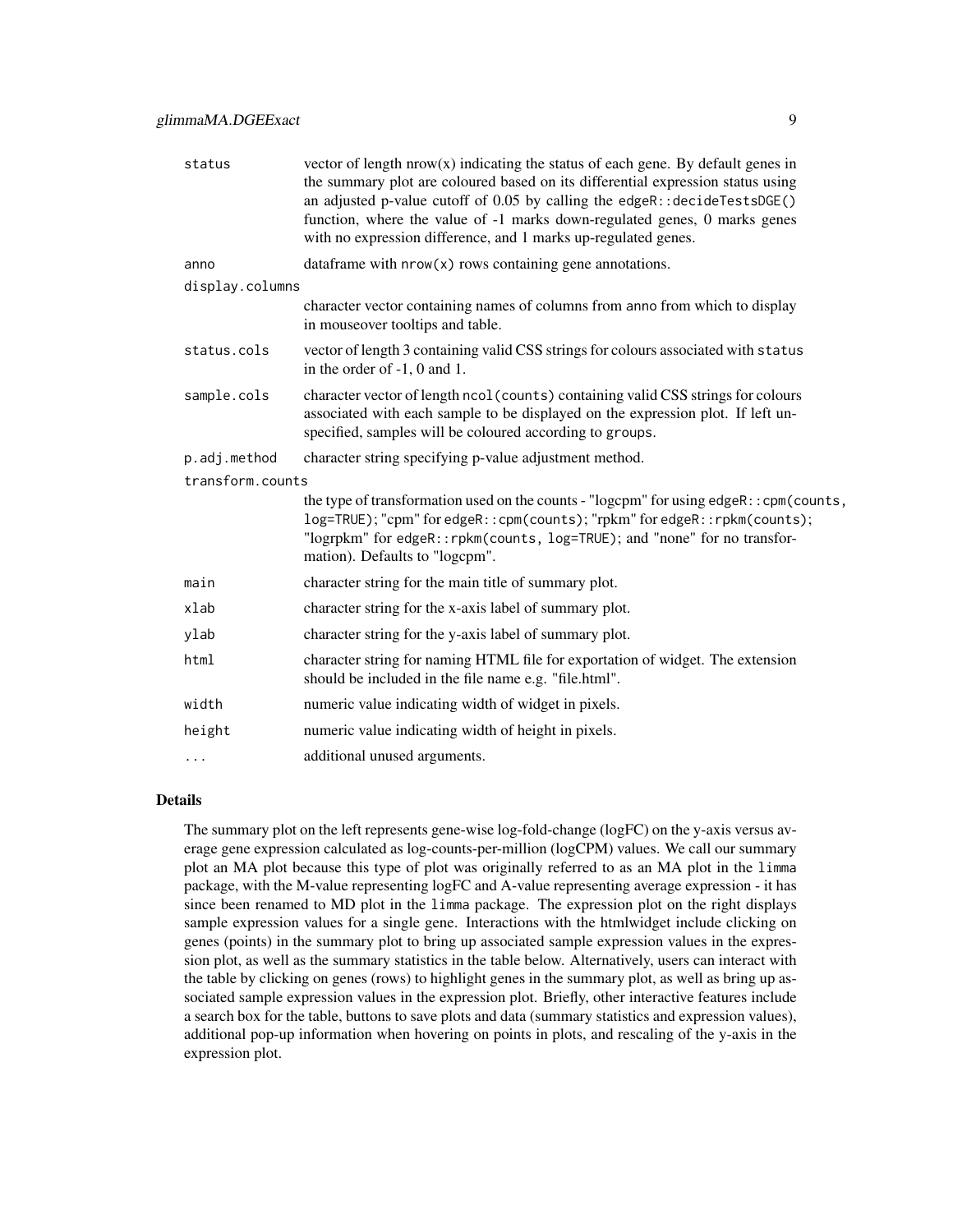<span id="page-9-0"></span>htmlwidget object or NULL if html argument is specified.

#### Author(s)

Hasaru Kariyawasam, Shian Su and Oliver Voogd

## See Also

[glimmaMA](#page-3-1), [glimmaMA.MArrayLM](#page-11-1), [glimmaMA.DGELRT](#page-9-1), [glimmaMA.DESeqDataSet](#page-4-1)

## Examples

```
dge <- readRDS(
  system.file("RNAseq123/dge.rds", package = "Glimma"))
design <- readRDS(
  system.file("RNAseq123/design.rds", package = "Glimma"))
contr.matrix <- readRDS(
  system.file("RNAseq123/contr.matrix.rds", package = "Glimma"))
dge <- edgeR::estimateDisp(dge, design)
gfit <- edgeR::glmFit(dge, design)
glrt <- edgeR::glmLRT(gfit, design, contrast = contr.matrix)
glimmaMA(glrt, dge = dge)
```
<span id="page-9-1"></span>glimmaMA.DGELRT *Glimma MA Plot*

#### Description

Draws a two-panel interactive MA plot from an DGELRT object. This is a special case of the glimmaXY plot.

## Usage

```
## S3 method for class 'DGELRT'
glimmaMA(
 x,
 \text{dge} = \text{NULL},
 counts = dge$counts,
  groups = dge$samples$group,
  status = edgeR::decideTestsDGE(x),
  anno = x$genes,
  display.columns = NULL,
  status.cols = c("#1052bd", "silver", "#cc212f"),
  sample.cols = NULL,
```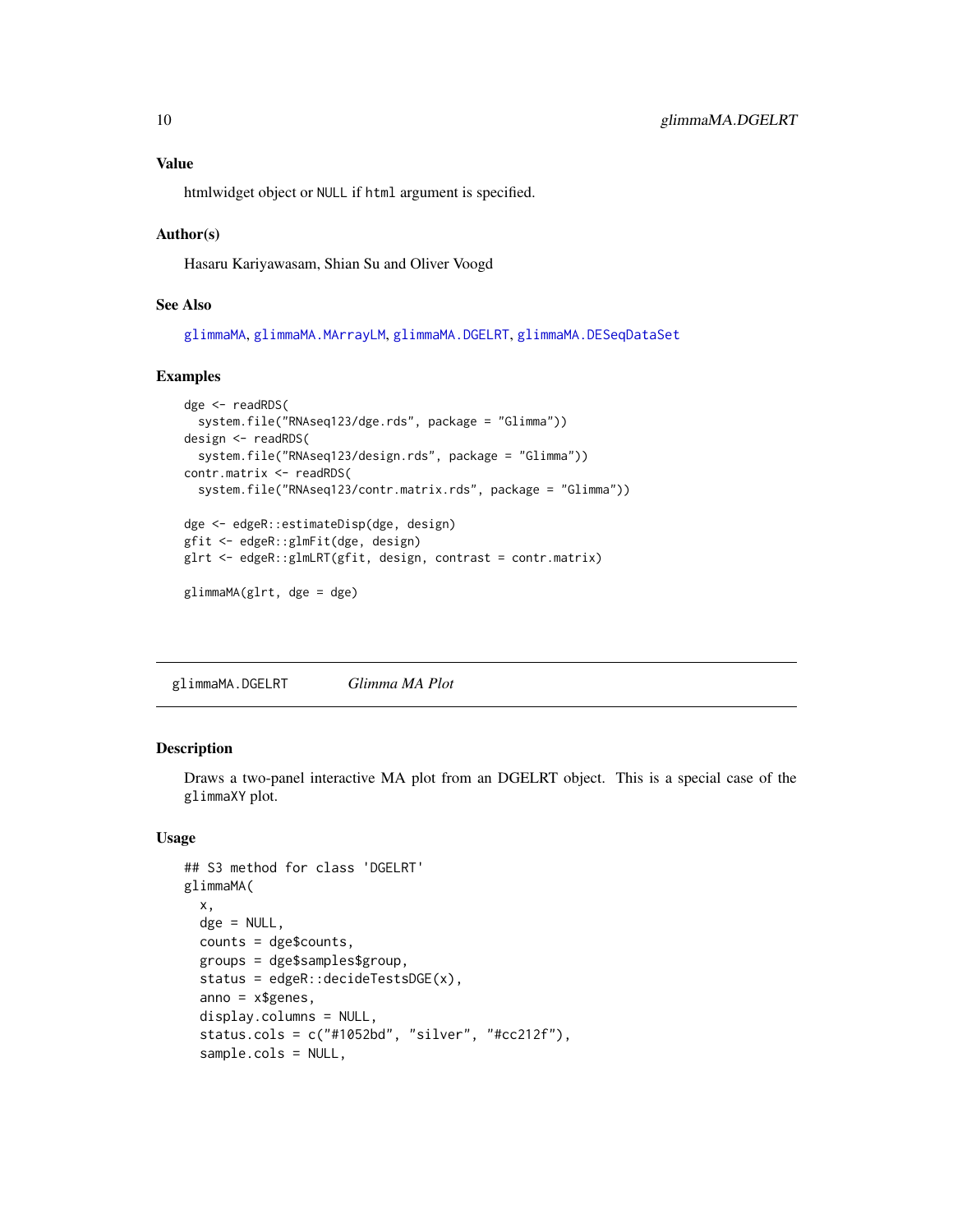```
p.addj.method = "BH",transform.counts = c("logcpm", "cpm", "rpkm", "logrpkm", "none"),
 main = paste(x$comparison[2], "vs", x$comparison[1]),
 xlab = "logCPM",
 ylab = "logFC",
 html = NULL,width = 920,
 height = 920,
  ...
)
```

| х                | DGELRT object from which summary statistics are extracted from to create<br>summary (left) plot.                                                                                                                                                                                                                                                                                                   |  |
|------------------|----------------------------------------------------------------------------------------------------------------------------------------------------------------------------------------------------------------------------------------------------------------------------------------------------------------------------------------------------------------------------------------------------|--|
| dge              | DGEList object with nrow(x) rows from which expression values are extracted<br>from to create expression (right) plot. Gene counts are taken from dge\$counts<br>and sample groups from dge\$samples\$group. By default raw counts are trans-<br>formed to log-cpm values (see more in the transform.counts argument).                                                                             |  |
| counts           | numeric matrix with $nrow(x)$ rows containing gene expression values. This<br>can be used to replace the gene counts from dge\$counts, i.e. you may have<br>log-rpkm values stored in a different object that you wish to use.                                                                                                                                                                     |  |
| groups           | vector of length ncol (dge) representing categorisation of samples in expression<br>plot.                                                                                                                                                                                                                                                                                                          |  |
| status           | vector of length $nrow(x)$ indicating the status of each gene. By default genes in<br>the summary plot are coloured based on its differential expression status using<br>an adjusted p-value cutoff of 0.05 by calling the edgeR:: decideTestsDGE()<br>function, where the value of -1 marks down-regulated genes, 0 marks genes<br>with no expression difference, and 1 marks up-regulated genes. |  |
| anno             | data frame with $nrow(x)$ rows containing gene annotations.                                                                                                                                                                                                                                                                                                                                        |  |
| display.columns  |                                                                                                                                                                                                                                                                                                                                                                                                    |  |
|                  | character vector containing names of columns from anno from which to display<br>in mouseover tooltips and table.                                                                                                                                                                                                                                                                                   |  |
| status.cols      | vector of length 3 containing valid CSS strings for colours associated with status<br>in the order of -1, 0 and 1.                                                                                                                                                                                                                                                                                 |  |
| sample.cols      | character vector of length ncol (counts) containing valid CSS strings for colours<br>associated with each sample to be displayed on the expression plot. If left un-<br>specified, samples will be coloured according to groups.                                                                                                                                                                   |  |
| p.adj.method     | character string specifying p-value adjustment method.                                                                                                                                                                                                                                                                                                                                             |  |
| transform.counts |                                                                                                                                                                                                                                                                                                                                                                                                    |  |
|                  | the type of transformation used on the counts - "logcpm" for using edgeR:: cpm(counts,<br>log=TRUE); "cpm" for edgeR:: cpm(counts); "rpkm" for edgeR:: rpkm(counts);<br>"logrpkm" for edgeR:: rpkm(counts, log=TRUE); and "none" for no transfor-<br>mation). Defaults to "logcpm".                                                                                                                |  |
| main             | character string for the main title of summary plot.                                                                                                                                                                                                                                                                                                                                               |  |
|                  |                                                                                                                                                                                                                                                                                                                                                                                                    |  |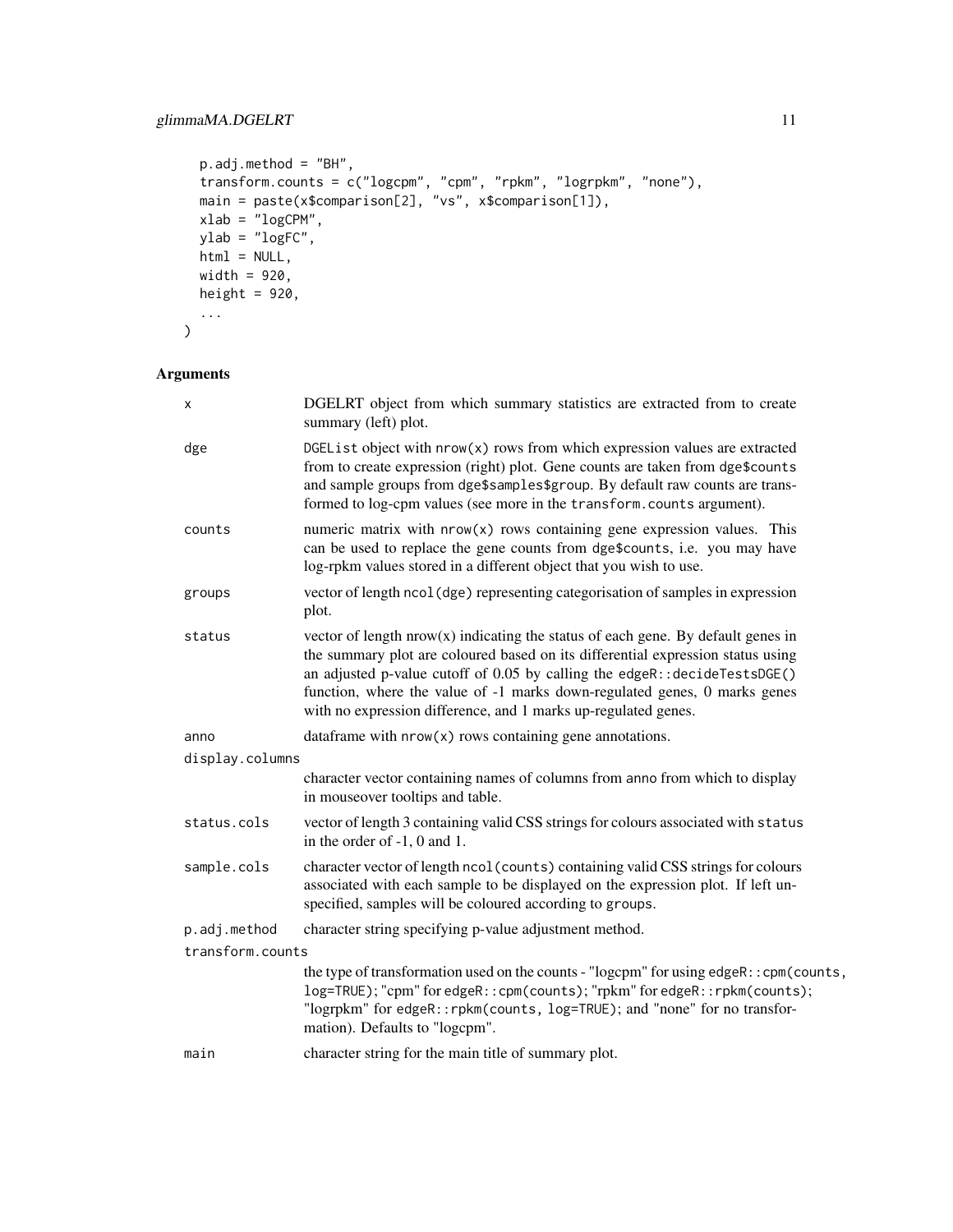<span id="page-11-0"></span>

| xlab      | character string for the x-axis label of summary plot.                                                                                  |
|-----------|-----------------------------------------------------------------------------------------------------------------------------------------|
| ylab      | character string for the y-axis label of summary plot.                                                                                  |
| html      | character string for naming HTML file for exportation of widget. The extension<br>should be included in the file name e.g. "file.html". |
| width     | numeric value indicating width of widget in pixels.                                                                                     |
| height    | numeric value indicating width of height in pixels.                                                                                     |
| $\ddotsc$ | additional unused arguments.                                                                                                            |

#### Details

The summary plot on the left represents gene-wise log-fold-change (logFC) on the y-axis versus average gene expression calculated as log-counts-per-million (logCPM) values. We call our summary plot an MA plot because this type of plot was originally referred to as an MA plot in the limma package, with the M-value representing logFC and A-value representing average expression - it has since been renamed to MD plot in the limma package. The expression plot on the right displays sample expression values for a single gene. Interactions with the htmlwidget include clicking on genes (points) in the summary plot to bring up associated sample expression values in the expression plot, as well as the summary statistics in the table below. Alternatively, users can interact with the table by clicking on genes (rows) to highlight genes in the summary plot, as well as bring up associated sample expression values in the expression plot. Briefly, other interactive features include a search box for the table, buttons to save plots and data (summary statistics and expression values), additional pop-up information when hovering on points in plots, and rescaling of the y-axis in the expression plot.

#### Value

htmlwidget object or NULL if html argument is specified.

#### Author(s)

Hasaru Kariyawasam, Shian Su and Oliver Voogd

#### See Also

[glimmaMA](#page-3-1), [glimmaMA.MArrayLM](#page-11-1), [glimmaMA.DGEExact](#page-7-1), [glimmaMA.DESeqDataSet](#page-4-1)

<span id="page-11-1"></span>glimmaMA.MArrayLM *Glimma MA Plot*

#### **Description**

Draws a two-panel interactive MA plot from an MArrayLM object. This is a special case of the glimmaXY plot.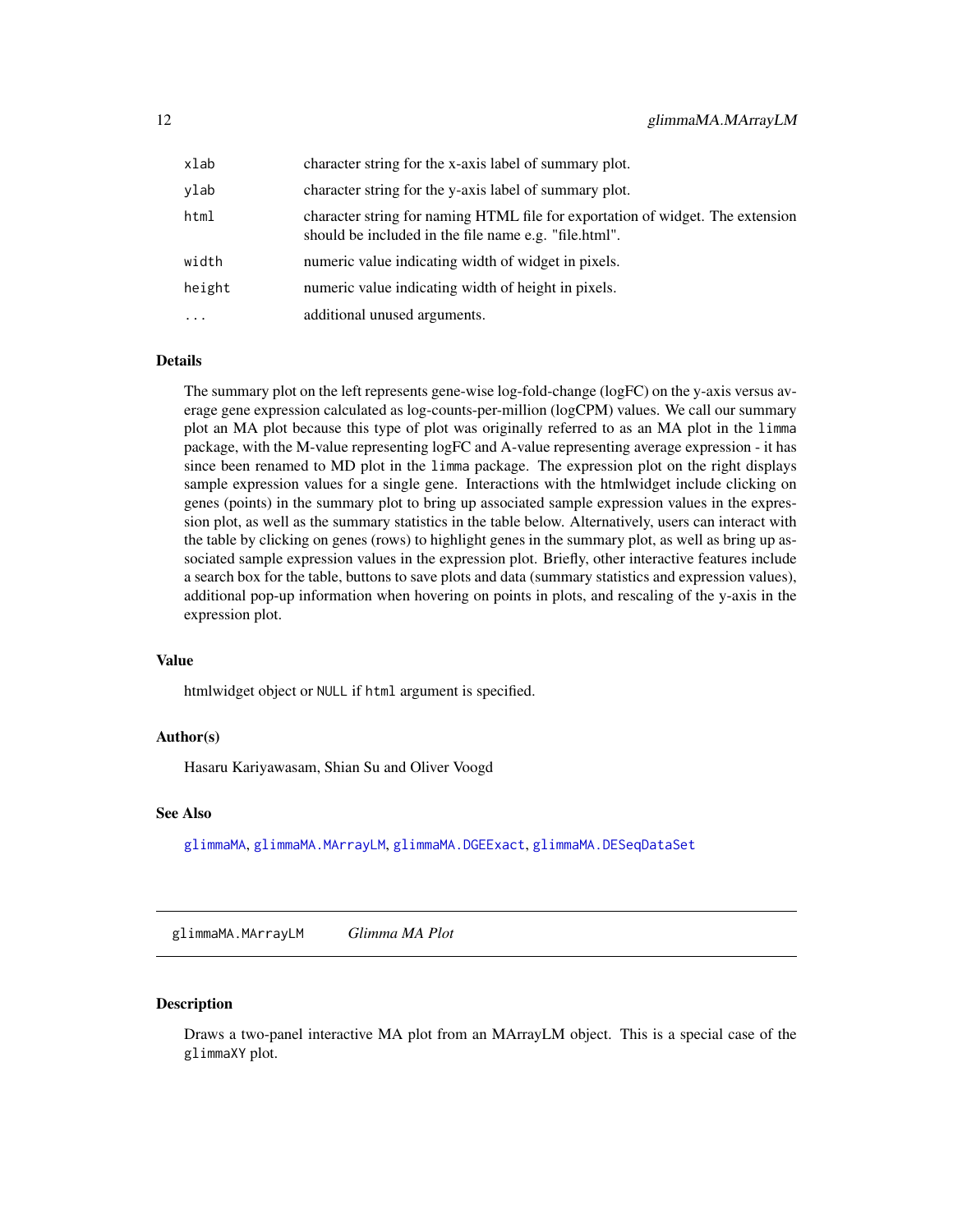## Usage

```
## S3 method for class 'MArrayLM'
glimmaMA(
  x,
  dge = NULL,
  counts = dge$counts,
  groups = dge$samples$group,
  coef = ncol(x$coefficients),
  status = limma::decideTests(x),
  anno = x$genes,
  display.columns = NULL,
 status.cols = c("#1052bd", "silver", "#cc212f"),
  sample.cols = NULL,
 p.adj.method = "BH",
  transform.counts = c("logcpm", "cpm", "rpkm", "logrpkm", "none"),
  main = colnames(x)[coef],
 xlab = "logCPM",
 ylab = "logFC",html = NULL,width = 920,
 height = 920,
  ...
\mathcal{L}
```

| X               | MArrayLM object from which summary statistics are extracted from to create<br>summary (left) plot.                                                                                                                                                                                                                                                                                               |  |
|-----------------|--------------------------------------------------------------------------------------------------------------------------------------------------------------------------------------------------------------------------------------------------------------------------------------------------------------------------------------------------------------------------------------------------|--|
| dge             | DGEList object with nrow(x) rows from which expression values are extracted<br>from to create expression (right) plot. Gene counts are taken from dge\$counts<br>and sample groups from dge\$samples\$group. By default raw counts are trans-<br>formed to log-cpm values (see more in the transform.counts argument).                                                                           |  |
| counts          | numeric matrix with $nrow(x)$ rows containing gene expression values. This<br>can be used to replace the gene counts from dge\$counts, i.e. you may have<br>log-rpkm values stored in a different object that you wish to use.                                                                                                                                                                   |  |
| groups          | vector of length ncol (dge) representing categorisation of samples in expression<br>plot.                                                                                                                                                                                                                                                                                                        |  |
| coef            | integer indicating the column in x from the summary plot is created.                                                                                                                                                                                                                                                                                                                             |  |
| status          | vector of length $nrow(x)$ indicating the status of each gene. By default genes in<br>the summary plot are coloured based on its differential expression status using<br>an adjusted p-value cutoff of 5% by calling the $limmax$ : decideTests function,<br>where the value of -1 marks down-regulated genes, 0 marks genes with no ex-<br>pression difference, and 1 marks up-regulated genes. |  |
| anno            | dataframe with $nrow(x)$ rows containing gene annotations.                                                                                                                                                                                                                                                                                                                                       |  |
| display.columns |                                                                                                                                                                                                                                                                                                                                                                                                  |  |
|                 | character vector containing names of columns from anno from which to display<br>in mouseover tooltips and table.                                                                                                                                                                                                                                                                                 |  |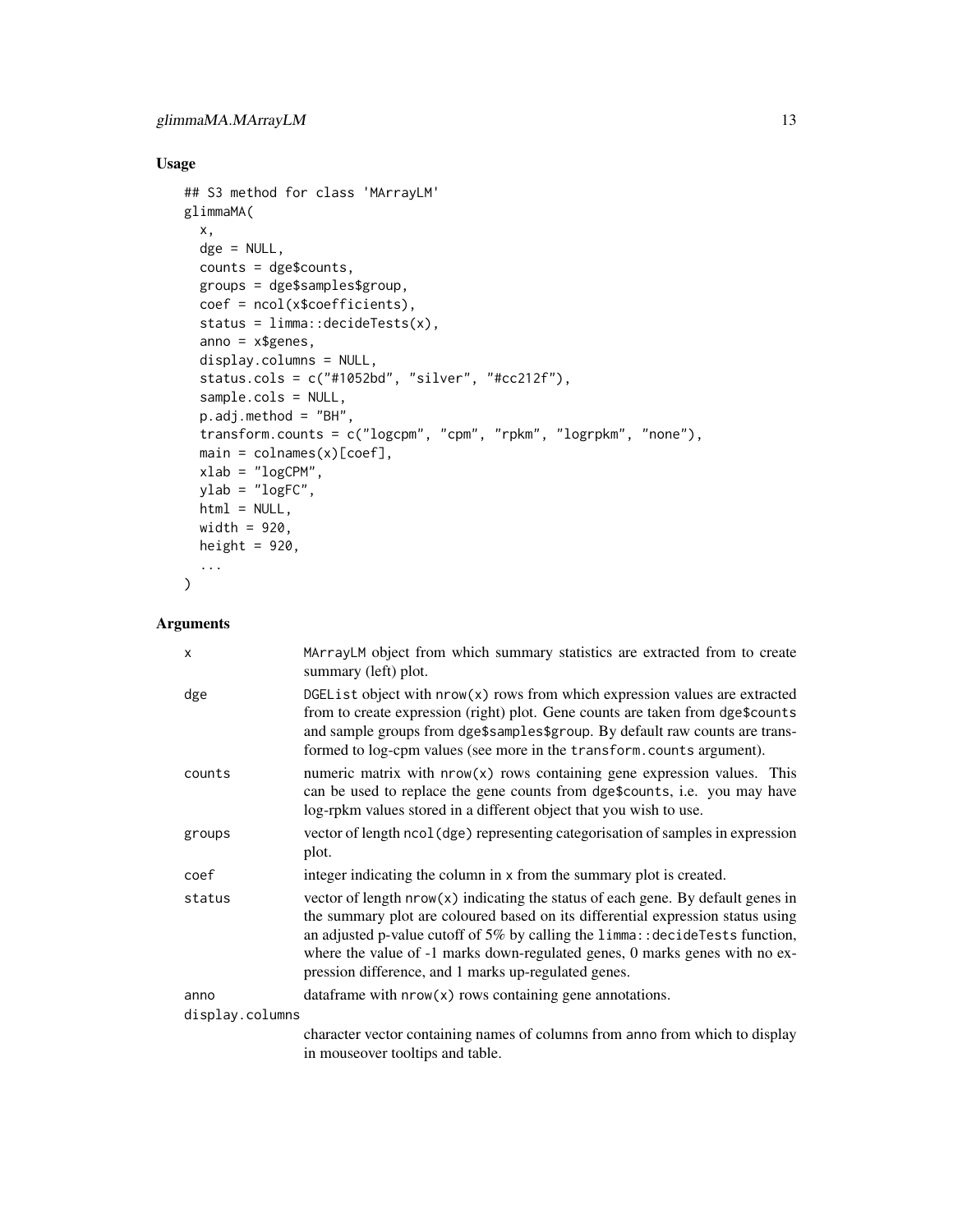<span id="page-13-0"></span>

| status.cols      | vector of length 3 containing valid CSS strings for colours associated with status<br>in the order of $-1$ , 0 and 1.                                                                                                                                                              |  |
|------------------|------------------------------------------------------------------------------------------------------------------------------------------------------------------------------------------------------------------------------------------------------------------------------------|--|
| sample.cols      | character vector of length ncol (counts) containing valid CSS strings for colours<br>associated with each sample to be displayed on the expression plot. If left un-<br>specified, samples will be coloured according to groups.                                                   |  |
| p.adj.method     | character string specifying p-value adjustment method.                                                                                                                                                                                                                             |  |
| transform.counts |                                                                                                                                                                                                                                                                                    |  |
|                  | the type of transformation used on the counts - "logcpm" for using edgeR:: cpm(counts,<br>log=TRUE); "cpm" for edgeR:: cpm(counts); "rpkm" for edgeR:: rpkm(counts);<br>"logrpkm" for edgeR::rpkm(counts, log=TRUE); and "none" for no transfor-<br>mation). Defaults to "logcpm". |  |
| main             | character string for the main title of summary plot.                                                                                                                                                                                                                               |  |
| xlab             | character string for the x-axis label of summary plot.                                                                                                                                                                                                                             |  |
| ylab             | character string for the y-axis label of summary plot.                                                                                                                                                                                                                             |  |
| html             | character string for naming HTML file for exportation of widget. The extension<br>should be included in the file name e.g. "file.html".                                                                                                                                            |  |
| width            | numeric value indicating width of widget in pixels.                                                                                                                                                                                                                                |  |
| height           | numeric value indicating width of height in pixels.                                                                                                                                                                                                                                |  |
| $\cdots$         | additional unused arguments.                                                                                                                                                                                                                                                       |  |

#### Details

The summary plot on the left represents gene-wise log-fold-change (logFC) on the y-axis versus average gene expression calculated as log-counts-per-million (logCPM) values. We call our summary plot an MA plot because this type of plot was originally referred to as an MA plot in the limma package, with the M-value representing logFC and A-value representing average expression - it has since been renamed to MD plot in the limma package. The expression plot on the right displays sample expression values for a single gene. Interactions with the htmlwidget include clicking on genes (points) in the summary plot to bring up associated sample expression values in the expression plot, as well as the summary statistics in the table below. Alternatively, users can interact with the table by clicking on genes (rows) to highlight genes in the summary plot, as well as bring up associated sample expression values in the expression plot. Briefly, other interactive features include a search box for the table, buttons to save plots and data (summary statistics and expression values), additional pop-up information when hovering on points in plots, and rescaling of the y-axis in the expression plot.

#### Value

htmlwidget object or NULL if html argument is specified.

#### Author(s)

Hasaru Kariyawasam, Shian Su and Oliver Voogd

## See Also

[glimmaMA](#page-3-1), [glimmaMA.DGEExact](#page-7-1), [glimmaMA.DGELRT](#page-9-1), [glimmaMA.DESeqDataSet](#page-4-1)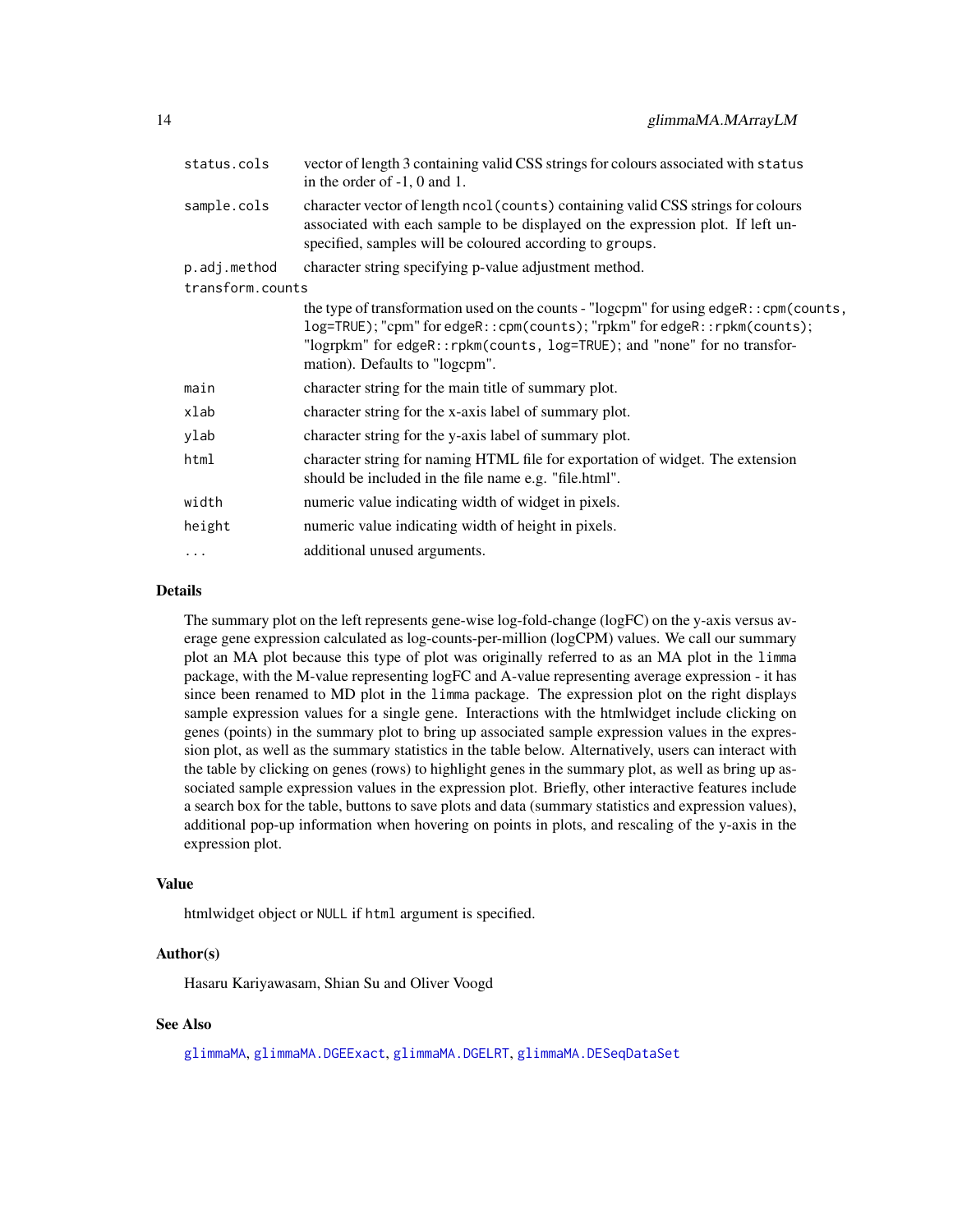## <span id="page-14-0"></span>glimmaMDS 15

#### Examples

```
dge <- readRDS(
 system.file("RNAseq123/dge.rds", package = "Glimma"))
design <- readRDS(
 system.file("RNAseq123/design.rds", package = "Glimma"))
contr.matrix <- readRDS(
 system.file("RNAseq123/contr.matrix.rds", package = "Glimma"))
v <- limma::voom(dge, design)
vfit <- limma::lmFit(v, design)
vfit <- limma::contrasts.fit(vfit, contrasts = contr.matrix)
efit <- limma::eBayes(vfit)
glimmaMA(efit, dge = dge)
```
<span id="page-14-1"></span>glimmaMDS *Glimma MDS Plot*

#### **Description**

Generic function for drawing a two-panel interactive multidimensional scaling (MDS) plot. The function invokes the following methods which depend on the class of the first argument:

- [glimmaMDS.DGEList](#page-19-1) for edgeR analysis
- [glimmaMDS.DESeqDataSet](#page-17-1) for DESeq2 analysis
- [glimmaMDS.default](#page-15-1) for all other object types

#### Usage

glimmaMDS(x, ...)

#### Arguments

|                         | the matrix containing the gene expressions.                                    |
|-------------------------|--------------------------------------------------------------------------------|
| $\cdot$ $\cdot$ $\cdot$ | the additional arguments affecting the plot produced. See specific methods for |
|                         | detailed arguments.                                                            |

#### Details

The left plot shows two MDS dimensions, with sample annotations displayed on hover. The right panel contains a bar plot of the eigenvalues of each dimension. The controls beneath the plots can be used to change the dimensions being displayed, and the scale, colour and shape of points. The interactive MDS plot allows users to adjust sample points by scale, colour and shape for multiple vectors associated with sample information. This is carried out most effectively when x\$samples includes an abundance of sample information, or when a data frame object is supplied to groups. If a simple character or factor vector is given to groups (with the default of continous.colour=FALSE), then sample points will have no scaling options, but can only be adjusted in colour and shape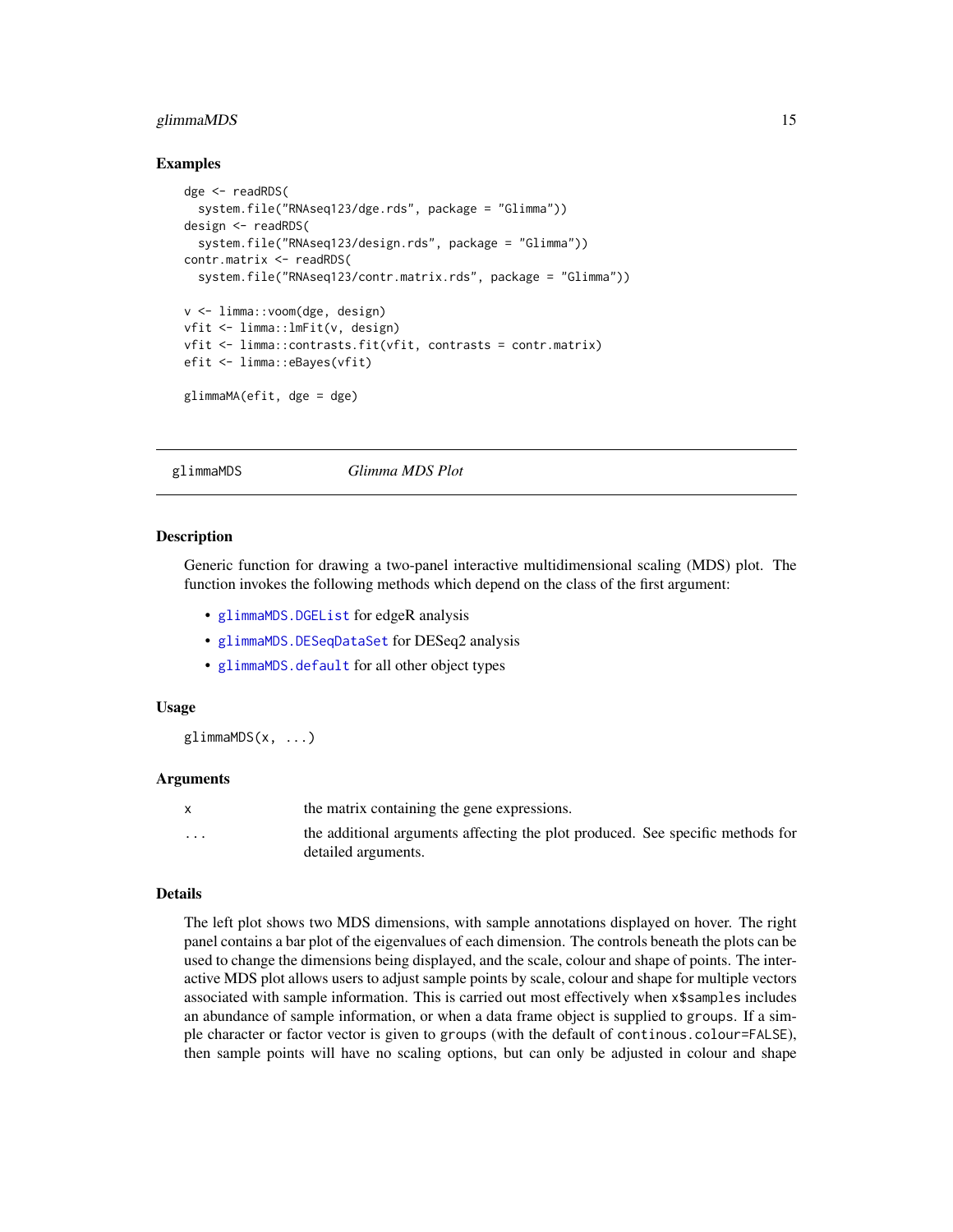by groups and labels. Instead, if groups is a numeric vector (e.g. library size or expression level of a specific gene), then the plot can be scaled and coloured by the numeric values with continous.colour=TRUE. For more details, refer to limma::plotMDS .

## Value

htmlwidget object or NULL if html argument is specified.

## Author(s)

Hasaru Kariyawasam, Shian Su and Oliver Voogd

## Examples

```
dge <- readRDS(system.file("RNAseq123/dge.rds", package = "Glimma"))
glimmaMDS(dge)
# using DESeqDataSet
dds <- DESeq2::DESeqDataSetFromMatrix(
countData = dge$counts,
colData = dge$samples,
rowData = dge$genes,
design = \text{``group})
glimmaMDS(dds)
# using matrix object
expr <- edgeR::cpm(dge, log = TRUE)
glimmaMDS(expr)
```
<span id="page-15-1"></span>glimmaMDS.default *Glimma MDS Plot*

#### Description

Draws a two-panel interactive MDS plot.

#### Usage

```
## Default S3 method:
glimmaMDS(
  x,
  groups = as.character(rep(1, ncol(x))),
  labels = as.charAter(seq_length(ncol(x))),
  continuous.colour = FALSE,
  top = 500,
  gene.selection = c("pairwise", "common"),
```
<span id="page-15-0"></span>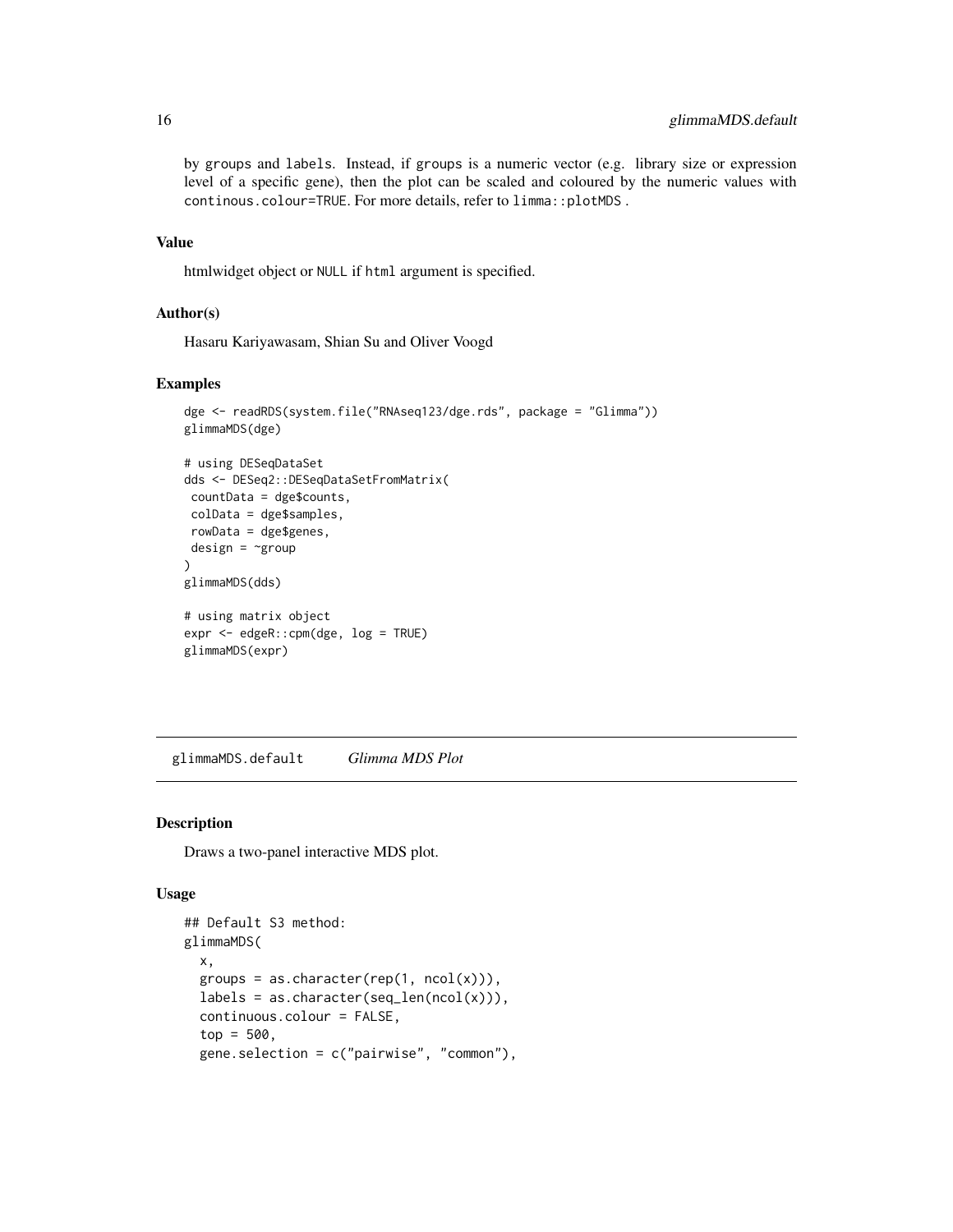```
html = NULL,width = 900.
height = 500.
...
```
#### Arguments

)

| X                 | the matrix containing the gene expressions.                                                                                                                                                                                                                                                 |
|-------------------|---------------------------------------------------------------------------------------------------------------------------------------------------------------------------------------------------------------------------------------------------------------------------------------------|
| groups            | vector or data frame object with associated sample information such as experi-<br>mental groups. The information is displayed in mouseover tooltips, and appro-<br>priate vector(s) can be used to adjust the plot using scale_by, colour_by and<br>shape_by drop-down boxes of the widget. |
| labels            | character vector of sample names or labels.                                                                                                                                                                                                                                                 |
| continuous.colour |                                                                                                                                                                                                                                                                                             |
|                   | TRUE if continuous colour schemes should be used. Defaults to FALSE where<br>distinct colour schemes are used.                                                                                                                                                                              |
| top               | integer indiating number of top genes used to calculate pairwise distances.                                                                                                                                                                                                                 |
|                   | gene. selection character string specifying how genes are selected from the plot - "pairwise" if<br>most variable genes are to be chosen for each pair of samples, or "common" to<br>select the same genes for all comparisons.                                                             |
| html              | character string for naming HTML file or exportation of widget. The extension<br>should be included in the file name e.g. "file.hml".                                                                                                                                                       |
| width             | numeric value indicating width of widget in pixels.                                                                                                                                                                                                                                         |
| height            | numeric value indicating width of widget in pixels.                                                                                                                                                                                                                                         |
| $\cdots$          | additional unused arguments.                                                                                                                                                                                                                                                                |

#### Details

The left plot shows two MDS dimensions, with sample annotations displayed on hover. The right panel contains a bar plot of the eigenvalues of each dimension. The controls beneath the plots can be used to change the dimensions being displayed, and the scale, colour and shape of points. The interactive MDS plot allows users to adjust sample points by scale, colour and shape for multiple vectors associated with sample information. This is carried out most effectively when x\$samples includes an abundance of sample information, or when a data frame object is supplied to groups. If a simple character or factor vector is given to groups (with the default of continous.colour=FALSE), then sample points will have no scaling options, but can only be adjusted in colour and shape by groups and labels. Instead, if groups is a numeric vector (e.g. library size or expression level of a specific gene), then the plot can be scaled and coloured by the numeric values with continous.colour=TRUE. For more details, refer to limma::plotMDS .

## Value

htmlwidget object or NULL if html argument is specified.

## Author(s)

Hasaru Kariyawasam, Shian Su and Oliver Voogd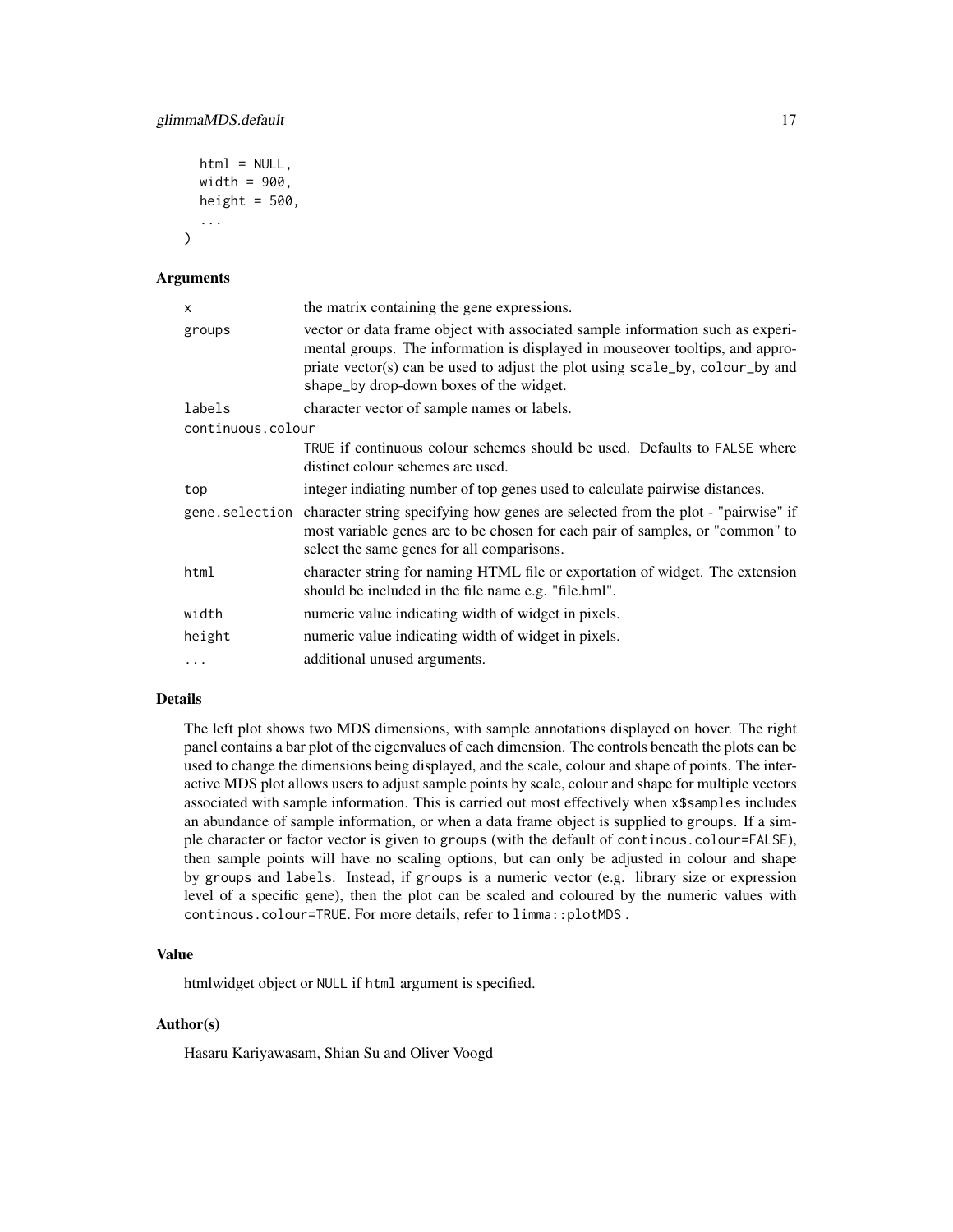## See Also

```
glimmaMDS, glimmaMDS.DGEList, glimmaMDS.DESeqDataSet
```
#### Examples

```
dge <- readRDS(system.file("RNAseq123/dge.rds", package = "Glimma"))
expr <- edgeR::cpm(dge, log = TRUE)
glimmaMDS(expr)
```
<span id="page-17-1"></span>glimmaMDS.DESeqDataSet

*Glimma MDS Plot*

## Description

Draws a two-panel interactive MDS plot using a DESeqDataset x. Transforms counts using edgeR:: cpm(DESeq2:: counts(x log = TRUE, prior.count = prior.count).

#### Usage

```
## S3 method for class 'DESeqDataSet'
glimmaMDS(
 x,
 groups = as.data.frame(SummarizedExperiment::colData(x)),
 labels = rownames(SummarizedExperiment::colData(x)),
 continuous.colour = FALSE,
  top = 500,gene.selection = c("pairwise", "common"),
 prior.count = 2,
 html = NULL,width = 900.
 height = 500,
  ...
)
```

| $\mathsf{x}$      | DESeqDataSet object containing gene counts.                                                                                                                                                                                                                                                 |
|-------------------|---------------------------------------------------------------------------------------------------------------------------------------------------------------------------------------------------------------------------------------------------------------------------------------------|
| groups            | vector or data frame object with associated sample information such as experi-<br>mental groups. The information is displayed in mouseover tooltips, and appro-<br>priate vector(s) can be used to adjust the plot using scale_by, colour_by and<br>shape_by drop-down boxes of the widget. |
| labels            | character vector of sample names or labels.                                                                                                                                                                                                                                                 |
| continuous.colour |                                                                                                                                                                                                                                                                                             |
|                   | TRUE if continuous colour schemes should be used. Defaults to FALSE where<br>distinct colour schemes are used.                                                                                                                                                                              |

<span id="page-17-0"></span>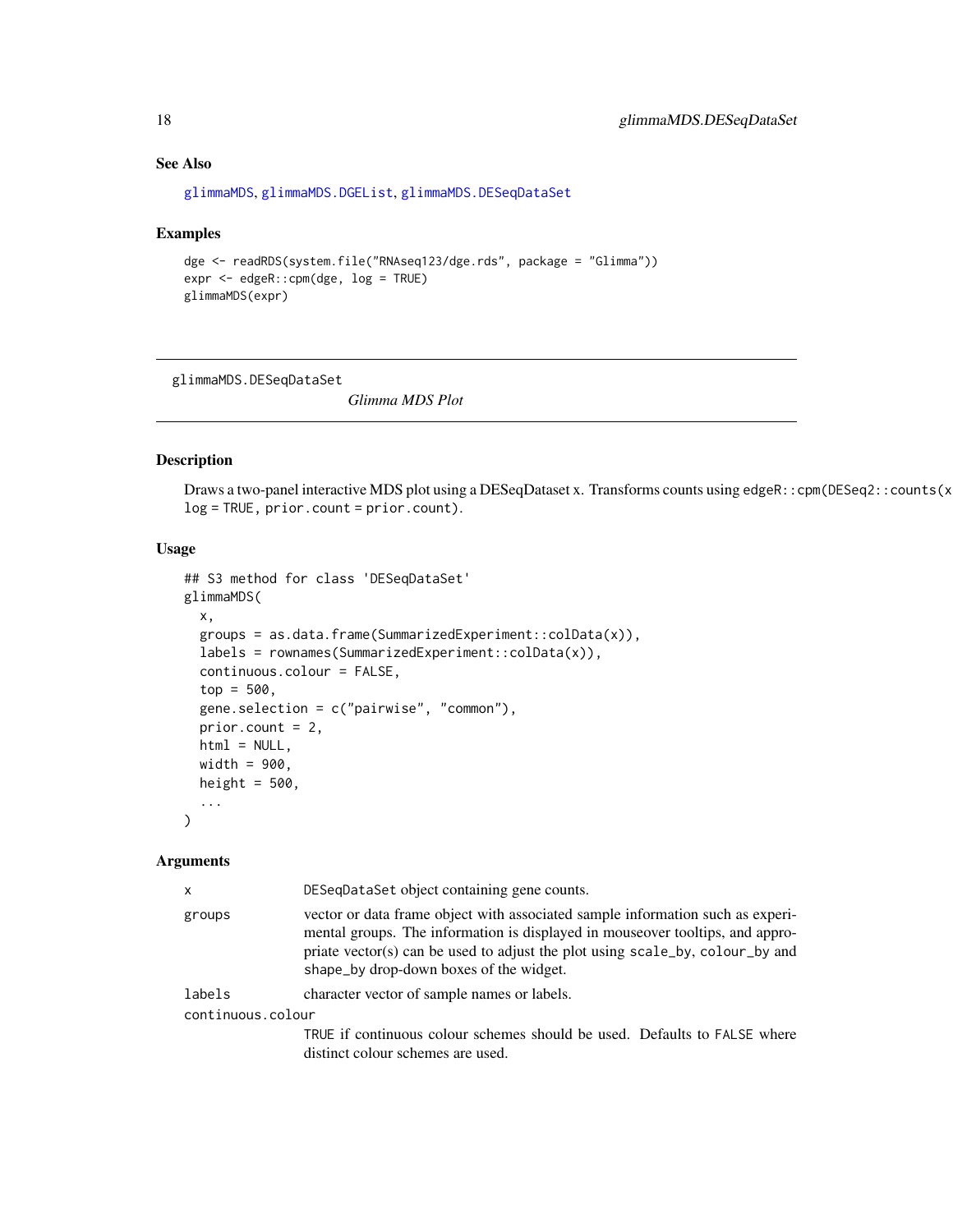## <span id="page-18-0"></span>glimmaMDS.DESeqDataSet 19

| top         | integer indiating number of top genes used to calculate pairwise distances.                                                                                                                                                    |
|-------------|--------------------------------------------------------------------------------------------------------------------------------------------------------------------------------------------------------------------------------|
|             | gene selection character string specifying how genes are selected from the plot - "pairwise" if<br>most variable genes are to be chosen for each pair of samples, or "common" to<br>select the same genes for all comparisons. |
| prior.count | integer indicating the average count to be added to each observation to avoid<br>taking log of zero when raw counts are transformed to log-counts-per-million<br>values (using $edge:$ : cpm function).                        |
| html        | character string for naming HTML file or exportation of widget. The extension<br>should be included in the file name e.g. "file.hml".                                                                                          |
| width       | numeric value indicating width of widget in pixels.                                                                                                                                                                            |
| height      | numeric value indicating width of widget in pixels.                                                                                                                                                                            |
| $\cdots$    | additional unused arguments.                                                                                                                                                                                                   |

#### Details

The left plot shows two MDS dimensions, with sample annotations displayed on hover. The right panel contains a bar plot of the eigenvalues of each dimension. The controls beneath the plots can be used to change the dimensions being displayed, and the scale, colour and shape of points. The interactive MDS plot allows users to adjust sample points by scale, colour and shape for multiple vectors associated with sample information. This is carried out most effectively when x\$samples includes an abundance of sample information, or when a data frame object is supplied to groups. If a simple character or factor vector is given to groups (with the default of continous.colour=FALSE), then sample points will have no scaling options, but can only be adjusted in colour and shape by groups and labels. Instead, if groups is a numeric vector (e.g. library size or expression level of a specific gene), then the plot can be scaled and coloured by the numeric values with continous.colour=TRUE. For more details, refer to limma::plotMDS .

#### Value

htmlwidget object or NULL if html argument is specified.

#### Author(s)

Hasaru Kariyawasam, Shian Su and Oliver Voogd

#### See Also

[glimmaMDS](#page-14-1), [glimmaMDS.default](#page-15-1), [glimmaMDS.DGEList](#page-19-1)

## Examples

```
dge <- readRDS(system.file("RNAseq123/dge.rds", package = "Glimma"))
dds <- DESeq2::DESeqDataSetFromMatrix(
countData = dge$counts,
colData = dge$samples,
rowData = dge$genes,
design = \simgroup
)
```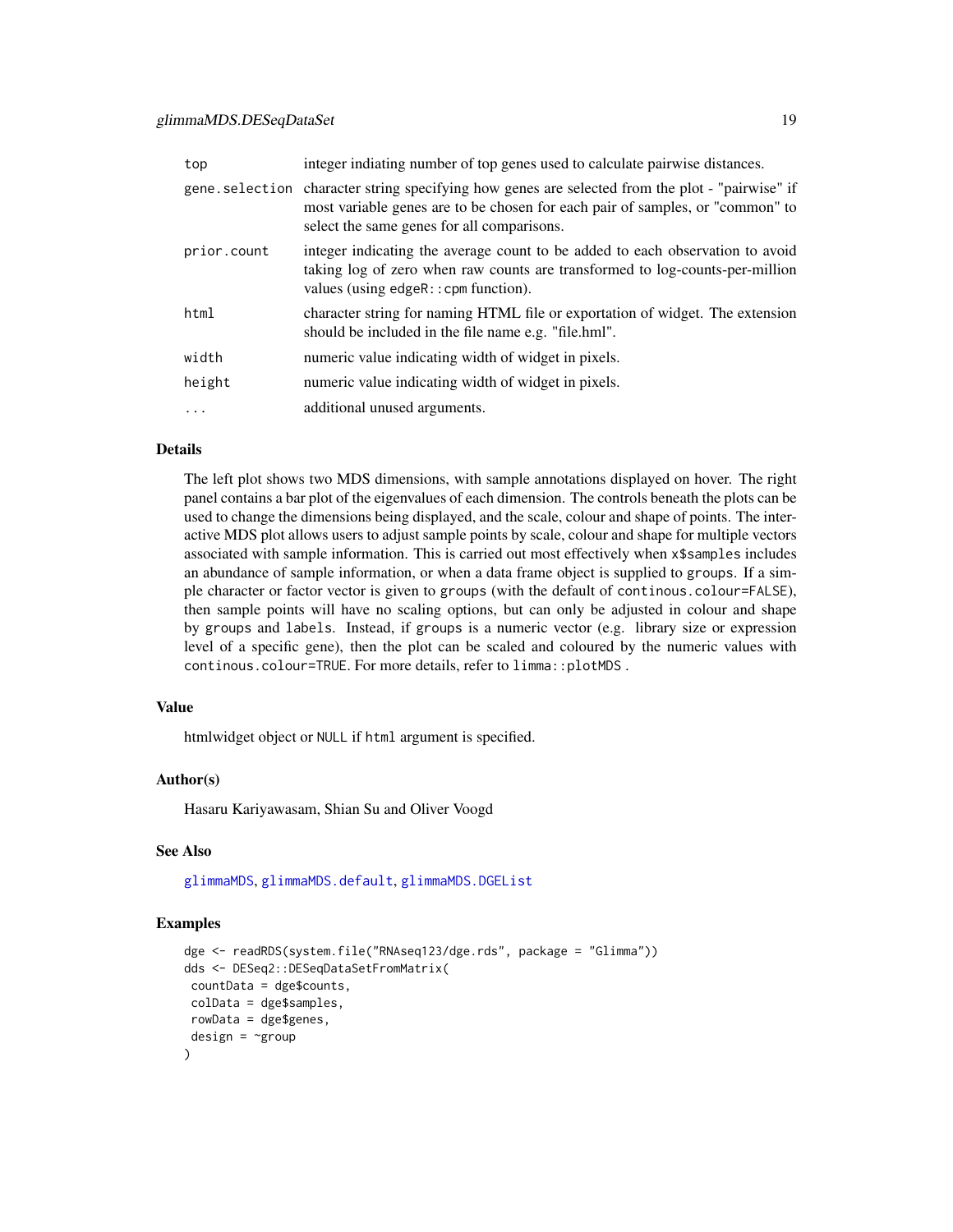<span id="page-19-0"></span>glimmaMDS(dds)

<span id="page-19-1"></span>glimmaMDS.DGEList *Glimma MDS Plot*

## Description

Draws a two-panel interactive MDS plot using a DGEList x. Transforms counts using edgeR:: cpm(x, log=TRUE, prior.count = prior.count).

## Usage

```
## S3 method for class 'DGEList'
glimmaMDS(
 x,
 groups = x$samples,
 labels = rownames(x$samples),
 continuous.colour = FALSE,
  top = 500,gene.selection = c("pairwise", "common"),
 prior.count = 2,
 html = NULL,width = 900,
 height = 500,
  ...
)
```

| $\times$          | DGEList object containing gene counts in x\$counts.                                                                                                                                                                                                                                           |
|-------------------|-----------------------------------------------------------------------------------------------------------------------------------------------------------------------------------------------------------------------------------------------------------------------------------------------|
| groups            | vector or data frame object with associated sample information such as experi-<br>mental groups. The information is displayed in mouse over tool tips, and appro-<br>priate vector(s) can be used to adjust the plot using scale_by, colour_by and<br>shape_by drop-down boxes of the widget. |
| labels            | character vector of sample names or labels.                                                                                                                                                                                                                                                   |
| continuous.colour |                                                                                                                                                                                                                                                                                               |
|                   | TRUE if continuous colour schemes should be used. Defaults to FALSE where<br>distinct colour schemes are used.                                                                                                                                                                                |
| top               | integer indiating number of top genes used to calculate pairwise distances.                                                                                                                                                                                                                   |
|                   | gene selection character string specifying how genes are selected from the plot - "pairwise" if<br>most variable genes are to be chosen for each pair of samples, or "common" to<br>select the same genes for all comparisons.                                                                |
| prior.count       | integer indicating the average count to be added to each observation to avoid<br>taking log of zero when raw counts are transformed to log-counts-per-million<br>values (using $edge:$ : cpm function).                                                                                       |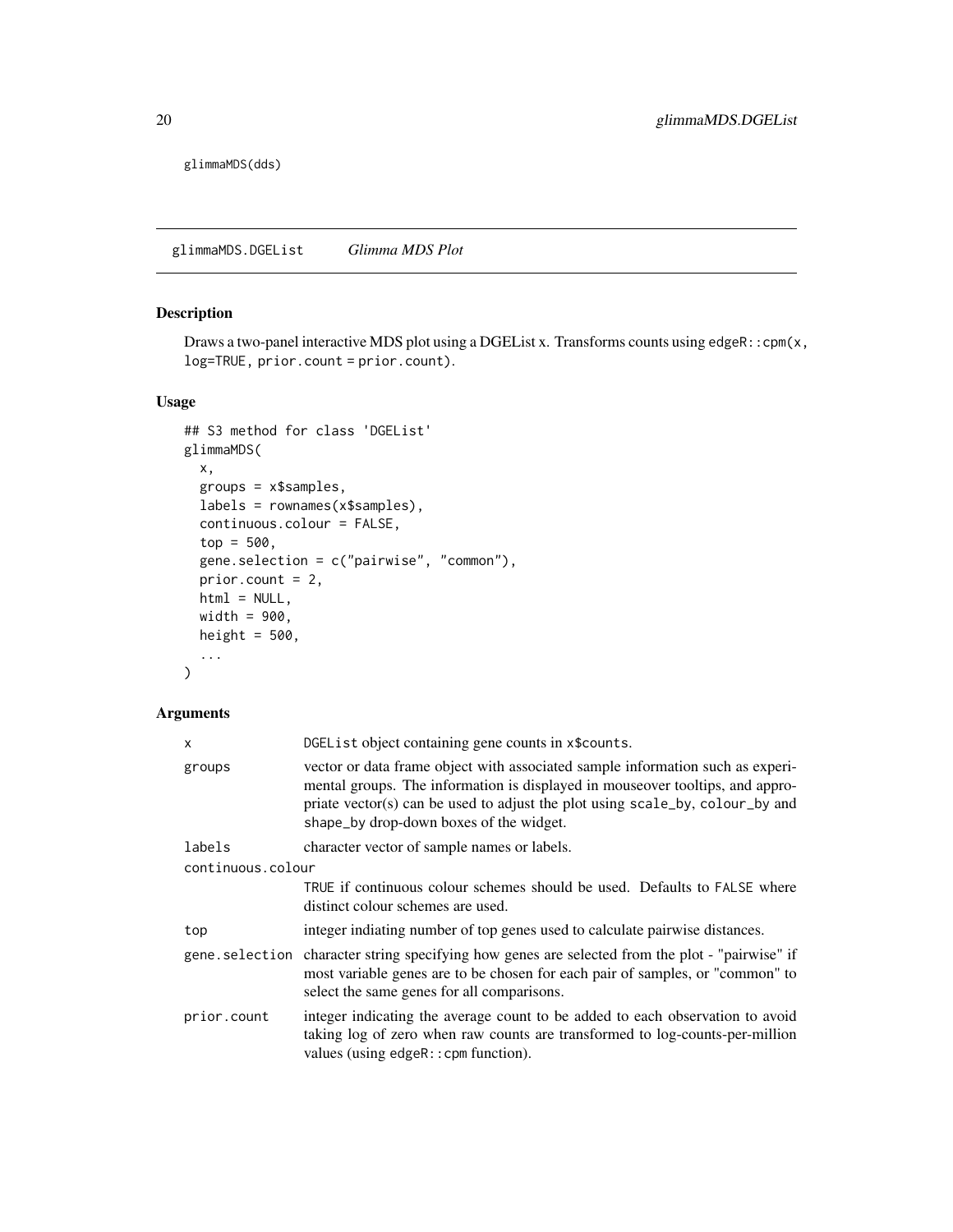#### <span id="page-20-0"></span>glimmaVolcano 21

| html     | character string for naming HTML file or exportation of widget. The extension<br>should be included in the file name e.g. "file.hml". |
|----------|---------------------------------------------------------------------------------------------------------------------------------------|
| width    | numeric value indicating width of widget in pixels.                                                                                   |
| height   | numeric value indicating width of widget in pixels.                                                                                   |
| $\cdots$ | additional unused arguments.                                                                                                          |

#### Details

The left plot shows two MDS dimensions, with sample annotations displayed on hover. The right panel contains a bar plot of the eigenvalues of each dimension. The controls beneath the plots can be used to change the dimensions being displayed, and the scale, colour and shape of points. The interactive MDS plot allows users to adjust sample points by scale, colour and shape for multiple vectors associated with sample information. This is carried out most effectively when x\$samples includes an abundance of sample information, or when a data frame object is supplied to groups. If a simple character or factor vector is given to groups (with the default of continous.colour=FALSE), then sample points will have no scaling options, but can only be adjusted in colour and shape by groups and labels. Instead, if groups is a numeric vector (e.g. library size or expression level of a specific gene), then the plot can be scaled and coloured by the numeric values with continous.colour=TRUE. For more details, refer to limma::plotMDS .

#### Value

htmlwidget object or NULL if html argument is specified.

#### Author(s)

Hasaru Kariyawasam, Shian Su and Oliver Voogd

## See Also

[glimmaMDS](#page-14-1), [glimmaMDS.default](#page-15-1), [glimmaMDS.DESeqDataSet](#page-17-1)

## Examples

```
dge <- readRDS(system.file("RNAseq123/dge.rds", package = "Glimma"))
glimmaMDS(dge)
```
<span id="page-20-1"></span>glimmaVolcano *Glimma Volcano Plot*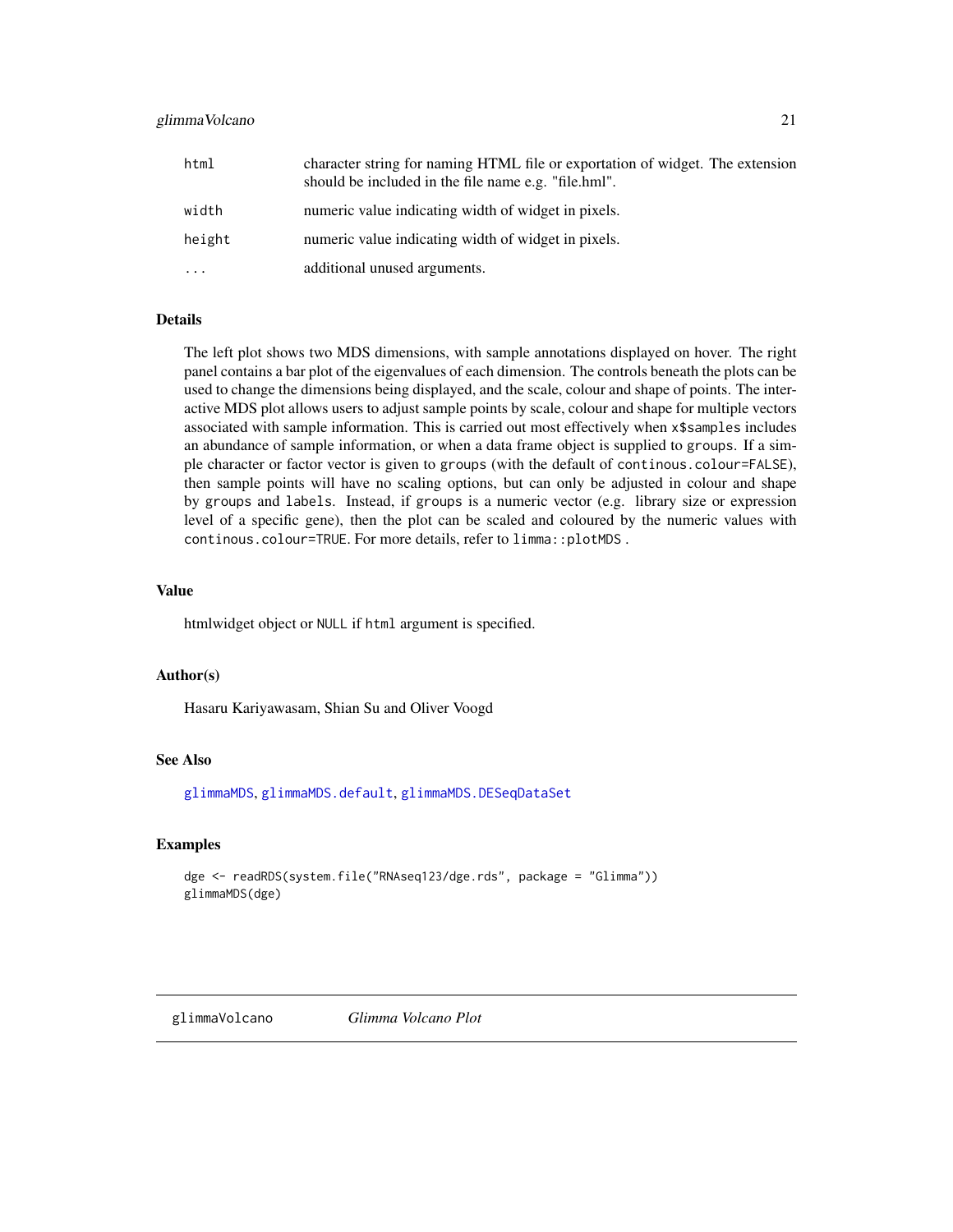#### <span id="page-21-0"></span>Description

Generic function for drawing a two-panel interactive volcano plot, a special case of the glimmaXY plot. The function invokes the following methods which depend on the class of the first argument:

- [glimmaVolcano.MArrayLM](#page-29-1) for limma analysis
- [glimmaVolcano.DGEExact](#page-24-1) for edgeR analysis, produced from [exactTest](#page-0-0)
- [glimmaVolcano.DGELRT](#page-26-1) for edgeR analysis, produced from [glmLRT](#page-0-0)
- [glimmaVolcano.DESeqDataSet](#page-22-1) for DESeq2 analysis

#### Usage

```
glimmaVolcano(x, ...)
```
#### Arguments

|                         | the DE object to plot.                                                                             |  |
|-------------------------|----------------------------------------------------------------------------------------------------|--|
| $\cdot$ $\cdot$ $\cdot$ | additional arguments affecting the plots produced. See specific methods for<br>detailed arguments. |  |

## Details

The summary plot on the left represents gene-wise log-fold-change (logFC) on the x-axis versus -log10(pvalue). The expression plot on the right displays sample expression values for a single gene. Interactions with the htmlwidget include clicking on genes (points) in the summary plot to bring up associated sample expression values in the expression plot, as well as the summary statistics in the table below. Alternatively, users can interact with the table by clicking on genes (rows) to highlight genes in the summary plot, as well as bring up associated sample expression values in the expression plot. Briefly, other interactive features include a search box for the table, buttons to save plots and data (summary statistics and expression values), additional pop-up information when hovering on points in plots, and rescaling of the y-axis in the expression plot.

## Value

htmlwidget object or NULL if html argument is specified.

## Author(s)

Hasaru Kariyawasam, Shian Su and Oliver Voogd

## Examples

```
dge <- readRDS(
 system.file("RNAseq123/dge.rds", package = "Glimma"))
design <- readRDS(
 system.file("RNAseq123/design.rds", package = "Glimma"))
contr.matrix <- readRDS(
 system.file("RNAseq123/contr.matrix.rds", package = "Glimma"))
```

```
v <- limma::voom(dge, design)
```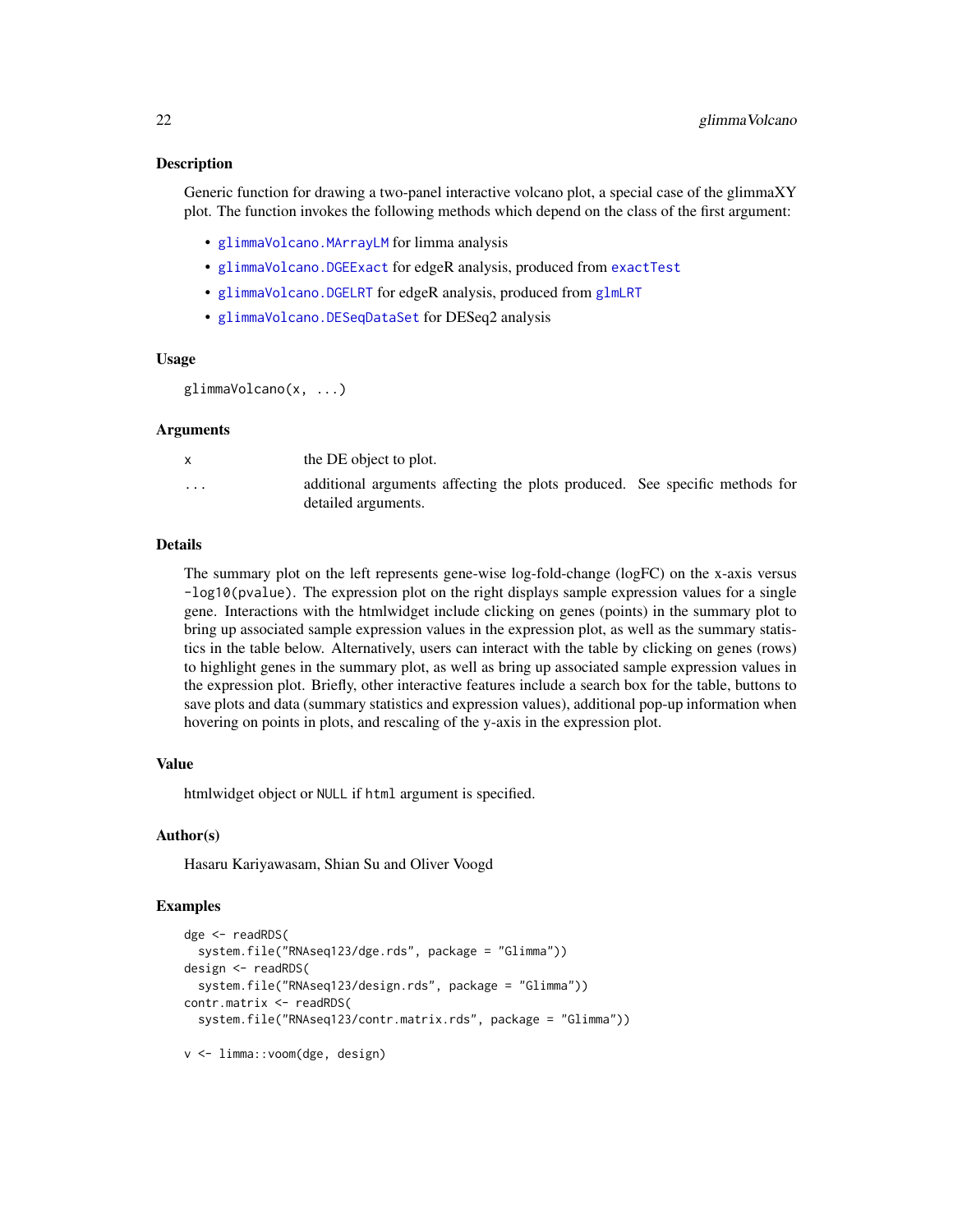## <span id="page-22-0"></span>glimmaVolcano.DESeqDataSet 23

```
vfit <- limma::lmFit(v, design)
vfit <- limma::contrasts.fit(vfit, contrasts = contr.matrix)
efit <- limma::eBayes(vfit)
glimmaVolcano(efit, dge = dge)
```
<span id="page-22-1"></span>glimmaVolcano.DESeqDataSet

*Glimma Volcano Plot*

#### Description

Draws a two-panel interactive volcano plot from an DESeqDataSet object. This is a special case of the glimmaXY plot.

## Usage

```
## S3 method for class 'DESeqDataSet'
glimmaVolcano(
 x,
 counts = DESeq2::counts(x),groups = extractGroups(colData(x)),
  status = NULL,
 anno = NULL,display.columns = NULL,
  status.cols = c("#1052bd", "silver", "#cc212f"),
  sample.cols = NULL,
  transform.counts = c("logcpm", "cpm", "rpkm", "none"),
 main = "Volcano Plot",
 xlab = "logFC",ylab = "negLog10PValue",
 html = NULL,width = 920,
 height = 920,
  ...
\mathcal{L}
```

| $\mathsf{x}$ | DESeqDataSet object from which summary statistics are extracted from to cre-<br>ate summary (left) plot.   |
|--------------|------------------------------------------------------------------------------------------------------------|
| counts       | numeric matrix with $nrow(x)$ rows containing gene expression values.                                      |
| groups       | vector/factor representing the experimental group for each sample; see extractGroups<br>for default value. |
| status       | vector of length $nrow(x)$ indicating the status of each gene.                                             |
| anno         | data frame with $nrow(x)$ rows containing gene annotations.                                                |
|              |                                                                                                            |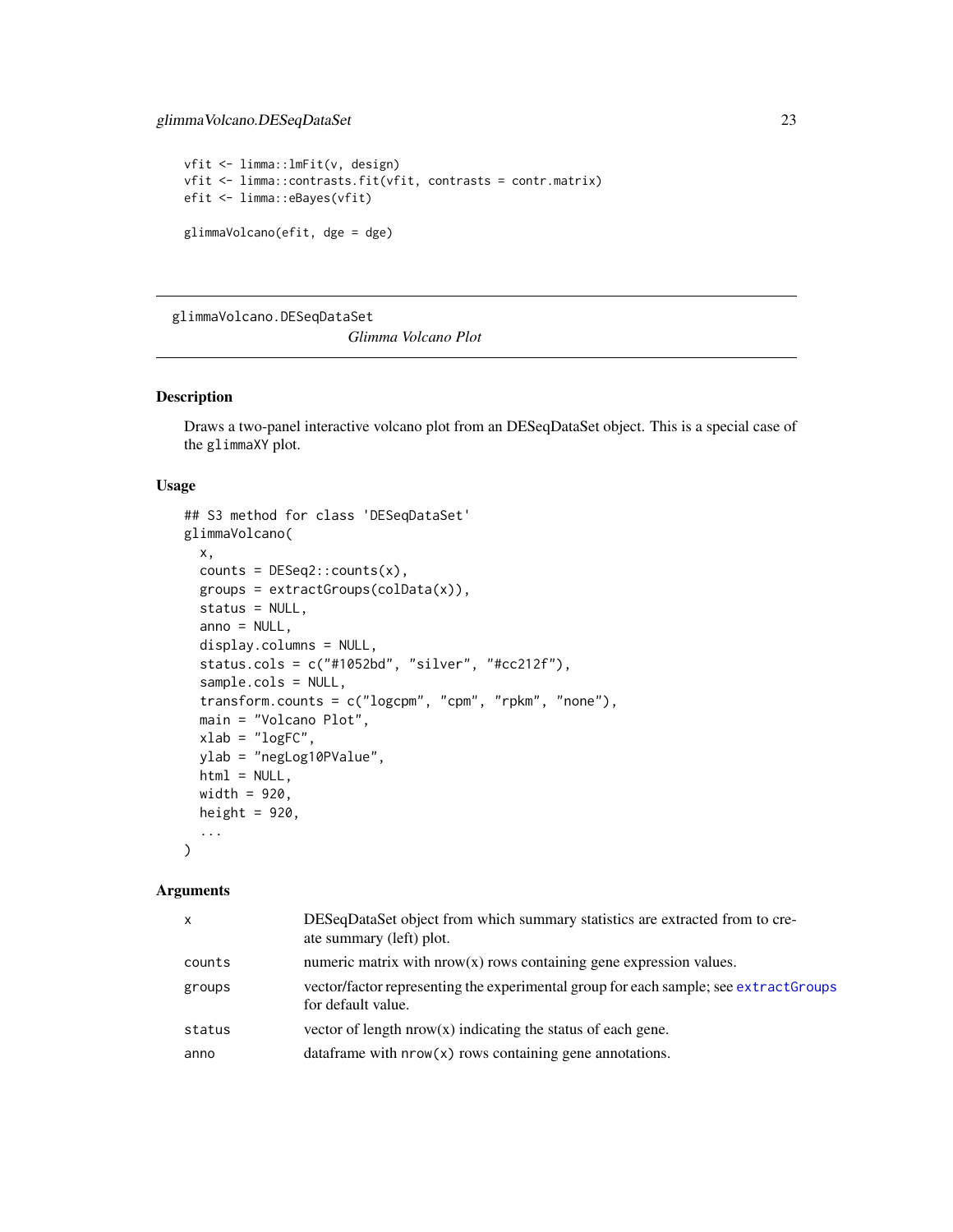<span id="page-23-0"></span>

| display.columns  |                                                                                                                                                                                                                                                                                     |
|------------------|-------------------------------------------------------------------------------------------------------------------------------------------------------------------------------------------------------------------------------------------------------------------------------------|
|                  | character vector containing names of columns from anno from which to display<br>in mouseover tooltips and table.                                                                                                                                                                    |
| status.cols      | vector of length 3 containing valid CSS strings for colours associated with status<br>in the order of $-1$ , 0 and 1.                                                                                                                                                               |
| sample.cols      | character vector of length ncol (counts) containing valid CSS strings for colours<br>associated with each sample to be displayed on the expression plot. If left un-<br>specified, samples will be coloured according to groups.                                                    |
| transform.counts |                                                                                                                                                                                                                                                                                     |
|                  | the type of transformation used on the counts - "logcpm" for using edgeR:: cpm(counts,<br>log=TRUE); "cpm" for edgeR:: cpm(counts); "rpkm" for edgeR:: rpkm(counts);<br>"logrpkm" for edgeR:: rpkm(counts, log=TRUE); and "none" for no transfor-<br>mation). Defaults to "logcpm". |
| main             | character string for the main title of summary plot.                                                                                                                                                                                                                                |
| xlab             | character string for the x-axis label of summary plot.                                                                                                                                                                                                                              |
| ylab             | character string for the y-axis label of summary plot.                                                                                                                                                                                                                              |
| html             | character string for naming HTML file for exportation of widget. The extension<br>should be included in the file name e.g. "file.html".                                                                                                                                             |
| width            | numeric value indicating width of widget in pixels.                                                                                                                                                                                                                                 |
| height           | numeric value indicating width of height in pixels.                                                                                                                                                                                                                                 |
| $\cdots$         | additional unused arguments.                                                                                                                                                                                                                                                        |
|                  |                                                                                                                                                                                                                                                                                     |

## Details

The summary plot on the left represents gene-wise log-fold-change (logFC) on the x-axis versus -log10(pvalue). The expression plot on the right displays sample expression values for a single gene. Interactions with the htmlwidget include clicking on genes (points) in the summary plot to bring up associated sample expression values in the expression plot, as well as the summary statistics in the table below. Alternatively, users can interact with the table by clicking on genes (rows) to highlight genes in the summary plot, as well as bring up associated sample expression values in the expression plot. Briefly, other interactive features include a search box for the table, buttons to save plots and data (summary statistics and expression values), additional pop-up information when hovering on points in plots, and rescaling of the y-axis in the expression plot.

#### Value

htmlwidget object or NULL if html argument is specified.

#### Author(s)

Hasaru Kariyawasam, Shian Su and Oliver Voogd

## See Also

[glimmaVolcano](#page-20-1), [glimmaVolcano.MArrayLM](#page-29-1), [glimmaVolcano.DGEExact](#page-24-1), [glimmaVolcano.DGELRT](#page-26-1)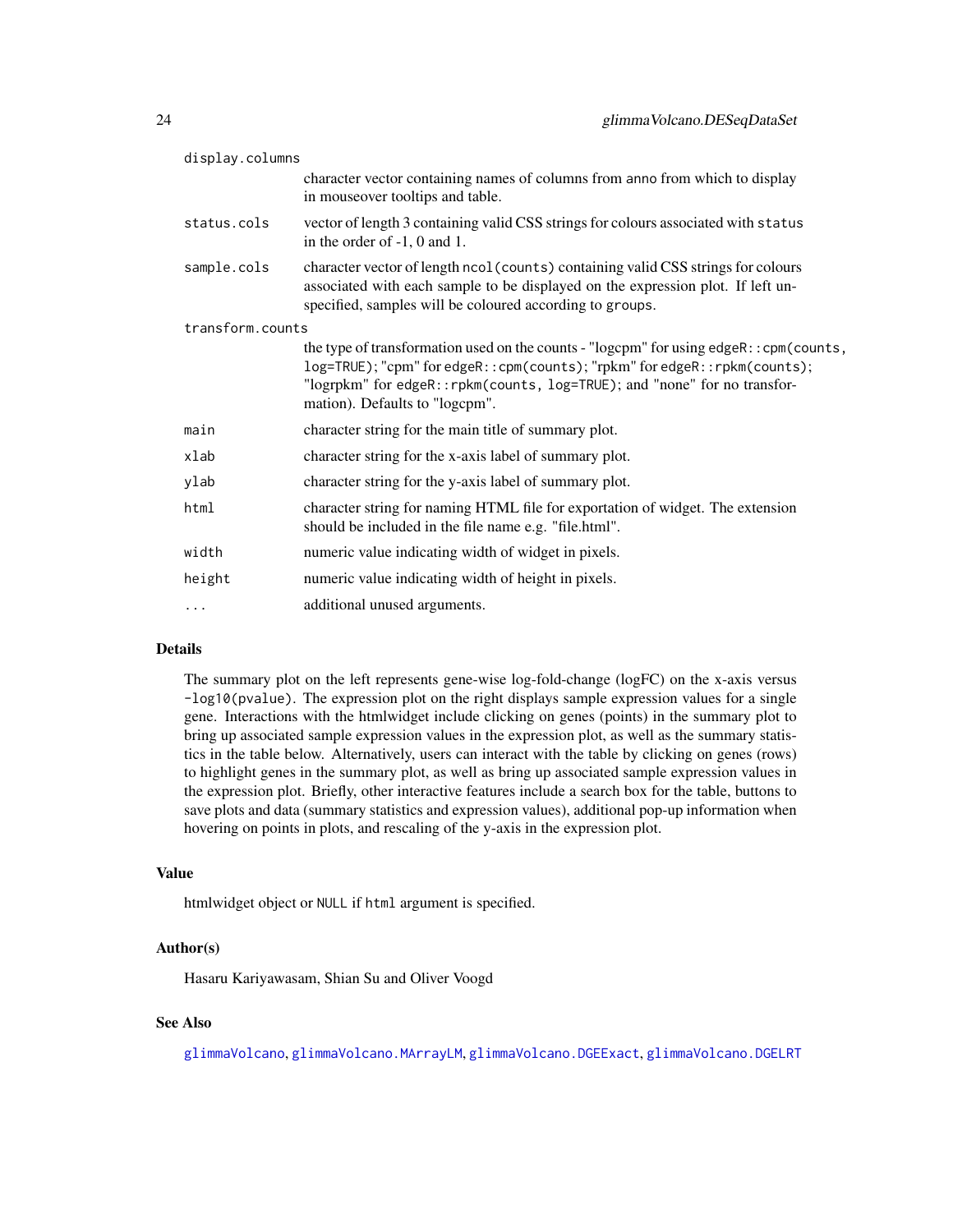## <span id="page-24-0"></span>glimmaVolcano.DGEExact 25

#### Examples

```
dge <- readRDS(
 system.file("RNAseq123/dge.rds", package = "Glimma"))
dds <- DESeq2::DESeqDataSetFromMatrix(
 countData = dge$counts,
 colData = dge$samples,
 rowData = dge$genes,
 design = ~group
)
dds <- DESeq2::DESeq(dds, quiet=TRUE)
glimmaVolcano(dds)
```
<span id="page-24-1"></span>glimmaVolcano.DGEExact

*Glimma Volcano Plot*

## Description

Draws a two-panel interactive volcano plot from an DGEExact object. This is a special case of the glimmaXY plot.

## Usage

```
## S3 method for class 'DGEExact'
glimmaVolcano(
 x,
  \text{dge} = \text{NULL},
  counts = dge$counts,
  groups = dge$samples$group,
  status = edgeR::decideTestsDGE(x),
  anno = x$genes,display.columns = NULL,
  status.cols = c("#1052bd", "silver", "#cc212f"),sample.cols = NULL,
  p.adj.method = "BH",
  transform.counts = c("logcpm", "cpm", "rpkm", "none"),
 main = paste(x$comparison[2], "vs", x$comparison[1]),
 xlab = "logFC",ylab = "negLog10PValue",
 html = NULL,width = 920.
 height = 920,
  ...
)
```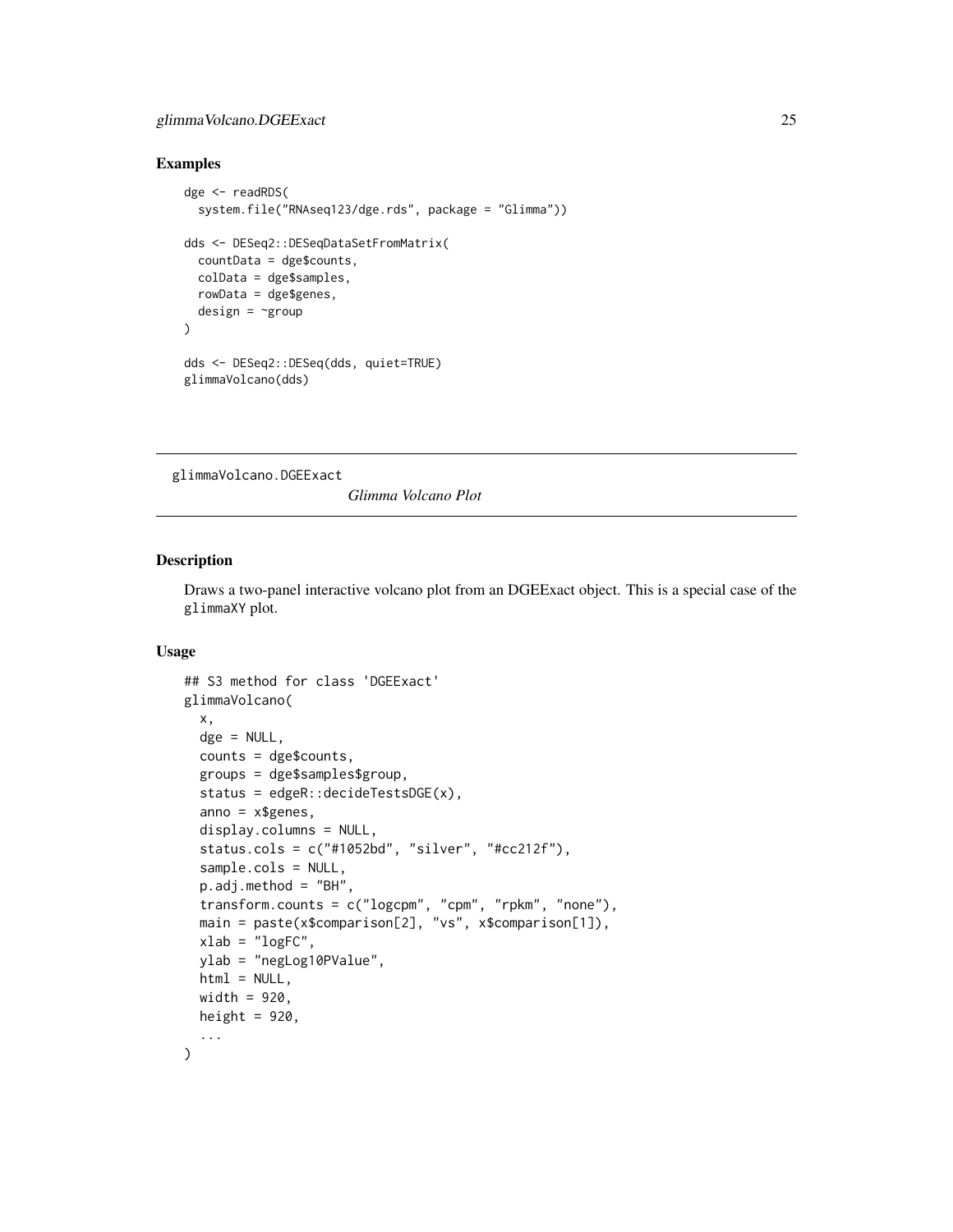| х                | DGEExact object from which summary statistics are extracted from to create<br>summary (left) plot.                                                                                                                                                                                                                                                                                                   |
|------------------|------------------------------------------------------------------------------------------------------------------------------------------------------------------------------------------------------------------------------------------------------------------------------------------------------------------------------------------------------------------------------------------------------|
| dge              | DGEList object with $nrow(x)$ rows from which expression values are extracted<br>from to create expression (right) plot. Gene counts are taken from dge\$counts<br>and sample groups from dge\$samples\$group. By default raw counts are trans-<br>formed to log-cpm values (see more in the transform.counts argument).                                                                             |
| counts           | numeric matrix with nrow(x) rows containing gene expression values. This<br>can be used to replace the gene counts from dge\$counts, i.e. you may have<br>log-rpkm values stored in a different object that you wish to use.                                                                                                                                                                         |
| groups           | vector of length ncol (dge) representing categorisation of samples in expression<br>plot.                                                                                                                                                                                                                                                                                                            |
| status           | vector of length $nrow(x)$ indicating the status of each gene. By default genes in<br>the summary plot are coloured based on its differential expression status using<br>an adjusted p-value cutoff of $0.05$ by calling the edgeR:: decideTestsDGE()<br>function, where the value of -1 marks down-regulated genes, 0 marks genes<br>with no expression difference, and 1 marks up-regulated genes. |
| anno             | data frame with $nrow(x)$ rows containing gene annotations.                                                                                                                                                                                                                                                                                                                                          |
| display.columns  |                                                                                                                                                                                                                                                                                                                                                                                                      |
|                  | character vector containing names of columns from anno from which to display<br>in mouseover tooltips and table.                                                                                                                                                                                                                                                                                     |
| status.cols      | vector of length 3 containing valid CSS strings for colours associated with status<br>in the order of $-1$ , 0 and 1.                                                                                                                                                                                                                                                                                |
| sample.cols      | character vector of length ncol (counts) containing valid CSS strings for colours<br>associated with each sample to be displayed on the expression plot. If left un-<br>specified, samples will be coloured according to groups.                                                                                                                                                                     |
| p.adj.method     | character string specifying p-value adjustment method.                                                                                                                                                                                                                                                                                                                                               |
| transform.counts |                                                                                                                                                                                                                                                                                                                                                                                                      |
|                  | the type of transformation used on the counts - "logcpm" for using edgeR:: cpm(counts,<br>log=TRUE); "cpm" for edgeR:: cpm(counts); "rpkm" for edgeR:: rpkm(counts);<br>"logrpkm" for edgeR:: rpkm(counts, log=TRUE); and "none" for no transfor-<br>mation). Defaults to "logcpm".                                                                                                                  |
| main             | character string for the main title of summary plot.                                                                                                                                                                                                                                                                                                                                                 |
| xlab             | character string for the x-axis label of summary plot.                                                                                                                                                                                                                                                                                                                                               |
| ylab             | character string for the y-axis label of summary plot.                                                                                                                                                                                                                                                                                                                                               |
| html             | character string for naming HTML file for exportation of widget. The extension<br>should be included in the file name e.g. "file.html".                                                                                                                                                                                                                                                              |
| width            | numeric value indicating width of widget in pixels.                                                                                                                                                                                                                                                                                                                                                  |
| height           | numeric value indicating width of height in pixels.                                                                                                                                                                                                                                                                                                                                                  |
| $\cdots$         | additional unused arguments.                                                                                                                                                                                                                                                                                                                                                                         |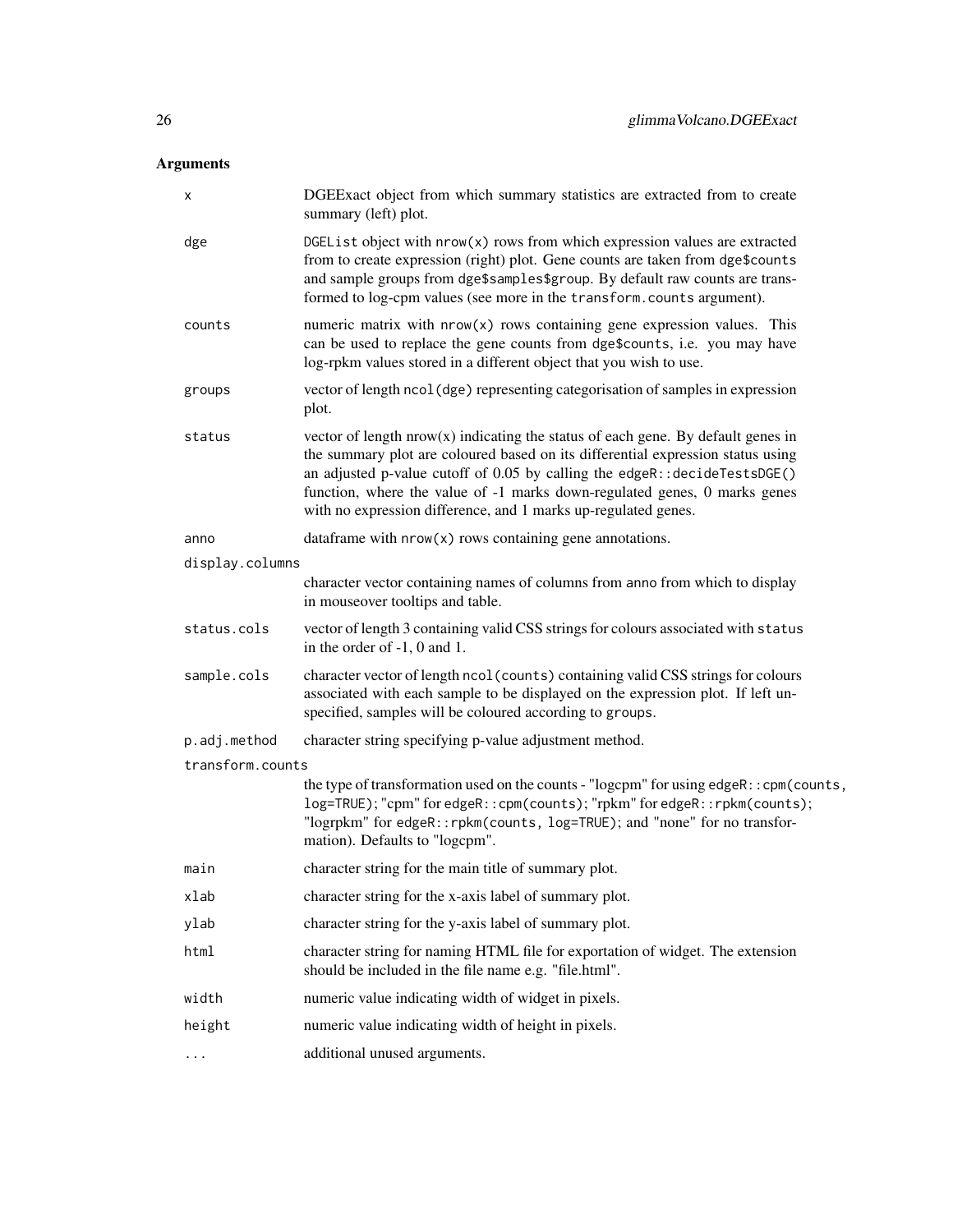#### <span id="page-26-0"></span>Details

The summary plot on the left represents gene-wise log-fold-change (logFC) on the x-axis versus -log10(pvalue). The expression plot on the right displays sample expression values for a single gene. Interactions with the htmlwidget include clicking on genes (points) in the summary plot to bring up associated sample expression values in the expression plot, as well as the summary statistics in the table below. Alternatively, users can interact with the table by clicking on genes (rows) to highlight genes in the summary plot, as well as bring up associated sample expression values in the expression plot. Briefly, other interactive features include a search box for the table, buttons to save plots and data (summary statistics and expression values), additional pop-up information when hovering on points in plots, and rescaling of the y-axis in the expression plot.

#### Value

htmlwidget object or NULL if html argument is specified.

#### Author(s)

Hasaru Kariyawasam, Shian Su and Oliver Voogd

## See Also

[glimmaVolcano](#page-20-1), [glimmaVolcano.MArrayLM](#page-29-1), [glimmaVolcano.DGELRT](#page-26-1), [glimmaVolcano.DESeqDataSet](#page-22-1)

#### Examples

```
dge <- readRDS(
 system.file("RNAseq123/dge.rds", package = "Glimma"))
design <- readRDS(
 system.file("RNAseq123/design.rds", package = "Glimma"))
contr.matrix <- readRDS(
 system.file("RNAseq123/contr.matrix.rds", package = "Glimma"))
dge <- edgeR::estimateDisp(dge, design)
gfit <- edgeR::glmFit(dge, design)
glrt <- edgeR::glmLRT(gfit, design, contrast = contr.matrix)
glimmaVolcano(glrt, dge = dge)
```
<span id="page-26-1"></span>glimmaVolcano.DGELRT *Glimma Volcano Plot*

#### **Description**

Draws a two-panel interactive volcano plot from an DGELRT object. This is a special case of the glimmaXY plot.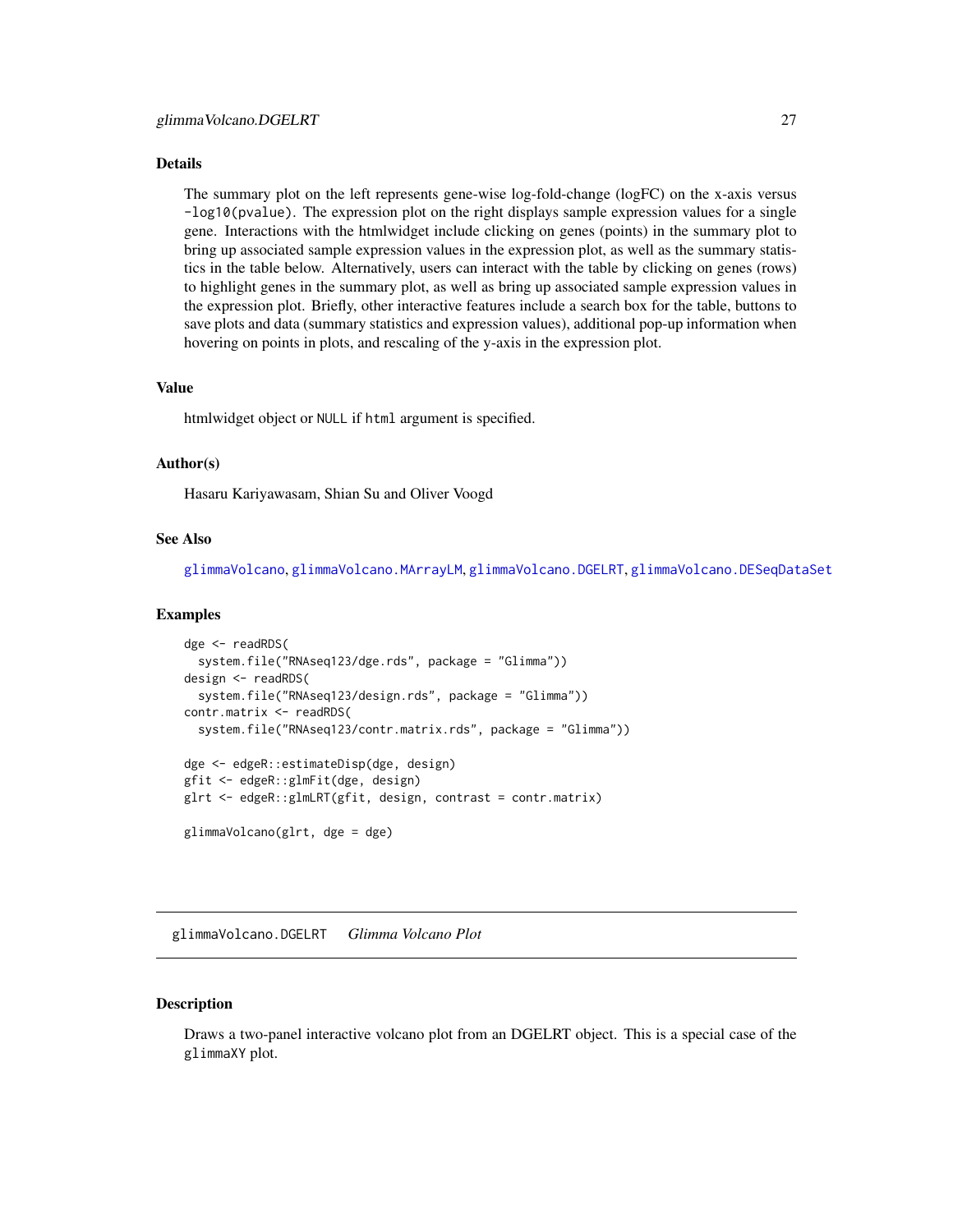## Usage

```
## S3 method for class 'DGELRT'
glimmaVolcano(
  x,
  dge = NULL,
  counts = dge$counts,
  groups = dge$samples$group,
  status = edgeR::decideTestsDGE(x),
  anno = x$genes,
 display.columns = NULL,
  status.cols = c("#1052bd", "silver", "#cc212f"),
  sample.cols = NULL,
 p.adj.method = "BH",
  transform.counts = c("logcpm", "cpm", "rpkm", "none"),
 main = paste(x$comparison[2], "vs", x$comparison[1]),
 xlab = "logFC",ylab = "negLog10PValue",
 html = NULL,width = 920.
 height = 920,
  ...
\mathcal{L}
```

| $\times$        | DGELRT object from which summary statistics are extracted from to create<br>summary (left) plot.                                                                                                                                                                                                                                                                                                   |
|-----------------|----------------------------------------------------------------------------------------------------------------------------------------------------------------------------------------------------------------------------------------------------------------------------------------------------------------------------------------------------------------------------------------------------|
| dge             | DGEL is t object with $nrow(x)$ rows from which expression values are extracted<br>from to create expression (right) plot. Gene counts are taken from dge\$counts<br>and sample groups from dge\$samples\$group. By default raw counts are trans-<br>formed to log-cpm values (see more in the transform.counts argument).                                                                         |
| counts          | numeric matrix with $nrow(x)$ rows containing gene expression values. This<br>can be used to replace the gene counts from dge\$counts, i.e. you may have<br>log-rpkm values stored in a different object that you wish to use.                                                                                                                                                                     |
| groups          | vector of length ncol (dge) representing categorisation of samples in expression<br>plot.                                                                                                                                                                                                                                                                                                          |
| status          | vector of length $nrow(x)$ indicating the status of each gene. By default genes in<br>the summary plot are coloured based on its differential expression status using<br>an adjusted p-value cutoff of 0.05 by calling the edgeR:: decideTestsDGE()<br>function, where the value of -1 marks down-regulated genes, 0 marks genes<br>with no expression difference, and 1 marks up-regulated genes. |
| anno            | data frame with $nrow(x)$ rows containing gene annotations.                                                                                                                                                                                                                                                                                                                                        |
| display.columns |                                                                                                                                                                                                                                                                                                                                                                                                    |
|                 | character vector containing names of columns from anno from which to display<br>in mouseover tooltips and table.                                                                                                                                                                                                                                                                                   |
| status.cols     | vector of length 3 containing valid CSS strings for colours associated with status<br>in the order of $-1$ , 0 and 1.                                                                                                                                                                                                                                                                              |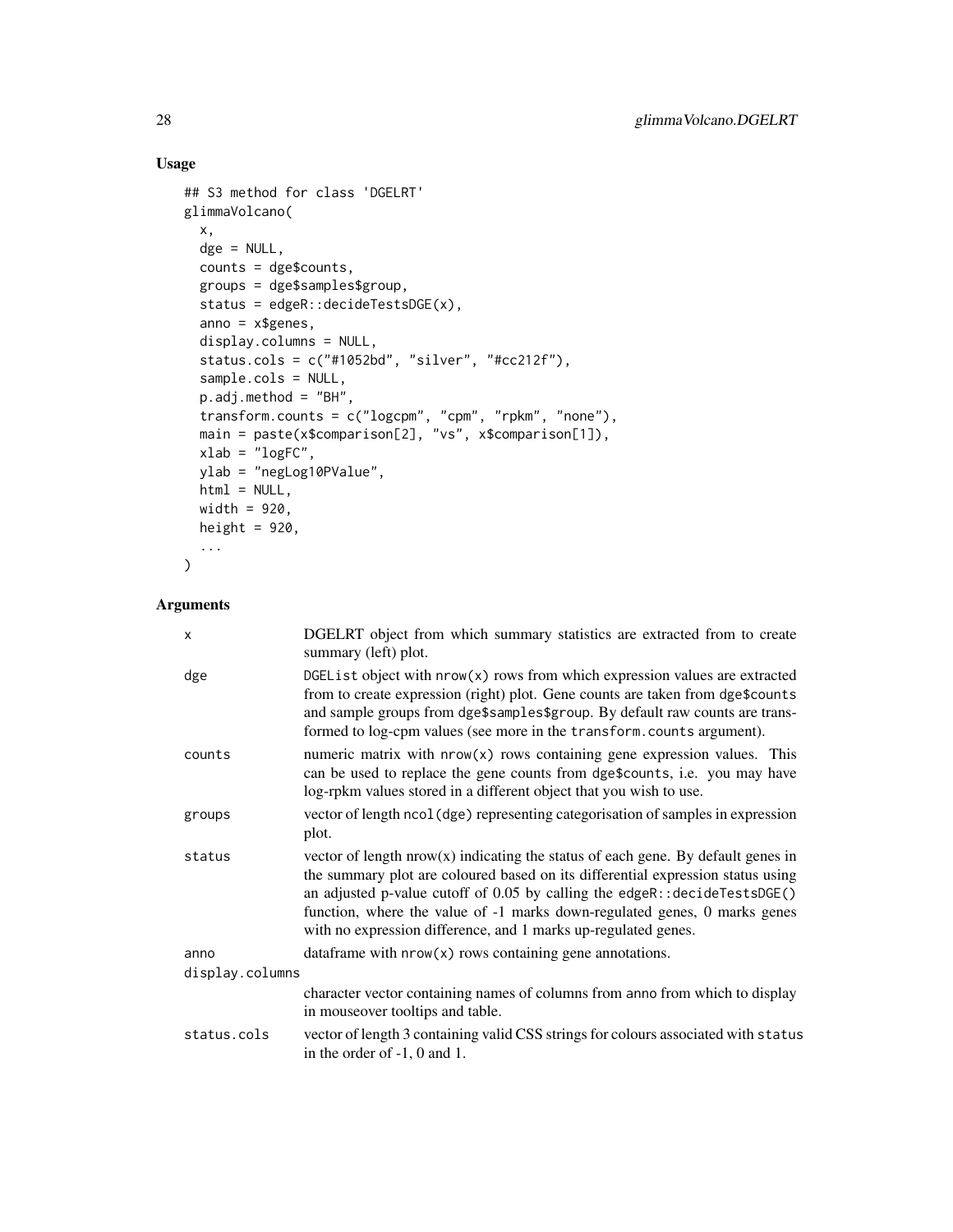<span id="page-28-0"></span>

| sample.cols      | character vector of length ncol (counts) containing valid CSS strings for colours<br>associated with each sample to be displayed on the expression plot. If left un-<br>specified, samples will be coloured according to groups.                                                   |
|------------------|------------------------------------------------------------------------------------------------------------------------------------------------------------------------------------------------------------------------------------------------------------------------------------|
| p.adj.method     | character string specifying p-value adjustment method.                                                                                                                                                                                                                             |
| transform.counts |                                                                                                                                                                                                                                                                                    |
|                  | the type of transformation used on the counts - "logcpm" for using edgeR:: cpm(counts,<br>log=TRUE); "cpm" for edgeR:: cpm(counts); "rpkm" for edgeR:: rpkm(counts);<br>"logrpkm" for edgeR::rpkm(counts, log=TRUE); and "none" for no transfor-<br>mation). Defaults to "logcpm". |
| main             | character string for the main title of summary plot.                                                                                                                                                                                                                               |
| xlab             | character string for the x-axis label of summary plot.                                                                                                                                                                                                                             |
| ylab             | character string for the y-axis label of summary plot.                                                                                                                                                                                                                             |
| html             | character string for naming HTML file for exportation of widget. The extension<br>should be included in the file name e.g. "file.html".                                                                                                                                            |
| width            | numeric value indicating width of widget in pixels.                                                                                                                                                                                                                                |
| height           | numeric value indicating width of height in pixels.                                                                                                                                                                                                                                |
| $\ddotsc$        | additional unused arguments.                                                                                                                                                                                                                                                       |
|                  |                                                                                                                                                                                                                                                                                    |

## Details

The summary plot on the left represents gene-wise log-fold-change (logFC) on the x-axis versus -log10(pvalue). The expression plot on the right displays sample expression values for a single gene. Interactions with the htmlwidget include clicking on genes (points) in the summary plot to bring up associated sample expression values in the expression plot, as well as the summary statistics in the table below. Alternatively, users can interact with the table by clicking on genes (rows) to highlight genes in the summary plot, as well as bring up associated sample expression values in the expression plot. Briefly, other interactive features include a search box for the table, buttons to save plots and data (summary statistics and expression values), additional pop-up information when hovering on points in plots, and rescaling of the y-axis in the expression plot.

#### Value

htmlwidget object or NULL if html argument is specified.

## Author(s)

Hasaru Kariyawasam, Shian Su and Oliver Voogd

## See Also

[glimmaVolcano](#page-20-1), [glimmaVolcano.MArrayLM](#page-29-1), [glimmaVolcano.DGEExact](#page-24-1), [glimmaVolcano.DESeqDataSet](#page-22-1)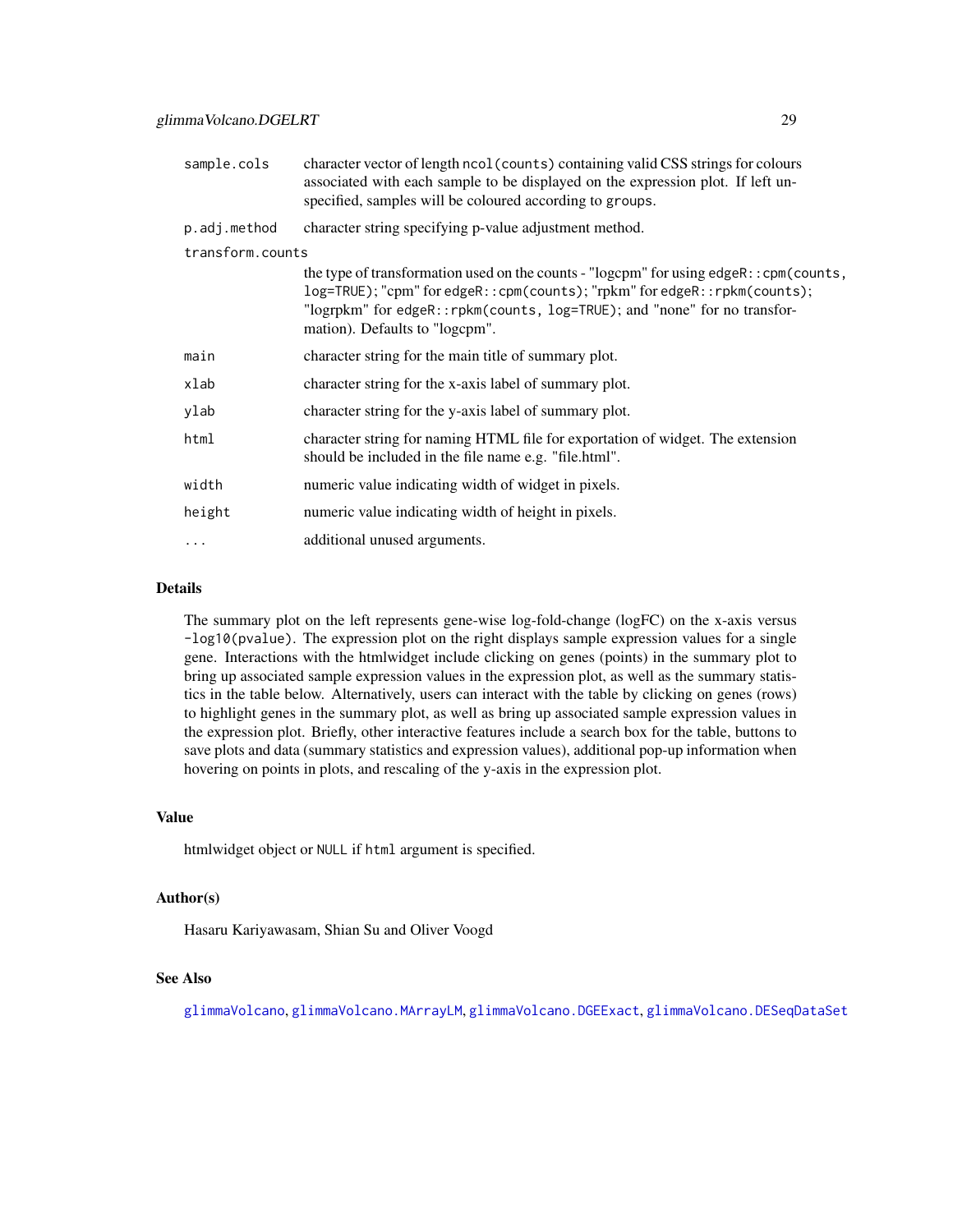<span id="page-29-1"></span><span id="page-29-0"></span>glimmaVolcano.MArrayLM

*Glimma Volcano Plot*

## Description

Draws a two-panel interactive volcano plot from an MArrayLM object. This is a special case of the glimmaXY plot.

#### Usage

```
## S3 method for class 'MArrayLM'
glimmaVolcano(
  x,
 \text{dge} = \text{NULL},
  counts = dge$counts,
 groups = dge$samples$group,
 coef = ncol(x$coefficients),
  status = limma:: decideTests(x),
  anno = x$genes,
 display.columns = NULL,
  status.cols = c("#1052bd", "silver", "#cc212f"),
  sample.cols = NULL,
 p.adj.method = "BH",
  transform.counts = c("logcpm", "cpm", "rpkm", "none"),
 main = colnames(x)[coef],
 xlab = "logFC",ylab = "negLog10PValue",
 html = NULL,width = 920,
 height = 920,
  ...
\mathcal{L}
```

| $\mathsf{x}$ | MArrayLM object from which summary statistics are extracted from to create<br>summary (left) plot.                                                                                                                                                                                                                         |
|--------------|----------------------------------------------------------------------------------------------------------------------------------------------------------------------------------------------------------------------------------------------------------------------------------------------------------------------------|
| dge          | DGEL is t object with $nrow(x)$ rows from which expression values are extracted<br>from to create expression (right) plot. Gene counts are taken from dge\$counts<br>and sample groups from dge\$samples\$group. By default raw counts are trans-<br>formed to log-cpm values (see more in the transform.counts argument). |
| counts       | numeric matrix with $nrow(x)$ rows containing gene expression values. This<br>can be used to replace the gene counts from dge\$counts, i.e. you may have<br>log-rpkm values stored in a different object that you wish to use.                                                                                             |
| groups       | vector of length ncol (dge) representing categorisation of samples in expression<br>plot.                                                                                                                                                                                                                                  |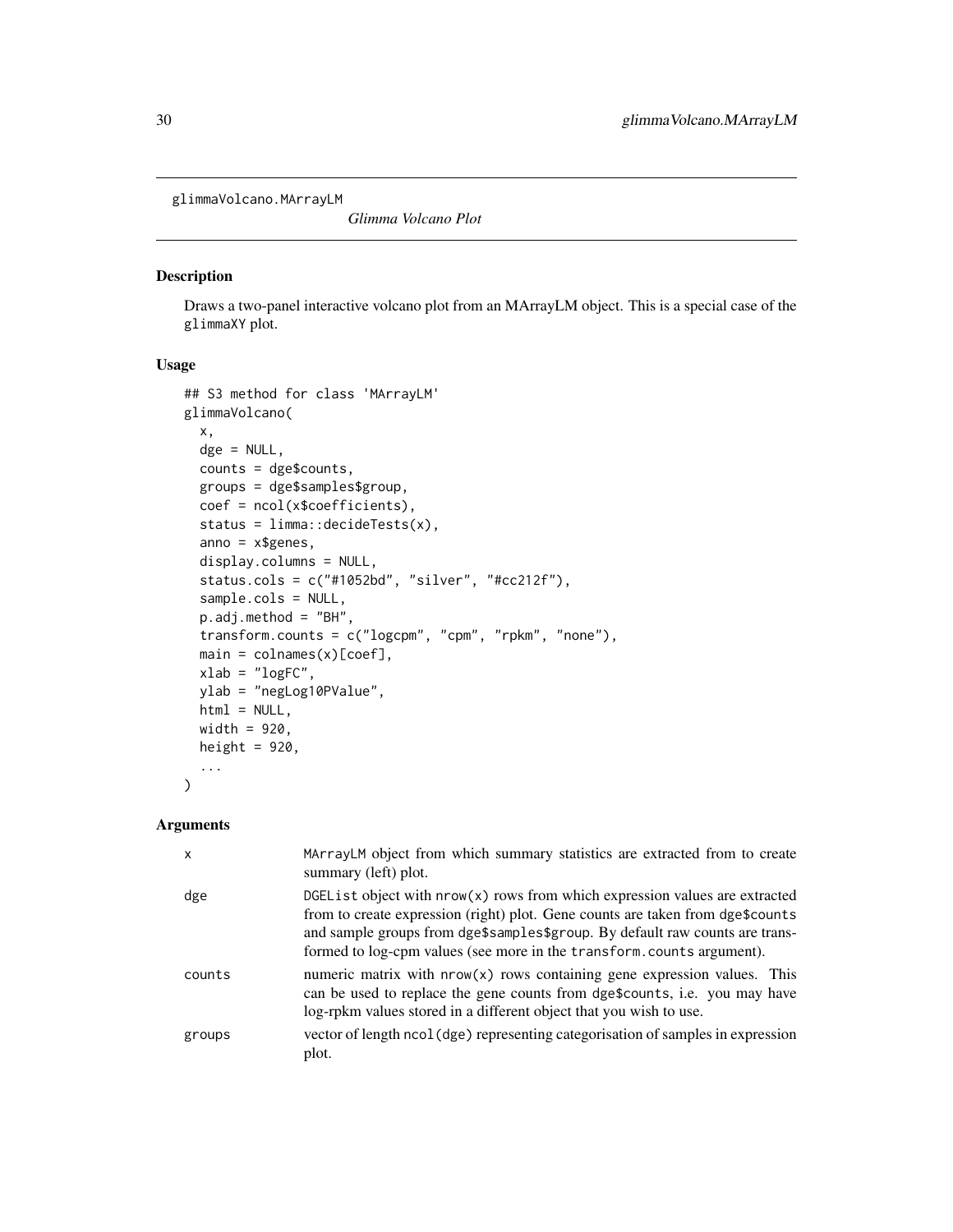| coef             | integer indicating the column in x from the summary plot is created.                                                                                                                                                                                                                                                                                                                           |
|------------------|------------------------------------------------------------------------------------------------------------------------------------------------------------------------------------------------------------------------------------------------------------------------------------------------------------------------------------------------------------------------------------------------|
| status           | vector of length $nrow(x)$ indicating the status of each gene. By default genes in<br>the summary plot are coloured based on its differential expression status using<br>an adjusted p-value cutoff of 5% by calling the limma: : decideTests function,<br>where the value of -1 marks down-regulated genes, 0 marks genes with no ex-<br>pression difference, and 1 marks up-regulated genes. |
| anno             | data frame with $nrow(x)$ rows containing gene annotations.                                                                                                                                                                                                                                                                                                                                    |
| display.columns  |                                                                                                                                                                                                                                                                                                                                                                                                |
|                  | character vector containing names of columns from anno from which to display<br>in mouseover tooltips and table.                                                                                                                                                                                                                                                                               |
| status.cols      | vector of length 3 containing valid CSS strings for colours associated with status<br>in the order of -1, 0 and 1.                                                                                                                                                                                                                                                                             |
| sample.cols      | character vector of length ncol (counts) containing valid CSS strings for colours<br>associated with each sample to be displayed on the expression plot. If left un-<br>specified, samples will be coloured according to groups.                                                                                                                                                               |
| p.adj.method     | character string specifying p-value adjustment method.                                                                                                                                                                                                                                                                                                                                         |
| transform.counts |                                                                                                                                                                                                                                                                                                                                                                                                |
|                  | the type of transformation used on the counts - "logcpm" for using edgeR:: cpm(counts,<br>log=TRUE); "cpm" for edgeR:: cpm(counts); "rpkm" for edgeR:: rpkm(counts);<br>"logrpkm" for edgeR:: rpkm(counts, log=TRUE); and "none" for no transfor-<br>mation). Defaults to "logcpm".                                                                                                            |
| main             | character string for the main title of summary plot.                                                                                                                                                                                                                                                                                                                                           |
| xlab             | character string for the x-axis label of summary plot.                                                                                                                                                                                                                                                                                                                                         |
| ylab             | character string for the y-axis label of summary plot.                                                                                                                                                                                                                                                                                                                                         |
| html             | character string for naming HTML file for exportation of widget. The extension<br>should be included in the file name e.g. "file.html".                                                                                                                                                                                                                                                        |
| width            | numeric value indicating width of widget in pixels.                                                                                                                                                                                                                                                                                                                                            |
| height           | numeric value indicating width of height in pixels.                                                                                                                                                                                                                                                                                                                                            |
| $\cdots$         | additional unused arguments.                                                                                                                                                                                                                                                                                                                                                                   |
|                  |                                                                                                                                                                                                                                                                                                                                                                                                |

## Details

The summary plot on the left represents gene-wise log-fold-change (logFC) on the x-axis versus -log10(pvalue). The expression plot on the right displays sample expression values for a single gene. Interactions with the htmlwidget include clicking on genes (points) in the summary plot to bring up associated sample expression values in the expression plot, as well as the summary statistics in the table below. Alternatively, users can interact with the table by clicking on genes (rows) to highlight genes in the summary plot, as well as bring up associated sample expression values in the expression plot. Briefly, other interactive features include a search box for the table, buttons to save plots and data (summary statistics and expression values), additional pop-up information when hovering on points in plots, and rescaling of the y-axis in the expression plot.

## Value

htmlwidget object or NULL if html argument is specified.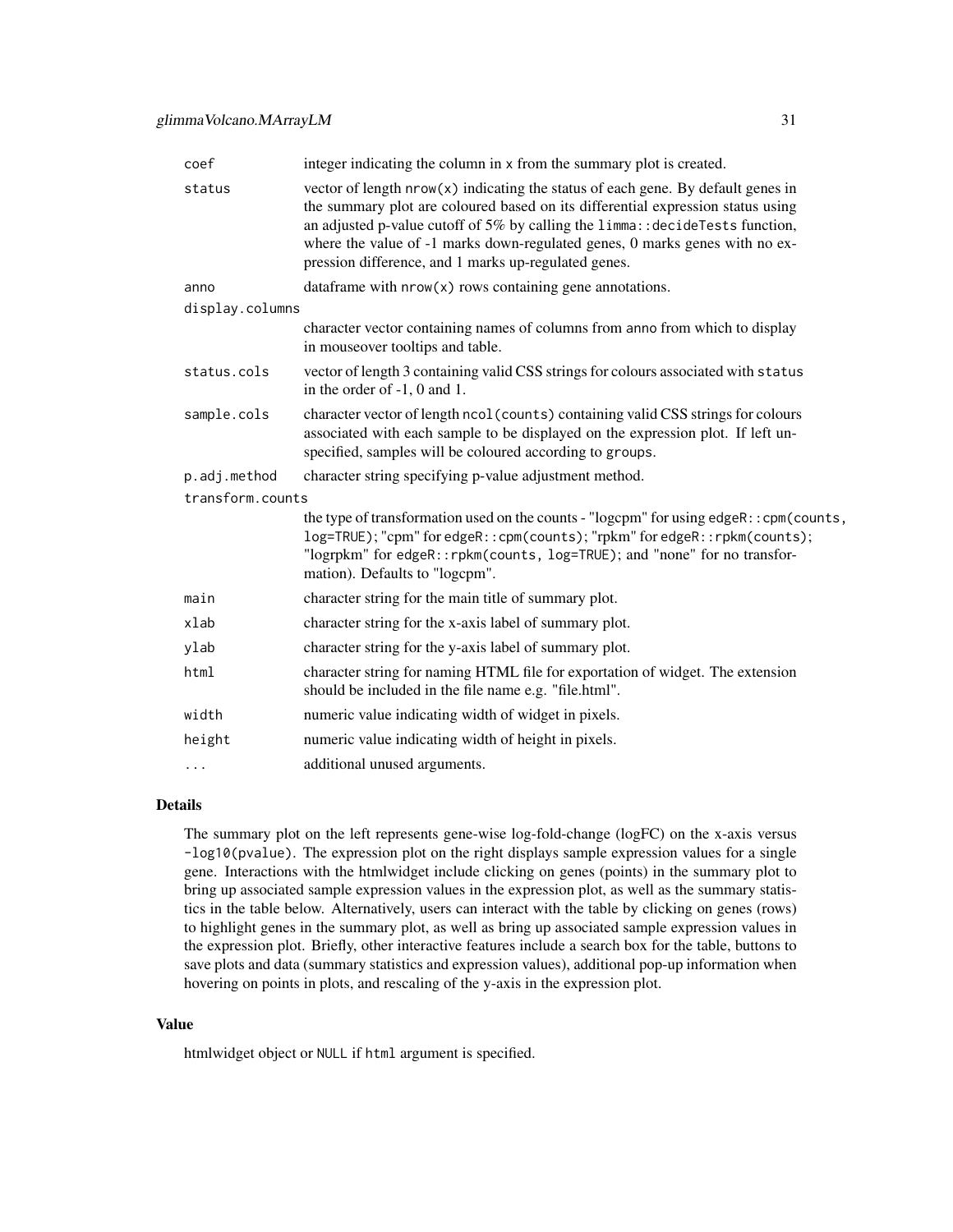## <span id="page-31-0"></span>Author(s)

Hasaru Kariyawasam, Shian Su and Oliver Voogd

## See Also

[glimmaVolcano](#page-20-1), [glimmaVolcano.DGEExact](#page-24-1), [glimmaVolcano.DGELRT](#page-26-1), [glimmaVolcano.DESeqDataSet](#page-22-1)

| glimmaXY | Glimma XY Plot |
|----------|----------------|
|----------|----------------|

## Description

Draws a two-panel interactive XY scatter plot.

## Usage

```
glimmaXY(
 x,
 y,
 xlab = "x",
 ylab = "y",
 \text{dge} = \text{NULL},
  counts = dge$counts,
  groups = dge$samples$group,
  status = rep(0, length(x)),anno = NULL,display.columns = NULL,
  status.cols = c("#1052bd", "silver", "#cc212f"),
  sample.cols = NULL,
  transform.counts = c("logcpm", "cpm", "rpkm", "none"),
  main = "XY Plot",
 html = NULL,width = 920,
 height = 920
```
## $\mathcal{L}$

| $\mathsf{x}$ | numeric vector of values to plot on the x-axis of the summary plot.                                                                                                                                                |
|--------------|--------------------------------------------------------------------------------------------------------------------------------------------------------------------------------------------------------------------|
| y            | numeric vector of values to plot on the y-axis of the summary plot.                                                                                                                                                |
| xlab         | character string for the x-axis label of summary plot.                                                                                                                                                             |
| ylab         | character string for the y-axis label of summary plot.                                                                                                                                                             |
| dge          | DGEList object with $length(x)$ rows from which expression values are ex-<br>tracted from to create expression (right) plot. Gene counts are taken from dge\$counts<br>and sample groups from dge\$samples\$group. |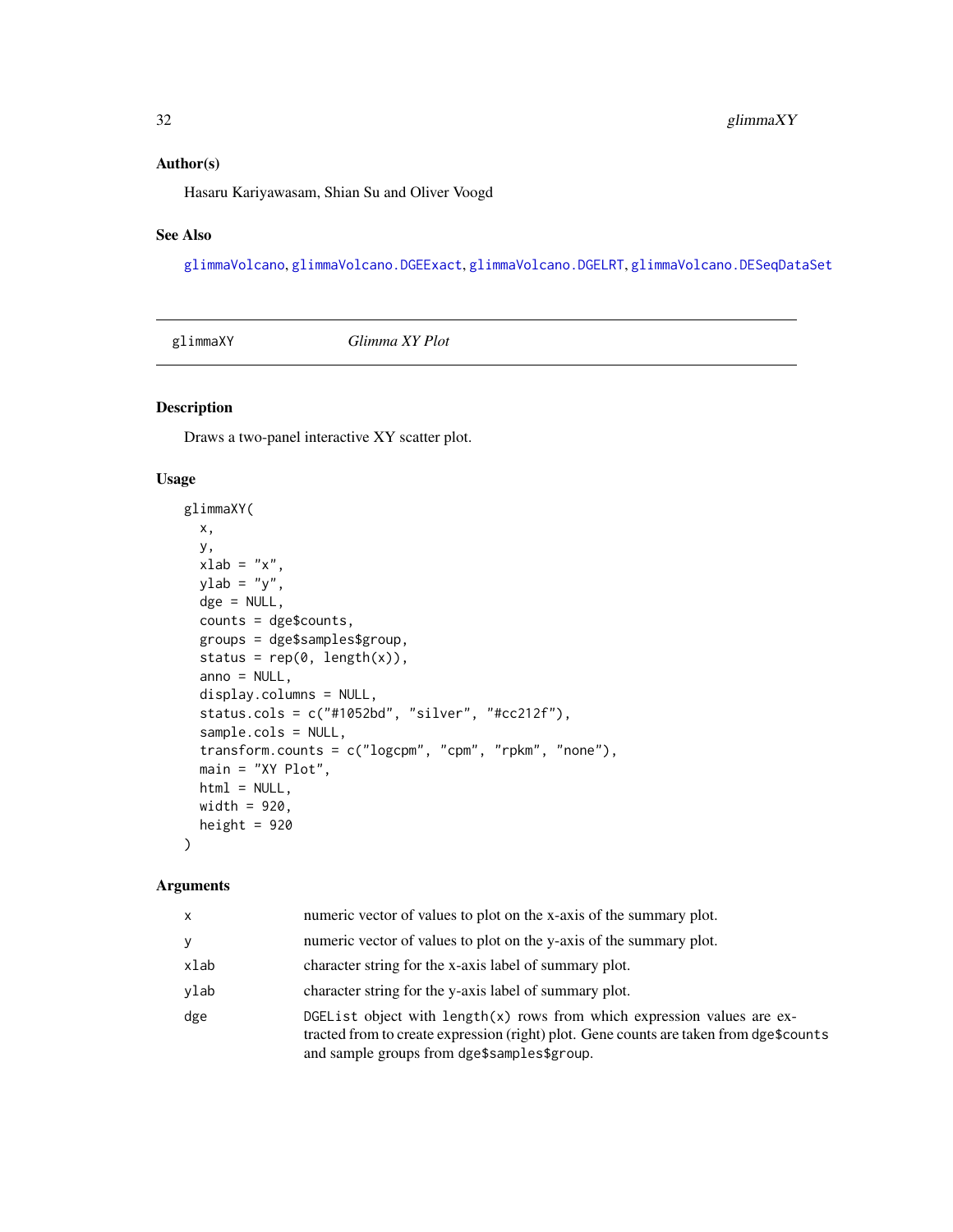| counts           | numeric matrix with $length(x)$ rows containing gene expression values. This<br>can be used to replace raw gene counts from dge\$counts with transformed counts<br>e.g. logCPM or logRPKM values.                                                                                   |
|------------------|-------------------------------------------------------------------------------------------------------------------------------------------------------------------------------------------------------------------------------------------------------------------------------------|
| groups           | vector of length ncol(counts) representing categorisation of samples in ex-<br>pression plot.                                                                                                                                                                                       |
| status           | vector of length $\text{length}(x)$ indicating the status of each gene. A value of -1<br>marks a down-regulated gene, 0 marks a gene with no expression difference,<br>and 1 marks an up-regulated gene.                                                                            |
| anno             | data frame with $length(x)$ rows containing gene annotations.                                                                                                                                                                                                                       |
| display.columns  |                                                                                                                                                                                                                                                                                     |
|                  | character vector containing names of columns from anno from which to display<br>in mouseover tooltips and table.                                                                                                                                                                    |
| status.cols      | vector of length 3 containing valid CSS strings for colours associated with status<br>in the order of $-1$ , 0 and 1.                                                                                                                                                               |
| sample.cols      | character vector of length ncol (counts) containing valid CSS strings for colours<br>associated with each sample to be displayed on the expression plot. If left un-<br>specified, samples will be coloured according to groups.                                                    |
| transform.counts |                                                                                                                                                                                                                                                                                     |
|                  | the type of transformation used on the counts - "logcpm" for using edgeR:: cpm(counts,<br>log=TRUE); "cpm" for edgeR:: cpm(counts); "rpkm" for edgeR:: rpkm(counts);<br>"logrpkm" for edgeR:: rpkm(counts, log=TRUE); and "none" for no transfor-<br>mation). Defaults to "logcpm". |
| main             | character string for the main title of summary plot.                                                                                                                                                                                                                                |
| html             | character string for naming HTML file for exportation of widget. The extension<br>should be included in the file name e.g. "file.html".                                                                                                                                             |
| width            | numeric value indicating width of widget in pixels.                                                                                                                                                                                                                                 |
| height           | numeric value indicating width of height in pixels.                                                                                                                                                                                                                                 |

## Details

The summary plot on the left displays the x and y values specified. The expression plot on the right displays sample expression values for a single gene. Interactions with the htmlwidget include clicking on genes (points) in the summary plot to bring up associated sample expression values in the expression plot, as well as the summary statistics in the table below. Alternatively, users can interact with the table by clicking on genes (rows) to highlight genes in the summary plot, as well as bring up associated sample expression values in the expression plot. Briefly, other interactive features include a search box for the table, buttons to save plots and data (summary statistics and expression values), additional pop-up information when hovering on points in plots, and rescaling of the y-axis in the expression plot.

## Value

htmlwidget object or NULL if html argument is specified.

## Author(s)

Hasaru Kariyawasam, Shian Su and Oliver Voogd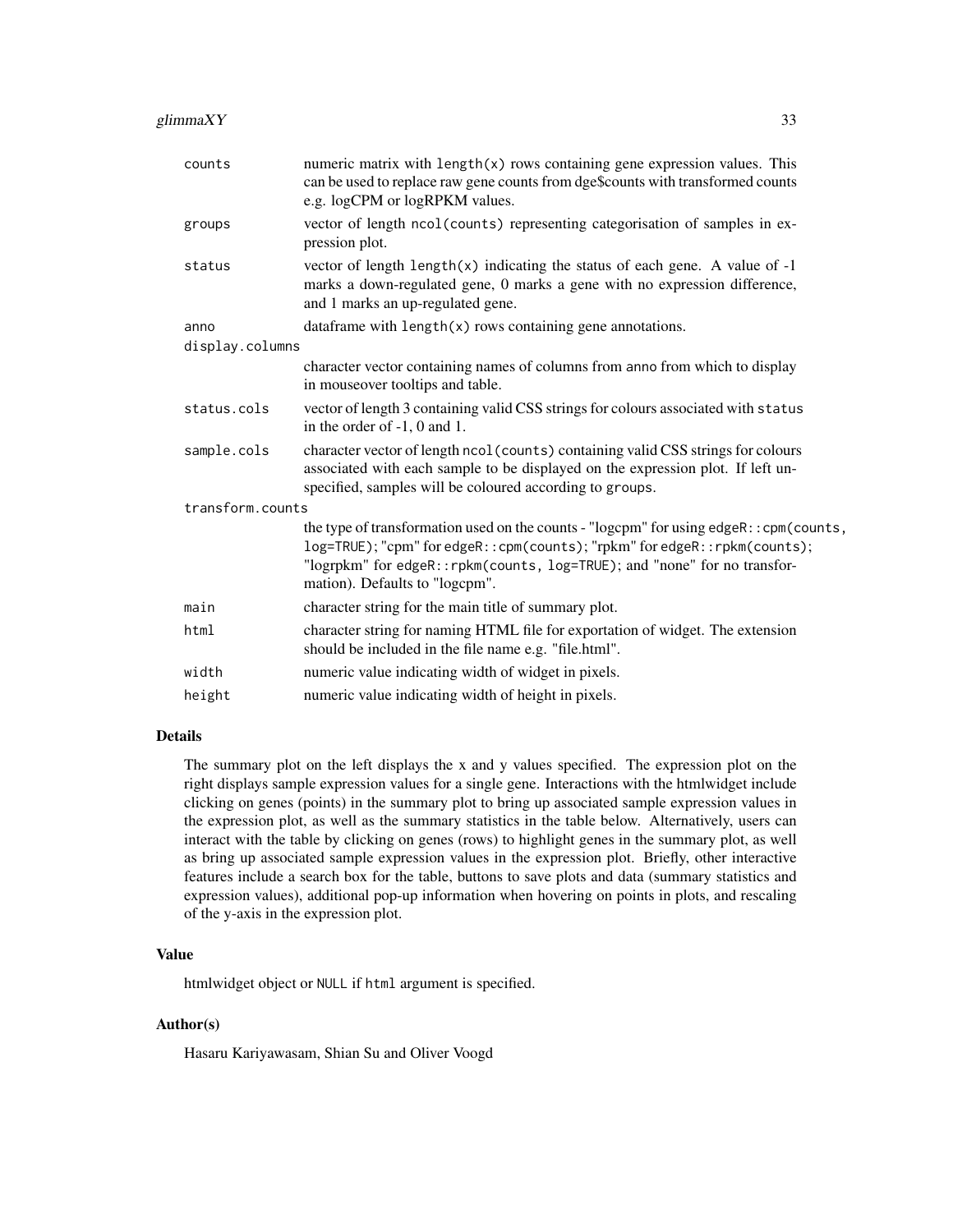## Examples

```
dge <- readRDS(
  system.file("RNAseq123/dge.rds", package = "Glimma"))
design <- readRDS(
  system.file("RNAseq123/design.rds", package = "Glimma"))
contr.matrix <- readRDS(
  system.file("RNAseq123/contr.matrix.rds", package = "Glimma"))
v <- limma::voom(dge, design)
vfit <- limma::lmFit(v, design)
vfit <- limma::contrasts.fit(vfit, contrasts = contr.matrix)
efit <- limma::eBayes(vfit)
glimmaXY(efit$Amean, efit$coefficients)
```
<span id="page-33-1"></span>glMDPlot *Glimma MD Plot*

### Description

Draw an interactive MD plot

#### Usage

glMDPlot(x, ...)

#### Arguments

|                         | the DE object to plot.                                                                             |  |
|-------------------------|----------------------------------------------------------------------------------------------------|--|
| $\cdot$ $\cdot$ $\cdot$ | additional arguments affecting the plots produced. See specific methods for<br>detailed arguments. |  |

## Value

Draws a two-panel interactive MD plot in an html page. The left plot shows the log-fold-change vs average expression. The right plot shows the expression levels of a particular gene of each sample. Hovering over points on left plot will plot expression level for corresponding gene, clicking on points will fix the expression plot to gene. Clicking on rows on the table has the same effect as clicking on the corresponding gene in the plot.

## Author(s)

Shian Su

## See Also

[glMDPlot.default](#page-34-1), [glMDPlot.DGELRT](#page-42-1), [glMDPlot.DGEExact](#page-40-1), [glMDPlot.MArrayLM](#page-44-1), [glMDPlot.DESeqDataSet](#page-36-1)

<span id="page-33-0"></span>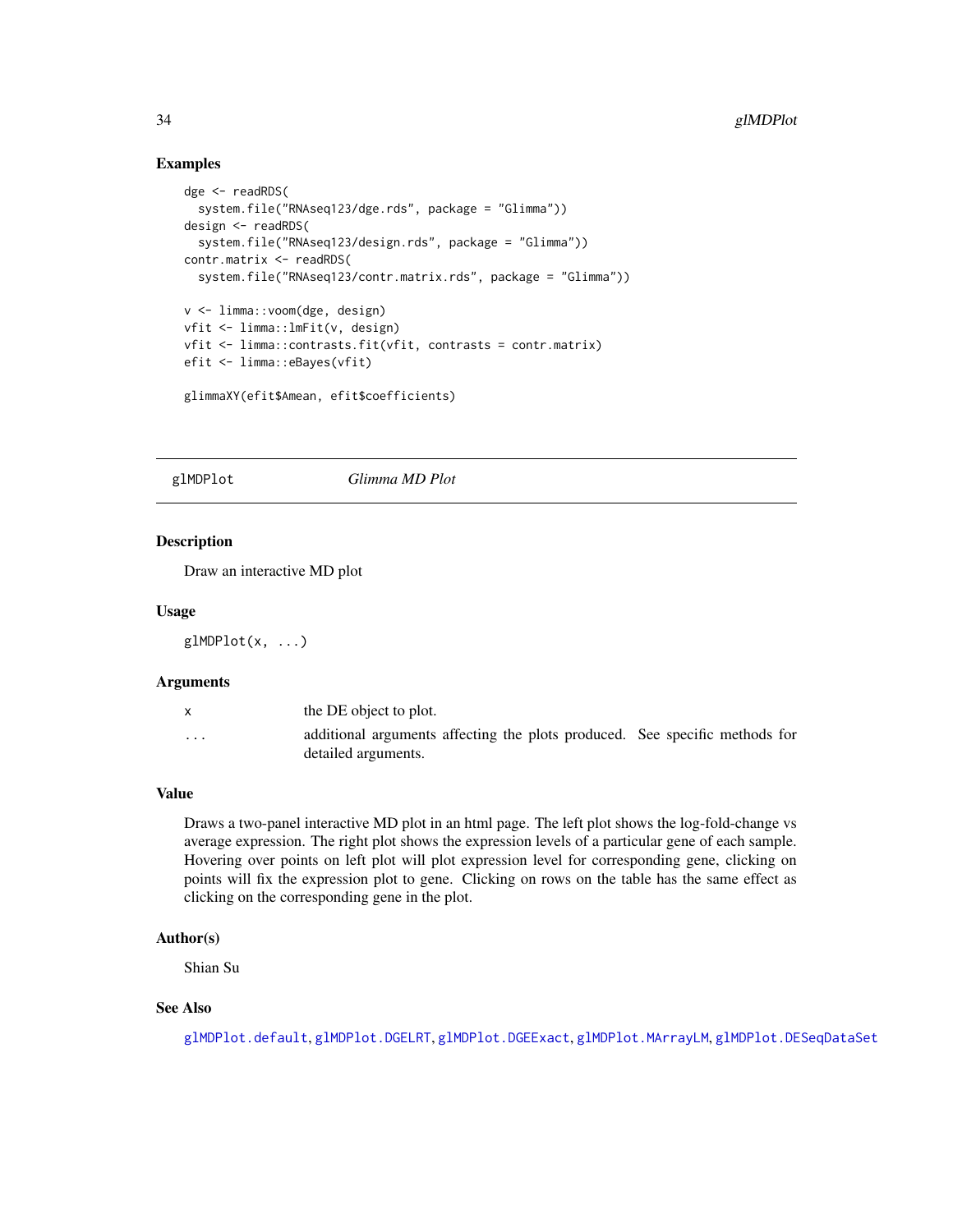<span id="page-34-1"></span><span id="page-34-0"></span>glMDPlot.default *Glimma MD Plot*

## Description

Draw an interactive MD plot from a data.frame

#### Usage

```
## Default S3 method:
glMDPlot(
 x,
 xval,
 yval,
  counts = NULL,
  anno = NULL,groups = NULL,
  samples = NULL,
  status = rep(\emptyset, nrow(x)),transform = FALSE,
  main = "",xlab = xval,
  ylab = yval,
  side.main = "GeneID",
  side.xlab = "Group",
  side.ylab = "Expression",
  side.log = FALSE,
  side.gridstep = ifelse(!transform || side.log, FALSE, 0.5),
  jitter = 30,
  display.columns = side.main,
  cols = c("#00bfff", "#858585", "#ff3030"),
  sample.cols = rep("#1f77b4", ncol(counts)),
  path = getwd(),
  folder = "glimma-plots",
  html = "MD-Plot",
  launch = TRUE,
  ...
\mathcal{E}
```

| <b>X</b> | the data.frame object containing expression and fold change values. |
|----------|---------------------------------------------------------------------|
| xval     | the column to plot on x axis of left plot.                          |
| vval     | the column to plot on y axis of left plot.                          |
| counts   | the matrix of expression values, with samples in columns.           |
| anno     | the data.frame containing gene annotations.                         |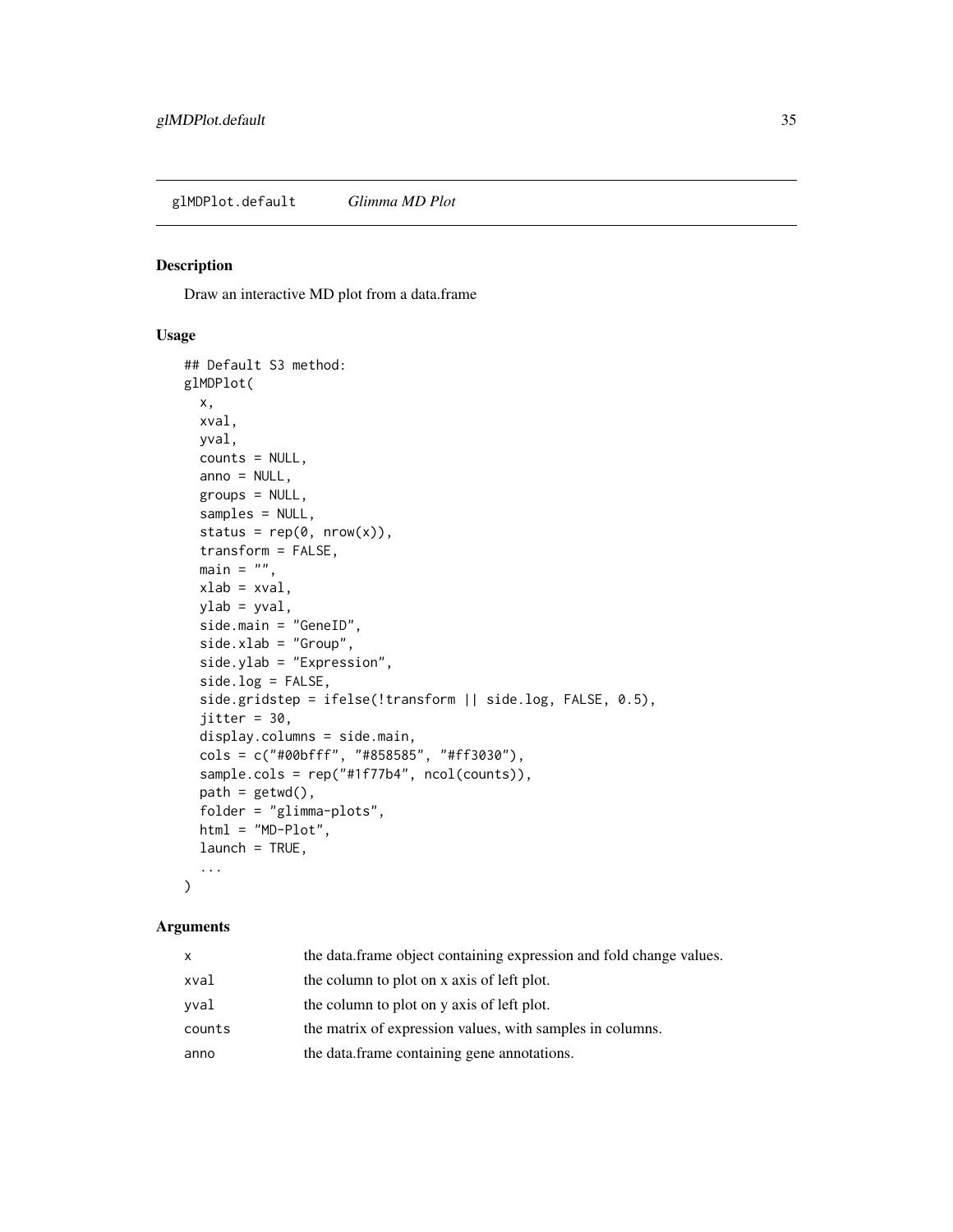| groups          | the factor containing experimental groups of the samples.                                                                                                      |  |
|-----------------|----------------------------------------------------------------------------------------------------------------------------------------------------------------|--|
| samples         | the names of the samples.                                                                                                                                      |  |
| status          | vector giving the control status of data point, of same length as the number of<br>rows of object. If NULL, then all points are plotted in the default colour. |  |
| transform       | TRUE if counts should be log-cpm transformed.                                                                                                                  |  |
| main            | the title for the left plot.                                                                                                                                   |  |
| xlab            | the label on the x axis for the left plot.                                                                                                                     |  |
| ylab            | the label on the y axis for the left plot.                                                                                                                     |  |
| side.main       | the column containing mains for right plot.                                                                                                                    |  |
| side.xlab       | label for x axis on right plot.                                                                                                                                |  |
| side.ylab       | label for y axis on right plot.                                                                                                                                |  |
| side.log        | TRUE to plot expression on the right plot on log scale.                                                                                                        |  |
| side.gridstep   | intervals along which to place grid lines on y axis. Currently only available for<br>linear scale.                                                             |  |
| jitter          | the amount of jitter to apply to the samples in the expressions plot.                                                                                          |  |
| display.columns |                                                                                                                                                                |  |
|                 | character vector containing names of columns to display in mouseover tooltips<br>and table.                                                                    |  |
| cols            | vector of strings denoting colours corresponding to control status -1, 0 and 1.<br>(may be R named colours or Hex values)                                      |  |
| sample.cols     | vector of strings denoting colours for each sample point on the expression plot.                                                                               |  |
| path            | the path in which the folder will be created.                                                                                                                  |  |
| folder          | the name of the fold to save html file to.                                                                                                                     |  |
| html            | the name of the html file to save plots to.                                                                                                                    |  |
| launch          | TRUE to launch plot after call.                                                                                                                                |  |
| $\cdots$        | additional arguments to be passed onto the MD plot. (main, xlab, ylab can be<br>set for the left plot)                                                         |  |

## Value

Draws a two-panel interactive MD plot in an html page. The left plot shows the log-fold-change vs average expression. The right plot shows the expression levels of a particular gene of each sample. Hovering over points on left plot will plot expression level for corresponding gene, clicking on points will fix the expression plot to gene. Clicking on rows on the table has the same effect as clicking on the corresponding gene in the plot.

## Author(s)

Shian Su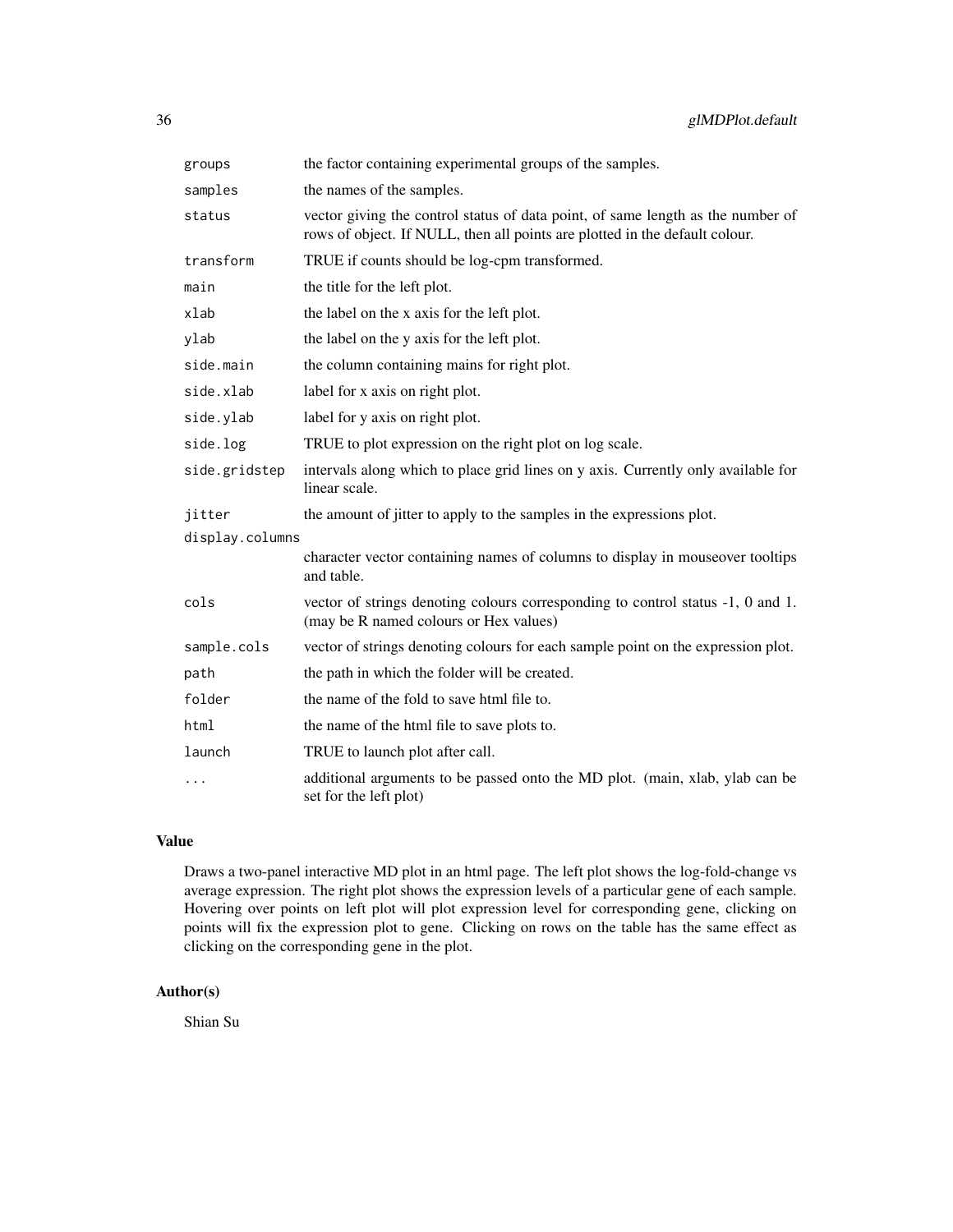<span id="page-36-1"></span><span id="page-36-0"></span>glMDPlot.DESeqDataSet *Glimma MD Plot*

#### Description

Draw an interactive MD plot from a DESeqDataSet object

## Usage

```
## S3 method for class 'DESeqDataSet'
glMDPlot(
 x,
 counts = NULL,
 anno,
 groups,
 samples = NULL,
  status = rep(0, nrow(x)),transform = FALSE,
 main = "",xlab = "Mean Expression",
 ylab = "log-fold-change",
  side.xlab = "Group",
 side.ylab = "logMean",
  side.log = FALSE,
  side.gridstep = ifelse(!transform || side.log, FALSE, 0.5),
  jitter = 30,
 side.main = "GeneID",
  display.columns = NULL,
  cols = c("#00bfff", "#858585", "#ff3030"),
  sample.cols = rep("#1f77b4", ncol(x)),path = getwd(),
  folder = "glimma-plots",
 html = "MD-Plot",
  launch = TRUE,
  ...
\mathcal{L}
```

| x       | the DESeqDataSet object.                                                                                                                                       |
|---------|----------------------------------------------------------------------------------------------------------------------------------------------------------------|
| counts  | the matrix of expression values, with samples in columns.                                                                                                      |
| anno    | the data.frame containing gene annotations.                                                                                                                    |
| groups  | the factor containing experimental groups of the samples.                                                                                                      |
| samples | the names of the samples.                                                                                                                                      |
| status  | vector giving the control status of data point, of same length as the number of<br>rows of object. If NULL, then all points are plotted in the default colour. |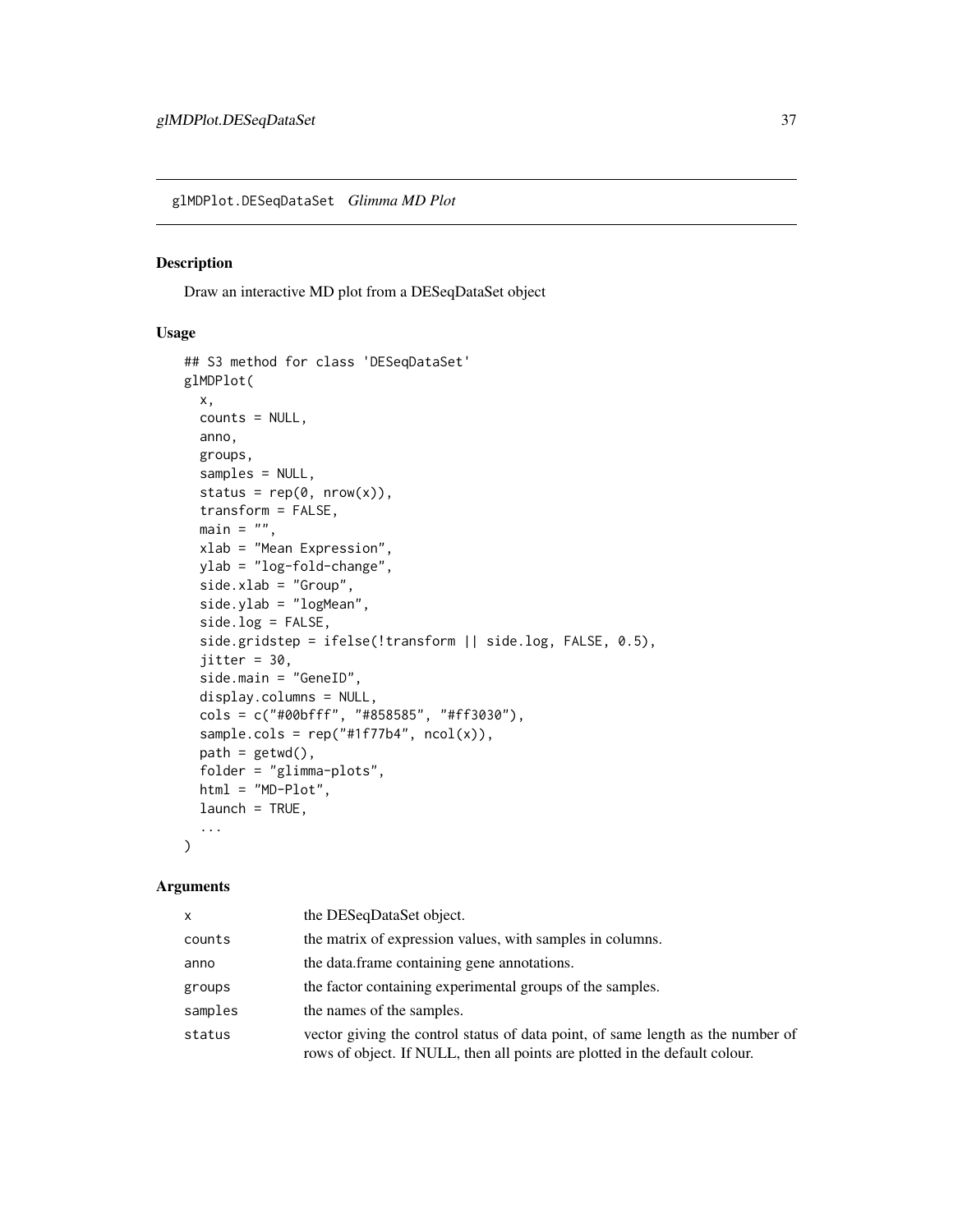| transform       | TRUE if counts should be log-cpm transformed.                                                                             |
|-----------------|---------------------------------------------------------------------------------------------------------------------------|
| main            | the title for the left plot.                                                                                              |
| xlab            | label for x axis on left plot.                                                                                            |
| ylab            | label for y axis on left plot.                                                                                            |
| side.xlab       | label for x axis on right plot.                                                                                           |
| side.ylab       | label for y axis on right plot.                                                                                           |
| side.log        | TRUE to plot expression on the right plot on log scale.                                                                   |
| side.gridstep   | intervals along which to place grid lines on y axis. Currently only available for<br>linear scale.                        |
| jitter          | the amount of jitter to apply to the samples in the expressions plot.                                                     |
| side.main       | the column containing mains for right plot.                                                                               |
| display.columns |                                                                                                                           |
|                 | character vector containing names of columns to display in mouseover tooltips<br>and table.                               |
| cols            | vector of strings denoting colours corresponding to control status -1, 0 and 1.<br>(may be R named colours or Hex values) |
| sample.cols     | vector of strings denoting colours for each sample point on the expression plot.                                          |
| path            | the path in which the folder will be created.                                                                             |
| folder          | the name of the fold to save html file to.                                                                                |
| html            | the name of the html file to save plots to.                                                                               |
| launch          | TRUE to launch plot after call.                                                                                           |
| $\cdots$        | additional arguments to be passed onto the MD plot. (main, xlab, ylab can be<br>set for the left plot)                    |

## Value

Draws a two-panel interactive MD plot in an html page. The left plot shows the log-fold-change vs average expression. The right plot shows the expression levels of a particular gene of each sample. Hovering over points on left plot will plot expression level for corresponding gene, clicking on points will fix the expression plot to gene. Clicking on rows on the table has the same effect as clicking on the corresponding gene in the plot.

## Author(s)

Shian Su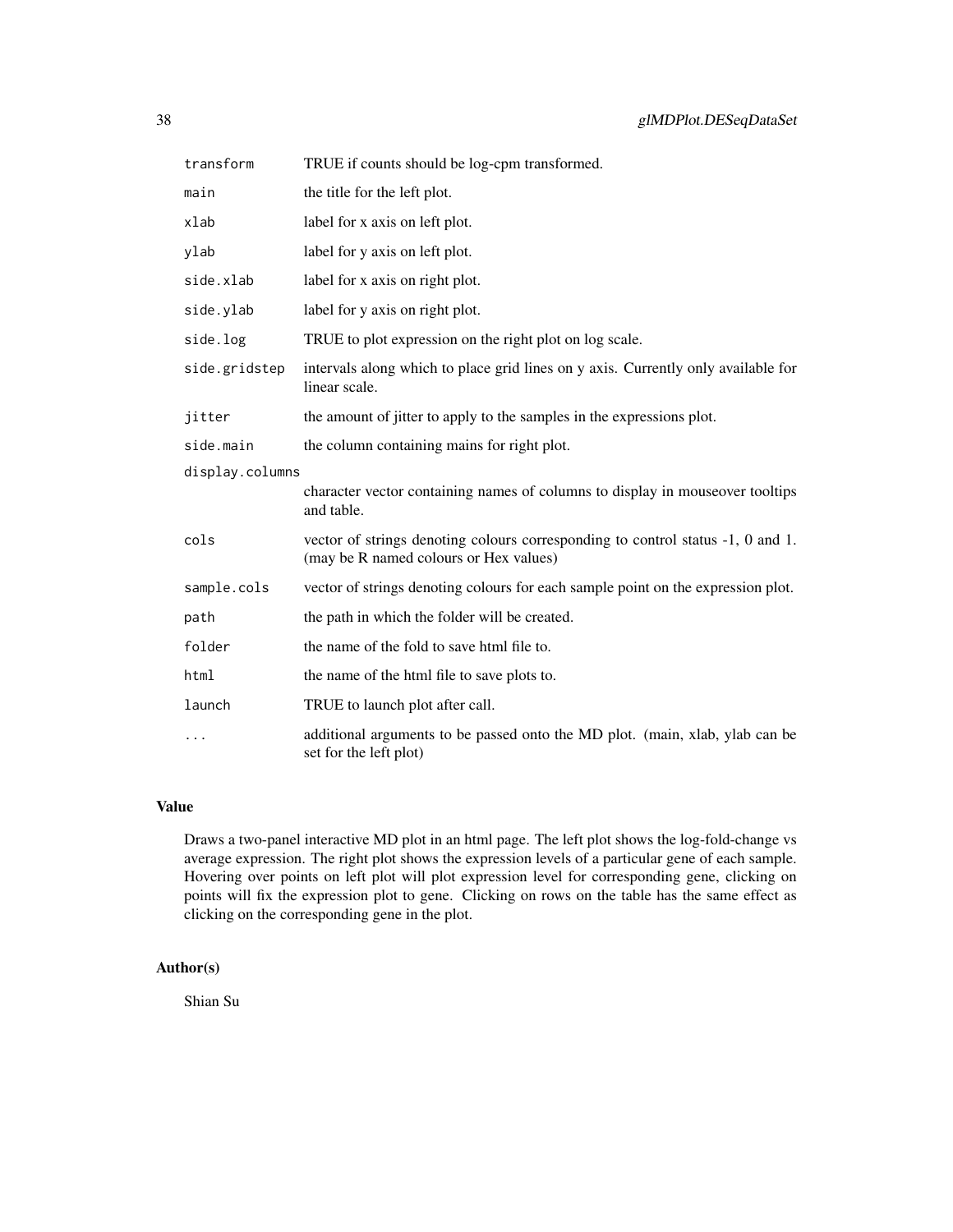<span id="page-38-0"></span>glMDPlot.DESeqResults *Glimma MD Plot*

#### Description

Draw an interactive MD plot from a DESeqResults object

## Usage

```
## S3 method for class 'DESeqResults'
glMDPlot(
 x,
 counts = NULL,
 anno,
 groups,
 samples = NULL,
  status = rep(0, nrow(x)),transform = FALSE,
 main = "",xlab = "Mean Expression",
 ylab = "log-fold-change",
  side.xlab = "Group",
 side.ylab = "Expression",
  side.log = FALSE,
  side.gridstep = ifelse(!transform || side.log, FALSE, 0.5),
  jitter = 30,
 side.main = "GeneID",
  display.columns = NULL,
  cols = c("#00bfff", "#858585", "#ff3030"),
  sample.cols = rep("#1f77b4", ncol(counts)),
 path = getwd(),
  folder = "glimma-plots",
 html = "MD-Plot",
  launch = TRUE,
  ...
\mathcal{E}
```

| X       | the DESeqResults object.                                                                                                                                       |
|---------|----------------------------------------------------------------------------------------------------------------------------------------------------------------|
| counts  | the matrix of expression values, with samples in columns.                                                                                                      |
| anno    | the data.frame containing gene annotations.                                                                                                                    |
| groups  | the factor containing experimental groups of the samples.                                                                                                      |
| samples | the names of the samples.                                                                                                                                      |
| status  | vector giving the control status of data point, of same length as the number of<br>rows of object. If NULL, then all points are plotted in the default colour. |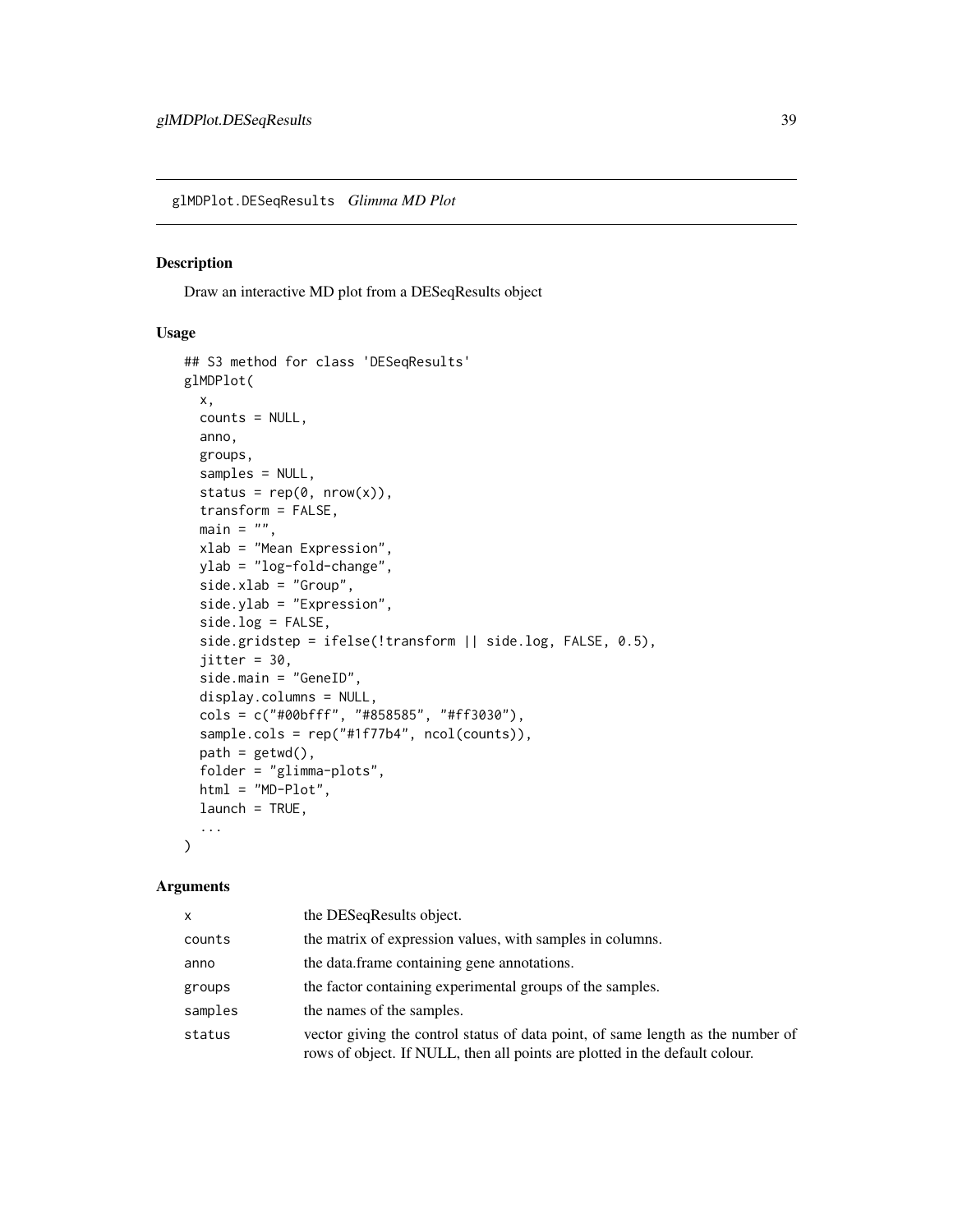| transform       | TRUE if counts should be log-cpm transformed.                                                                             |  |
|-----------------|---------------------------------------------------------------------------------------------------------------------------|--|
| main            | the title for the left plot.                                                                                              |  |
| xlab            | label for x axis on left plot.                                                                                            |  |
| ylab            | label for y axis on left plot.                                                                                            |  |
| side.xlab       | label for x axis on right plot.                                                                                           |  |
| side.ylab       | label for y axis on right plot.                                                                                           |  |
| side.log        | TRUE to plot expression on the right plot on log scale.                                                                   |  |
| side.gridstep   | intervals along which to place grid lines on y axis. Currently only available for<br>linear scale.                        |  |
| jitter          | the amount of jitter to apply to the samples in the expressions plot.                                                     |  |
| side.main       | the column containing mains for right plot.                                                                               |  |
| display.columns |                                                                                                                           |  |
|                 | character vector containing names of columns to display in mouseover tooltips<br>and table.                               |  |
| cols            | vector of strings denoting colours corresponding to control status -1, 0 and 1.<br>(may be R named colours or Hex values) |  |
| sample.cols     | vector of strings denoting colours for each sample point on the expression plot.                                          |  |
| path            | the path in which the folder will be created.                                                                             |  |
| folder          | the name of the fold to save html file to.                                                                                |  |
| html            | the name of the html file to save plots to.                                                                               |  |
| launch          | TRUE to launch plot after call.                                                                                           |  |
|                 | additional arguments to be passed onto the MD plot. (main, xlab, ylab can be<br>set for the left plot)                    |  |

## Value

Draws a two-panel interactive MD plot in an html page. The left plot shows the log-fold-change vs average expression. The right plot shows the expression levels of a particular gene of each sample. Hovering over points on left plot will plot expression level for corresponding gene, clicking on points will fix the expression plot to gene. Clicking on rows on the table has the same effect as clicking on the corresponding gene in the plot.

## Author(s)

Shian Su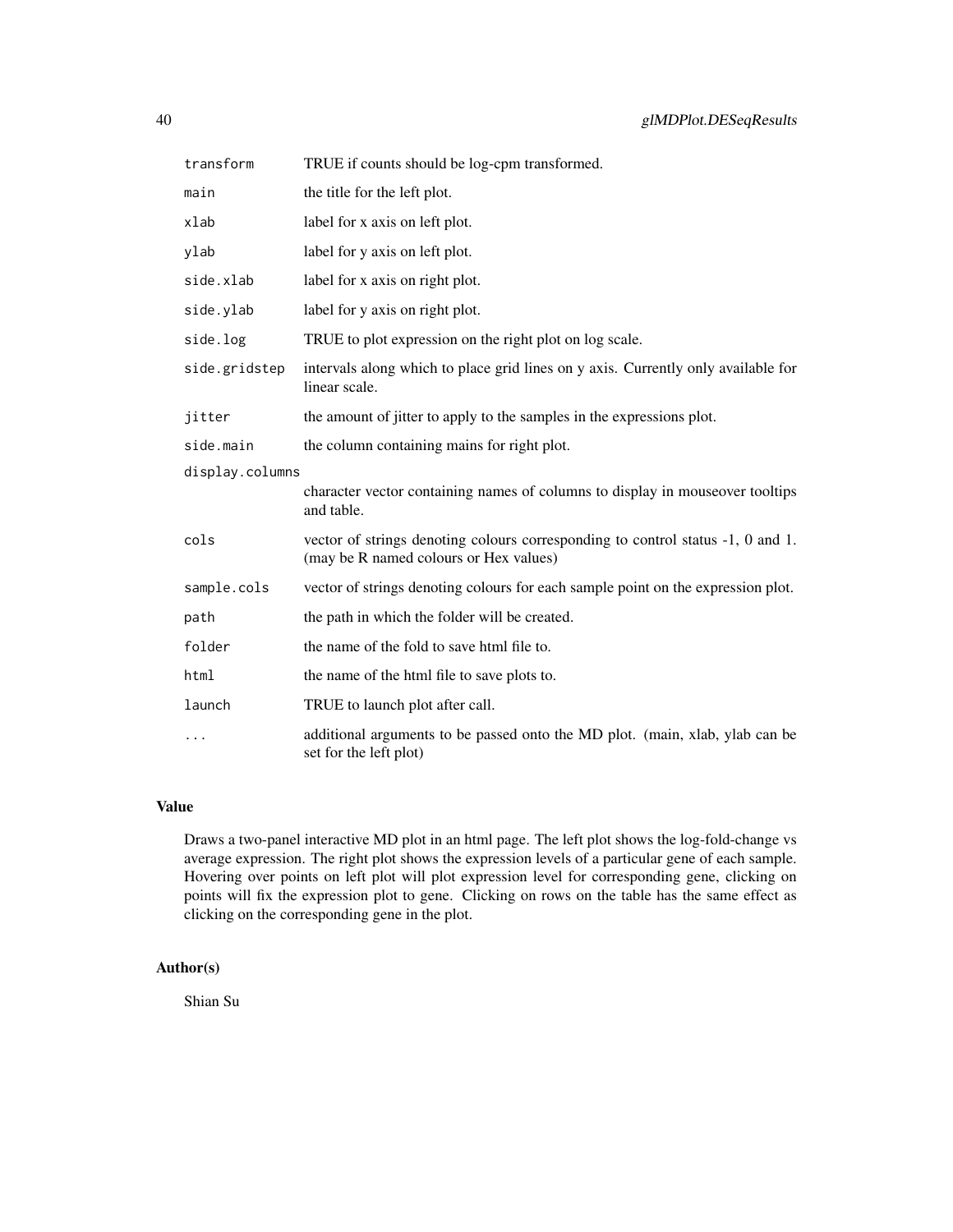#### <span id="page-40-1"></span><span id="page-40-0"></span>Description

Draw an interactive MD plot from a DGELRT objet

## Usage

```
## S3 method for class 'DGEExact'
glMDPlot(
  x,
  counts = NULL,anno = NULL,groups = NULL,
  samples = NULL,
  status = rep(0, nrow(x)),transform = FALSE,
  main = "",xlab = "Average log CPM",
 ylab = "log-fold-change",
  side.xlab = "Group",
  side.ylab = "Expression",
  side.log = FALSE,side.gridstep = ifelse(!transform || side.log, FALSE, 0.5),
  p.adj.method = "BH",
  jitter = 30,
  side.main = "GeneID",
  display.columns = NULL,
  cols = c("#00bfff", "#858585", "#ff3030"),
  sample.cols = rep("#1f77b4", ncol(counts)),
  path = getwd(),folder = "glimma-plots",
  html = "MD-Plot",
  launch = TRUE,
  ...
\mathcal{L}
```

| X       | the DGEExact object.                                      |
|---------|-----------------------------------------------------------|
| counts  | the matrix of expression values, with samples in columns. |
| anno    | the data.frame containing gene annotations.               |
| groups  | the factor containing experimental groups of the samples. |
| samples | the names of the samples.                                 |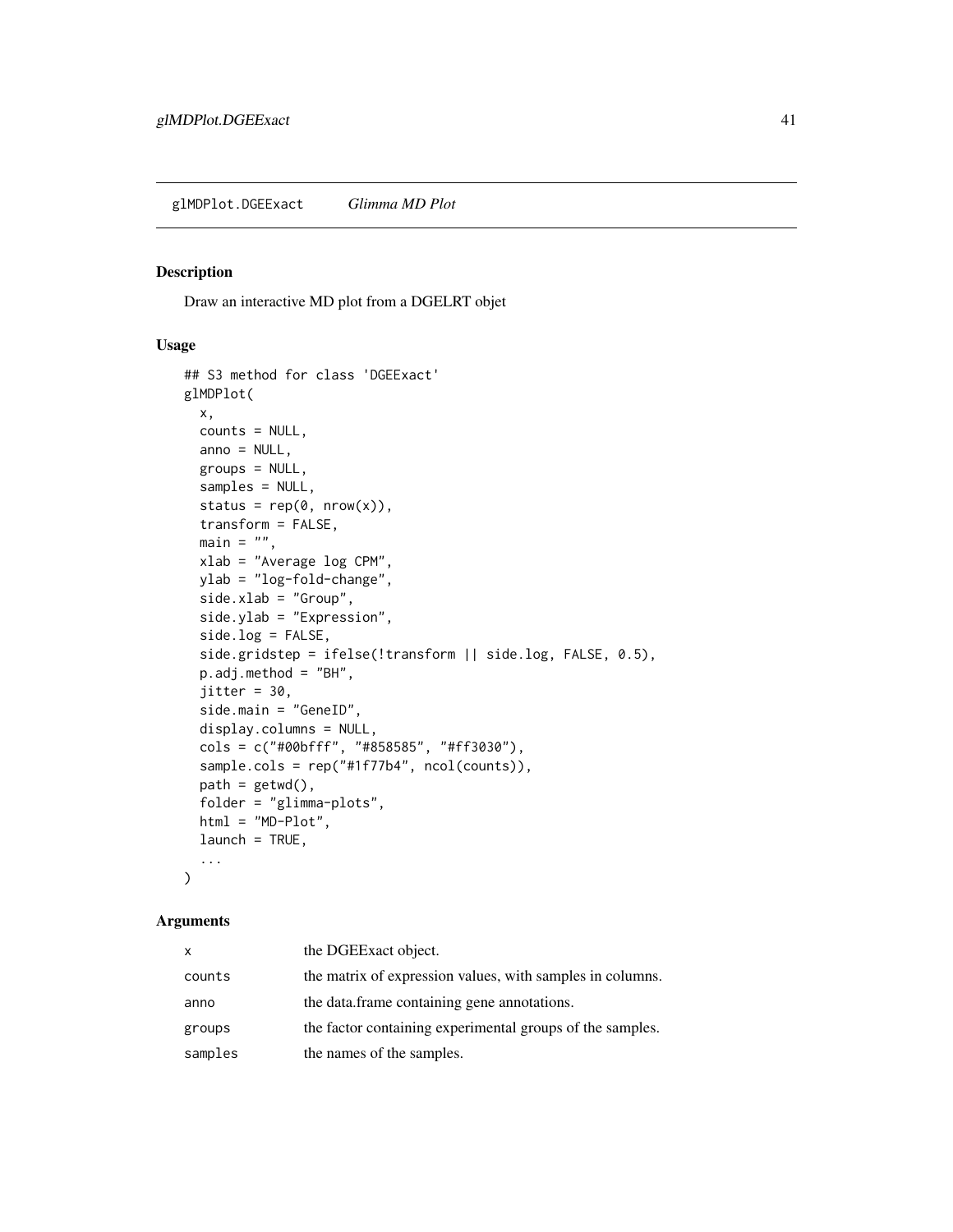<span id="page-41-0"></span>

| status          | vector giving the control status of data point, of same length as the number of<br>rows of object. If NULL, then all points are plotted in the default colour. |
|-----------------|----------------------------------------------------------------------------------------------------------------------------------------------------------------|
| transform       | TRUE if counts should be log-cpm transformed.                                                                                                                  |
| main            | the title for the left plot.                                                                                                                                   |
| xlab            | label for x axis on left plot.                                                                                                                                 |
| ylab            | label for y axis on left plot.                                                                                                                                 |
| side.xlab       | label for x axis on right plot.                                                                                                                                |
| side.ylab       | label for y axis on right plot.                                                                                                                                |
| side.log        | TRUE to plot expression on the right plot on log scale.                                                                                                        |
| side.gridstep   | intervals along which to place grid lines on y axis. Currently only available for<br>linear scale.                                                             |
| p.adj.method    | character vector indicating multiple testing correction method. See p. adjust<br>for available methods. (defaults to "BH")                                     |
| jitter          | the amount of jitter to apply to the samples in the expressions plot.                                                                                          |
| side.main       | the column containing mains for right plot.                                                                                                                    |
| display.columns |                                                                                                                                                                |
|                 | character vector containing names of columns to display in mouseover tooltips<br>and table.                                                                    |
| cols            | vector of strings denoting colours corresponding to control status -1, 0 and 1.<br>(may be R named colours or Hex values)                                      |
| sample.cols     | vector of strings denoting colours for each sample point on the expression plot.                                                                               |
| path            | the path in which the folder will be created.                                                                                                                  |
| folder          | the name of the fold to save html file to.                                                                                                                     |
| html            | the name of the html file to save plots to.                                                                                                                    |
| launch          | TRUE to launch plot after call.                                                                                                                                |
| $\cdots$        | additional arguments to be passed onto the MD plot. (main, xlab, ylab can be<br>set for the left plot)                                                         |

## Value

Draws a two-panel interactive MD plot in an html page. The left plot shows the log-fold-change vs average expression. The right plot shows the expression levels of a particular gene of each sample. Hovering over points on left plot will plot expression level for corresponding gene, clicking on points will fix the expression plot to gene. Clicking on rows on the table has the same effect as clicking on the corresponding gene in the plot.

## Author(s)

Shian Su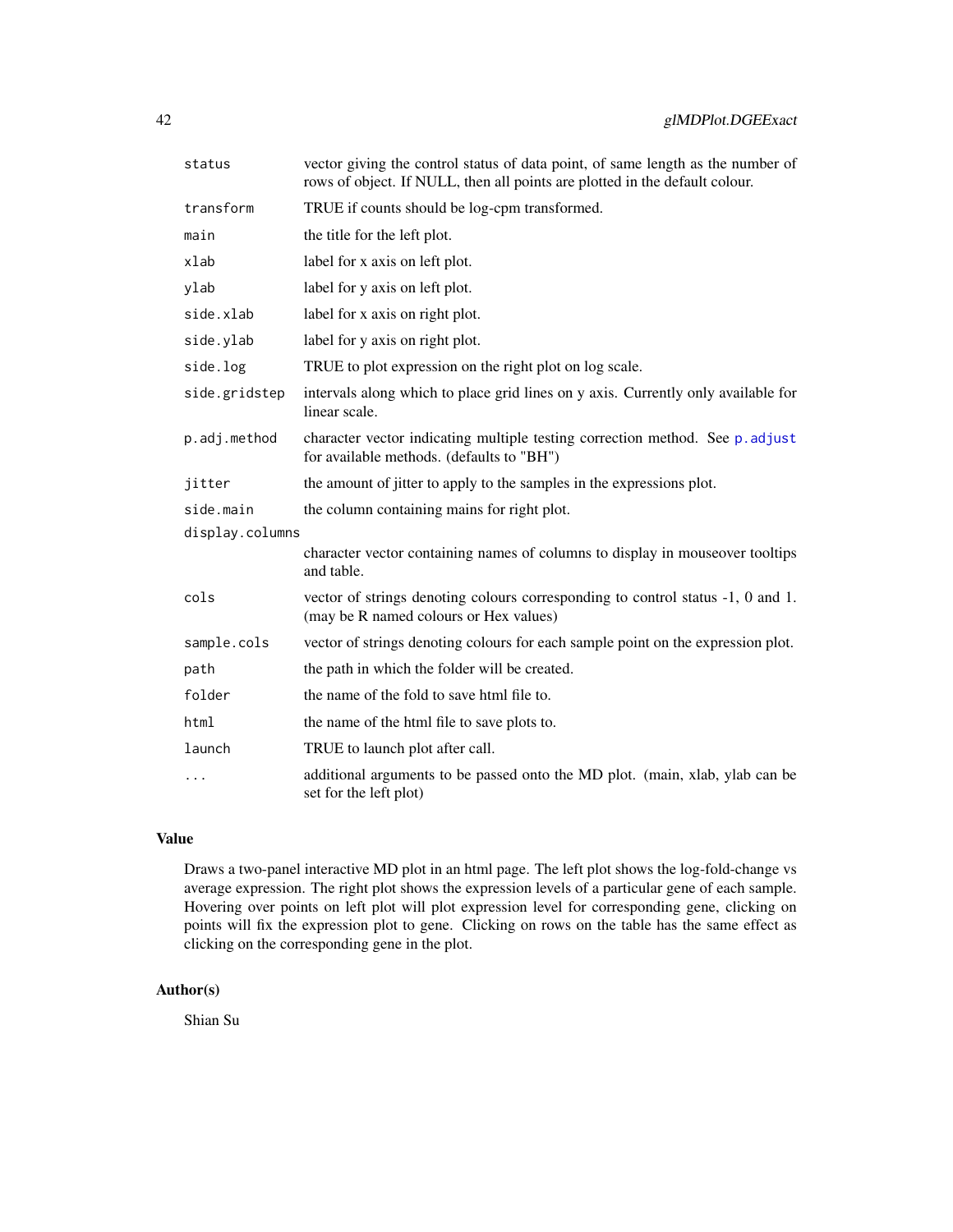<span id="page-42-1"></span><span id="page-42-0"></span>glMDPlot.DGELRT *Glimma MD Plot*

#### Description

Draw an interactive MD plot from a DGELRT object

## Usage

```
## S3 method for class 'DGELRT'
glMDPlot(
  x,
  counts = NULL,anno = NULL,groups = NULL,
  samples = NULL,
  status = rep(0, nrow(x)),transform = FALSE,
  main = "",xlab = "Average log CPM",
 ylab = "log-fold-change",
  side.xlab = "Group",
  side.ylab = "Expression",
  side.log = FALSE,
  side.gridstep = ifelse(!transform || side.log, FALSE, 0.5),
  p.adj.method = "BH",
  jitter = 30,
  side.main = "GeneID",
  display.columns = NULL,
  cols = c("#00bfff", "#858585", "#ff3030"),
  sample.cols = rep("#1f77b4", ncol(counts)),
  path = getwd(),folder = "glimma-plots",
  html = "MD-Plot",
  launch = TRUE,
  ...
\mathcal{L}
```

| X       | the DGELRT object.                                        |
|---------|-----------------------------------------------------------|
| counts  | the matrix of expression values, with samples in columns. |
| anno    | the data.frame containing gene annotations.               |
| groups  | the factor containing experimental groups of the samples. |
| samples | the names of the samples.                                 |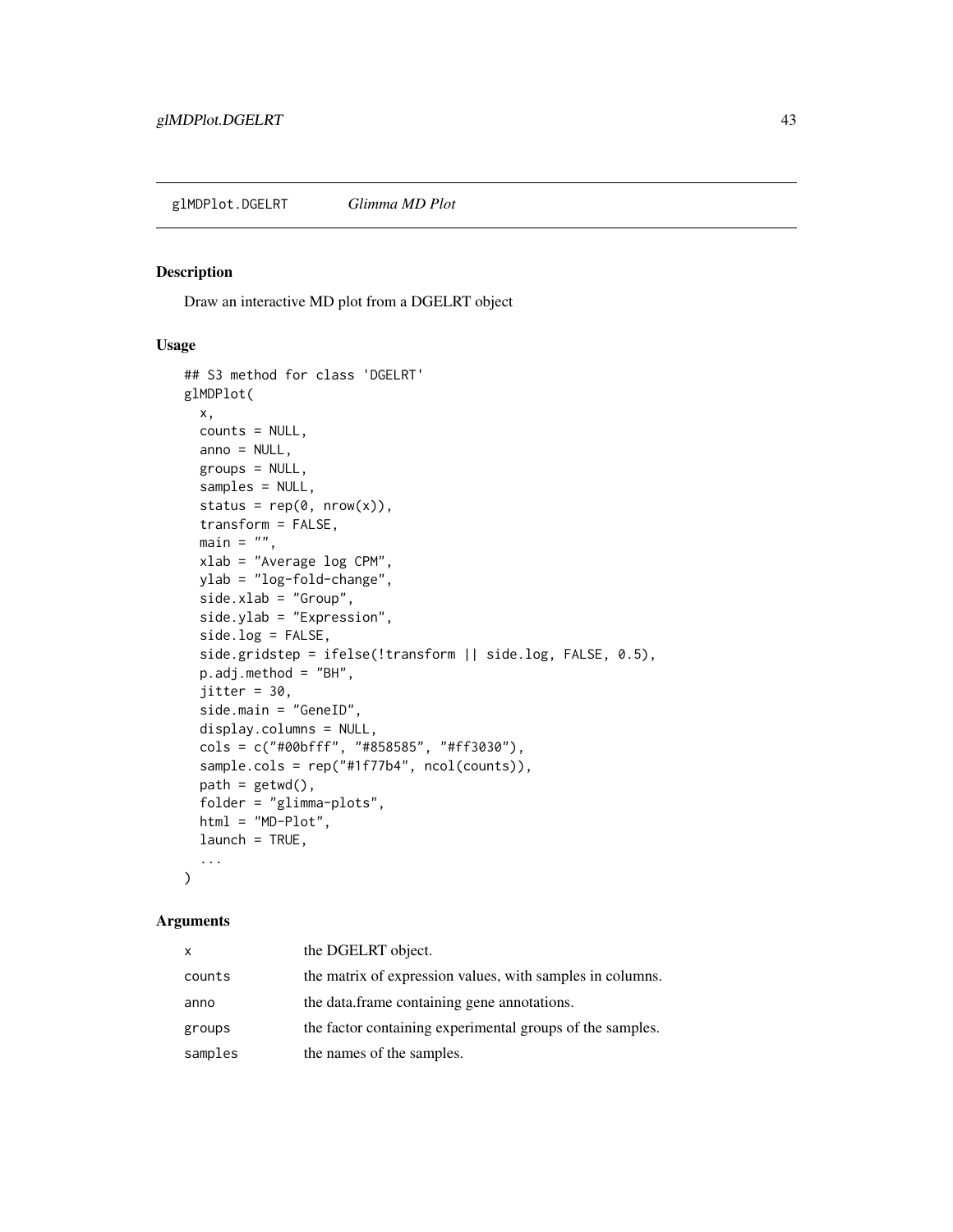<span id="page-43-0"></span>

| status          | vector giving the control status of data point, of same length as the number of<br>rows of object. If NULL, then all points are plotted in the default colour. |
|-----------------|----------------------------------------------------------------------------------------------------------------------------------------------------------------|
| transform       | TRUE if counts should be log-cpm transformed.                                                                                                                  |
| main            | the title for the left plot.                                                                                                                                   |
| xlab            | label for x axis on left plot.                                                                                                                                 |
| ylab            | label for y axis on left plot.                                                                                                                                 |
| side.xlab       | label for x axis on right plot.                                                                                                                                |
| side.ylab       | label for y axis on right plot.                                                                                                                                |
| side.log        | TRUE to plot expression on the right plot on log scale.                                                                                                        |
| side.gridstep   | intervals along which to place grid lines on y axis. Currently only available for<br>linear scale.                                                             |
| p.adj.method    | character vector indicating multiple testing correction method. See p. adjust<br>for available methods. (defaults to "BH")                                     |
| jitter          | the amount of jitter to apply to the samples in the expressions plot.                                                                                          |
| side.main       | the column containing mains for right plot.                                                                                                                    |
| display.columns |                                                                                                                                                                |
|                 | character vector containing names of columns to display in mouseover tooltips<br>and table.                                                                    |
| cols            | vector of strings denoting colours corresponding to control status -1, 0 and 1.<br>(may be R named colours or Hex values)                                      |
| sample.cols     | vector of strings denoting colours for each sample point on the expression plot.                                                                               |
| path            | the path in which the folder will be created.                                                                                                                  |
| folder          | the name of the fold to save html file to.                                                                                                                     |
| html            | the name of the html file to save plots to.                                                                                                                    |
| launch          | TRUE to launch plot after call.                                                                                                                                |
| $\cdots$        | additional arguments to be passed onto the MD plot. (main, xlab, ylab can be<br>set for the left plot)                                                         |

## Value

Draws a two-panel interactive MD plot in an html page. The left plot shows the log-fold-change vs average expression. The right plot shows the expression levels of a particular gene of each sample. Hovering over points on left plot will plot expression level for corresponding gene, clicking on points will fix the expression plot to gene. Clicking on rows on the table has the same effect as clicking on the corresponding gene in the plot.

## Author(s)

Shian Su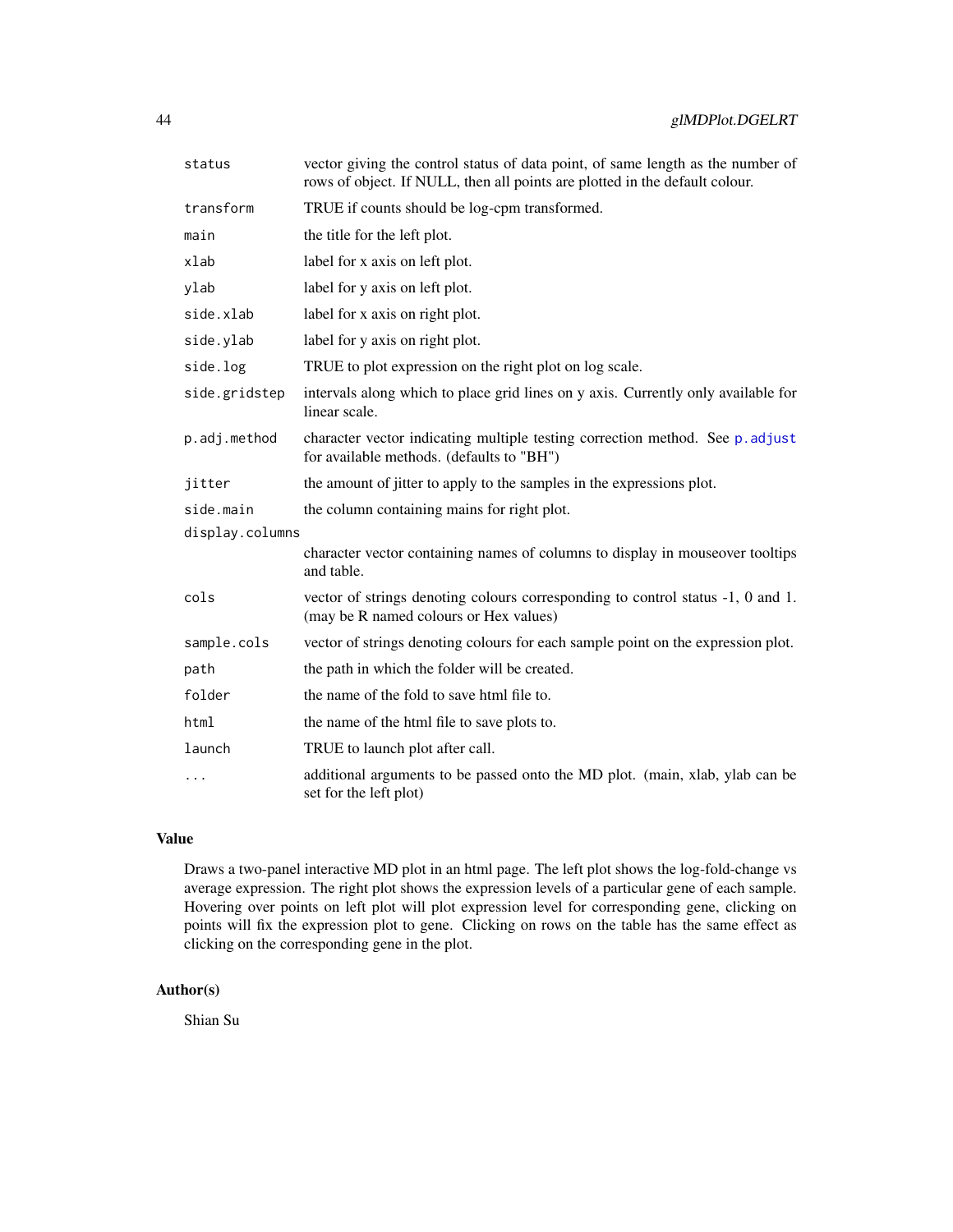<span id="page-44-1"></span><span id="page-44-0"></span>glMDPlot.MArrayLM *Glimma MD Plot*

## Description

Draw an interactive MD plot from a MArrayLM object

## Usage

```
## S3 method for class 'MArrayLM'
glMDPlot(
 x,
 counts = NULL,
 anno = NULL,groups = NULL,
  samples = NULL,
  status = rep(0, nrow(x)),transform = FALSE,
 main = "",xlab = "Average log CPM",
 ylab = "log-fold-change",
 side.main = "GeneID",
  side.xlab = "Group",
  side.ylab = "Expression",
  side.log = FALSE,side.gridstep = ifelse(!transform || side.log, FALSE, 0.5),
  coef = ncol(x$coefficients),
 p.adj.method = "BH",
  jitter = 30,
  display.columns = NULL,
  cols = c("#00bfff", "#858585", "#ff3030"),
  sample.cols = rep("#1f77b4", ncol(counts)),
 path = getwd(),
  folder = "glimma-plots",
 html = "MD-Plot",
 launch = TRUE,
  ...
)
```

| x       | the MArrayLM object.                                      |
|---------|-----------------------------------------------------------|
| counts  | the matrix of expression values, with samples in columns. |
| anno    | the data.frame containing gene annotations.               |
| groups  | the factor containing experimental groups of the samples. |
| samples | the names of the samples.                                 |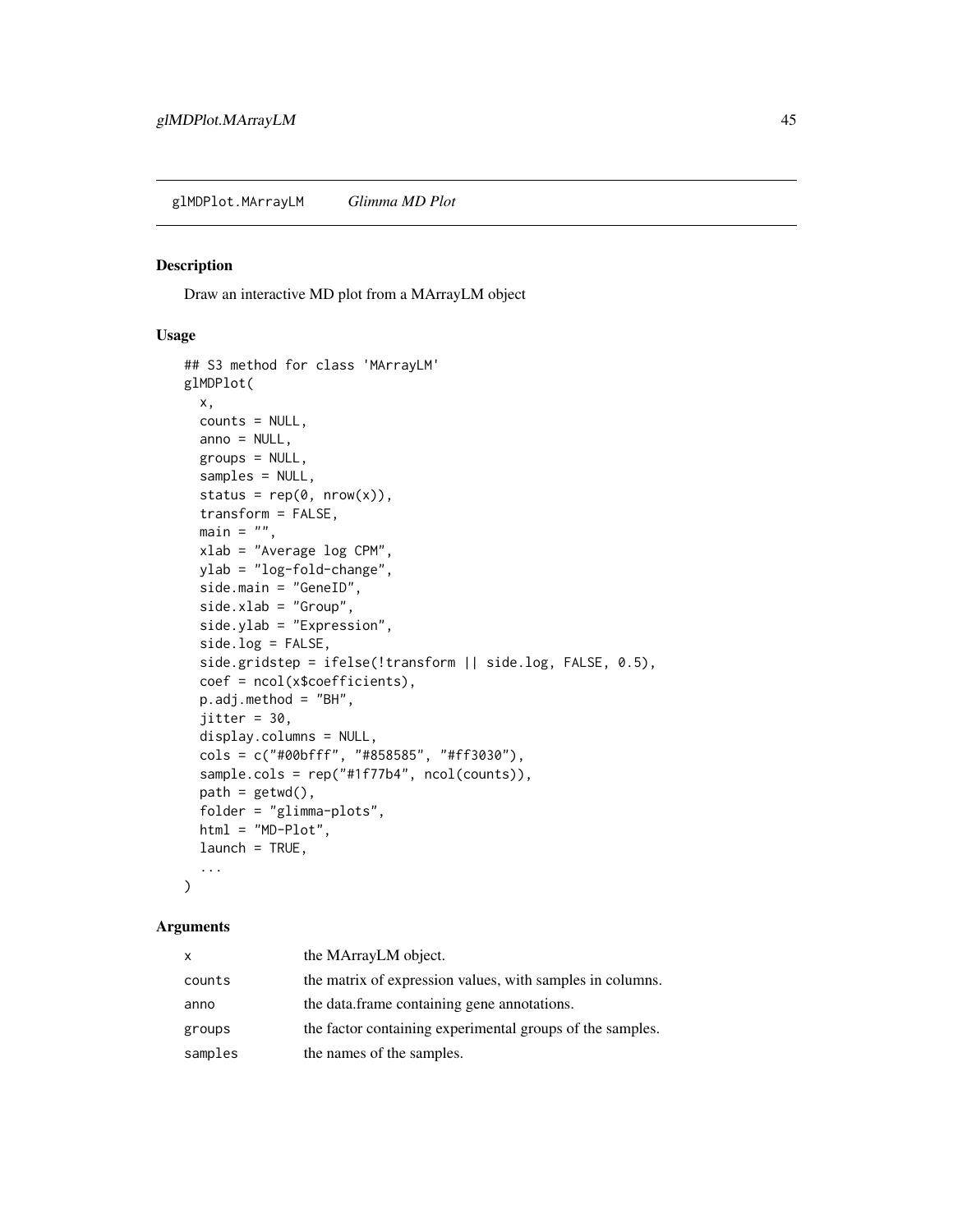<span id="page-45-0"></span>

| status          | vector giving the control status of data point, of same length as the number of<br>rows of object. If NULL, then all points are plotted in the default colour. |
|-----------------|----------------------------------------------------------------------------------------------------------------------------------------------------------------|
| transform       | TRUE if counts should be log-cpm transformed.                                                                                                                  |
| main            | the title for the left plot.                                                                                                                                   |
| xlab            | label for x axis on left plot.                                                                                                                                 |
| ylab            | label for y axis on left plot.                                                                                                                                 |
| side.main       | the column containing mains for right plot.                                                                                                                    |
| side.xlab       | label for x axis on right plot.                                                                                                                                |
| side.ylab       | label for y axis on right plot.                                                                                                                                |
| side.log        | TRUE to plot expression on the right plot on log scale.                                                                                                        |
| side.gridstep   | intervals along which to place grid lines on y axis. Currently only available for<br>linear scale.                                                             |
| coef            | integer or character index vector indicating which column of object to plot.                                                                                   |
| p.adj.method    | character vector indicating multiple testing correction method. See p. adjust<br>for available methods. (defaults to "BH")                                     |
| jitter          | the amount of jitter to apply to the samples in the expressions plot.                                                                                          |
| display.columns |                                                                                                                                                                |
|                 | character vector containing names of columns to display in mouseover tooltips<br>and table.                                                                    |
| cols            | vector of strings denoting colours corresponding to control status -1, 0 and 1.<br>(may be R named colours or Hex values)                                      |
| sample.cols     | vector of strings denoting colours for each sample point on the expression plot.                                                                               |
| path            | the path in which the folder will be created.                                                                                                                  |
| folder          | the name of the fold to save html file to.                                                                                                                     |
| html            | the name of the html file to save plots to.                                                                                                                    |
| launch          | TRUE to launch plot after call.                                                                                                                                |
| .               | additional arguments to be passed onto the MD plot. (main, xlab, ylab can be<br>set for the left plot)                                                         |

## Value

Draws a two-panel interactive MD plot in an html page. The left plot shows the log-fold-change vs average expression. The right plot shows the expression levels of a particular gene of each sample. Hovering over points on left plot will plot expression level for corresponding gene, clicking on points will fix the expression plot to gene. Clicking on rows on the table has the same effect as clicking on the corresponding gene in the plot.

## Author(s)

Shian Su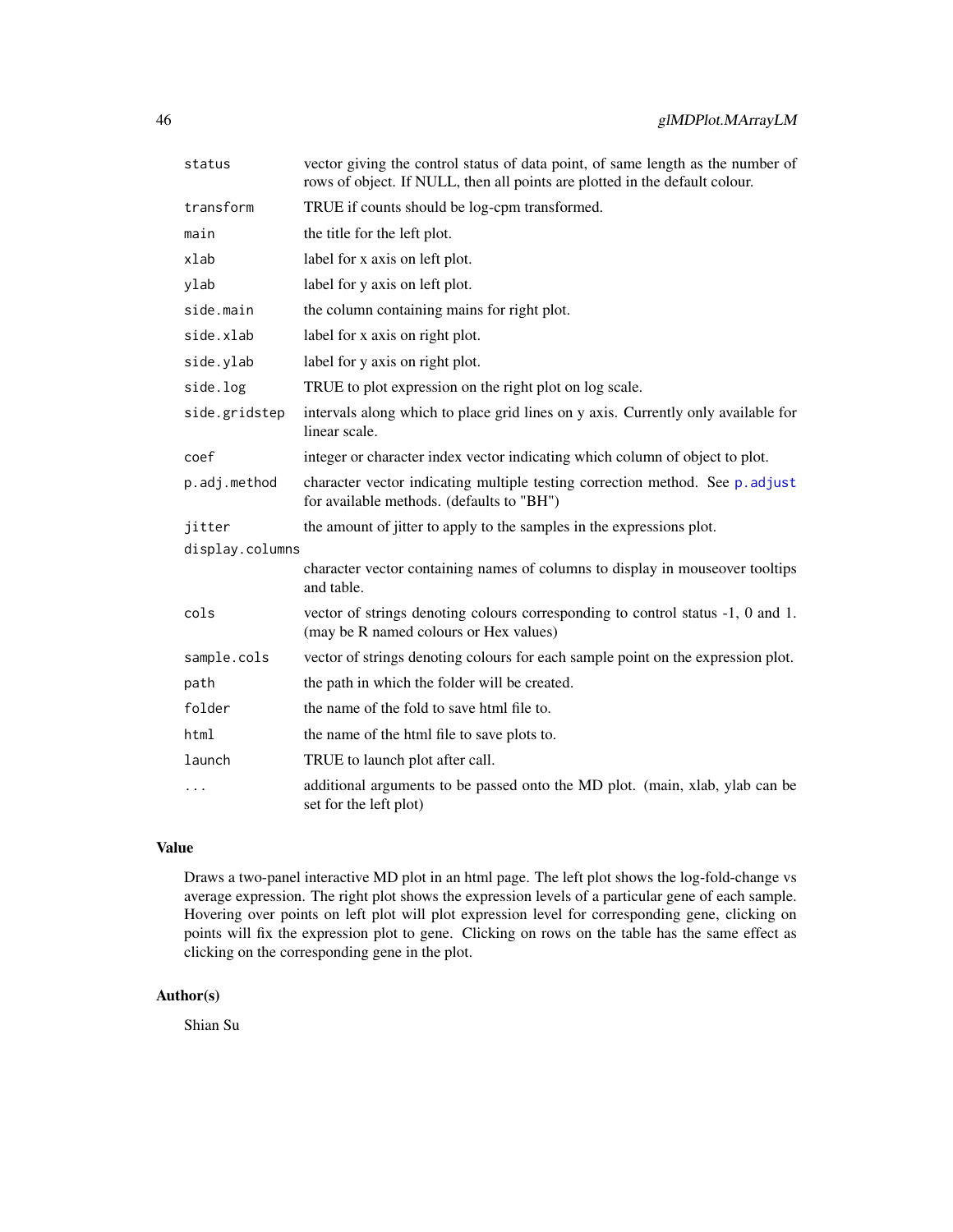<span id="page-46-0"></span>

## Description

When run inside of a text-block of Rmarkdown document using 'r ...' this produces a link and instructions about the usage of the interactive plots.

## Usage

glMDRmd(html = "MD-Plot")

## Arguments

html name of the HTML page containing plots from glMDPlot.

## Value

None

## See Also

[glMDPlot](#page-33-1)

## Examples

glMDRmd()

<span id="page-46-1"></span>glMDSPlot *Glimma MDS Plot*

## Description

Draw an interactive MD plot from a DGEList object with distances calculated from most variable genes.

## Usage

glMDSPlot(x, ...)

| $\mathsf{x}$ | the matrix containing the gene expressions. |
|--------------|---------------------------------------------|
| .            | additional arguments.                       |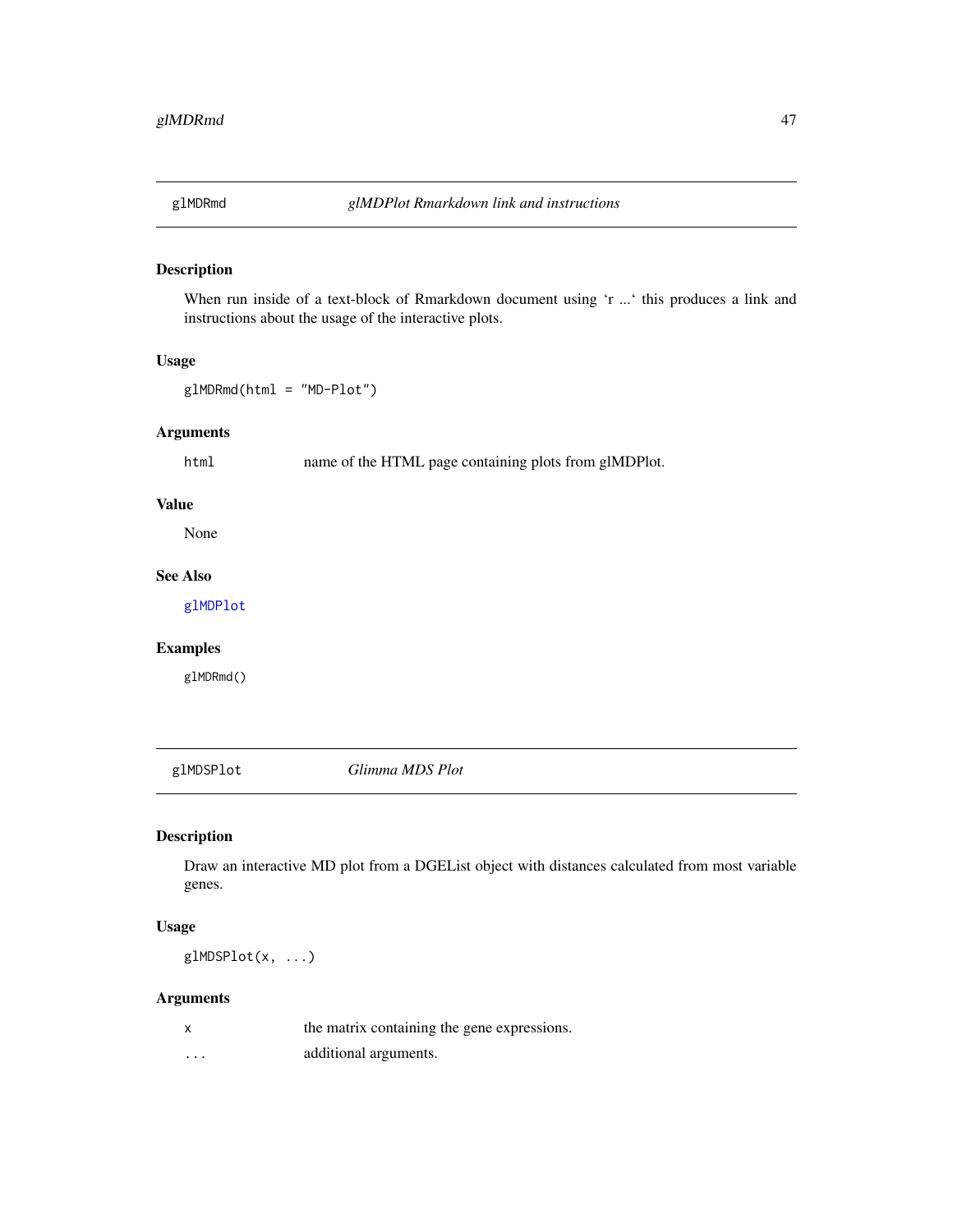## Value

Draws a two-panel interactive MDS plot in an html page. The left panel contains the plot between two MDS dimensions, with annotations displayed on hover. The right panel contains a bar plot of the eigenvalues of each dimension, clicking on any of the bars will plot the corresponding dimension against the next dimension.

## Author(s)

Shian Su, Gordon Smyth

## See Also

[glMDSPlot.default](#page-47-1), [glMDSPlot.DGEList](#page-49-1)

<span id="page-47-1"></span>glMDSPlot.default *Glimma MDS Plot*

## Description

Draw an interactive MD plot from a DGEList object with distances calculated from most variable genes.

#### Usage

```
## Default S3 method:
glMDSPlot(
 x,
  top = 500,labels = seq\_cols(x),
  groups = rep(1, ncol(x)),gene.selection = c("pairwise", "common"),
 main = "MDS Plot",
 path = getwd(),
  folder = "glimma-plots",
 html = "MDS-Plot",
 launch = TRUE,
  ...
)
```

| the matrix containing the gene expressions.     |
|-------------------------------------------------|
| the number of top most variable genes to use.   |
| the labels for each sample.                     |
| the experimental group to which samples belong. |
|                                                 |

<span id="page-47-0"></span>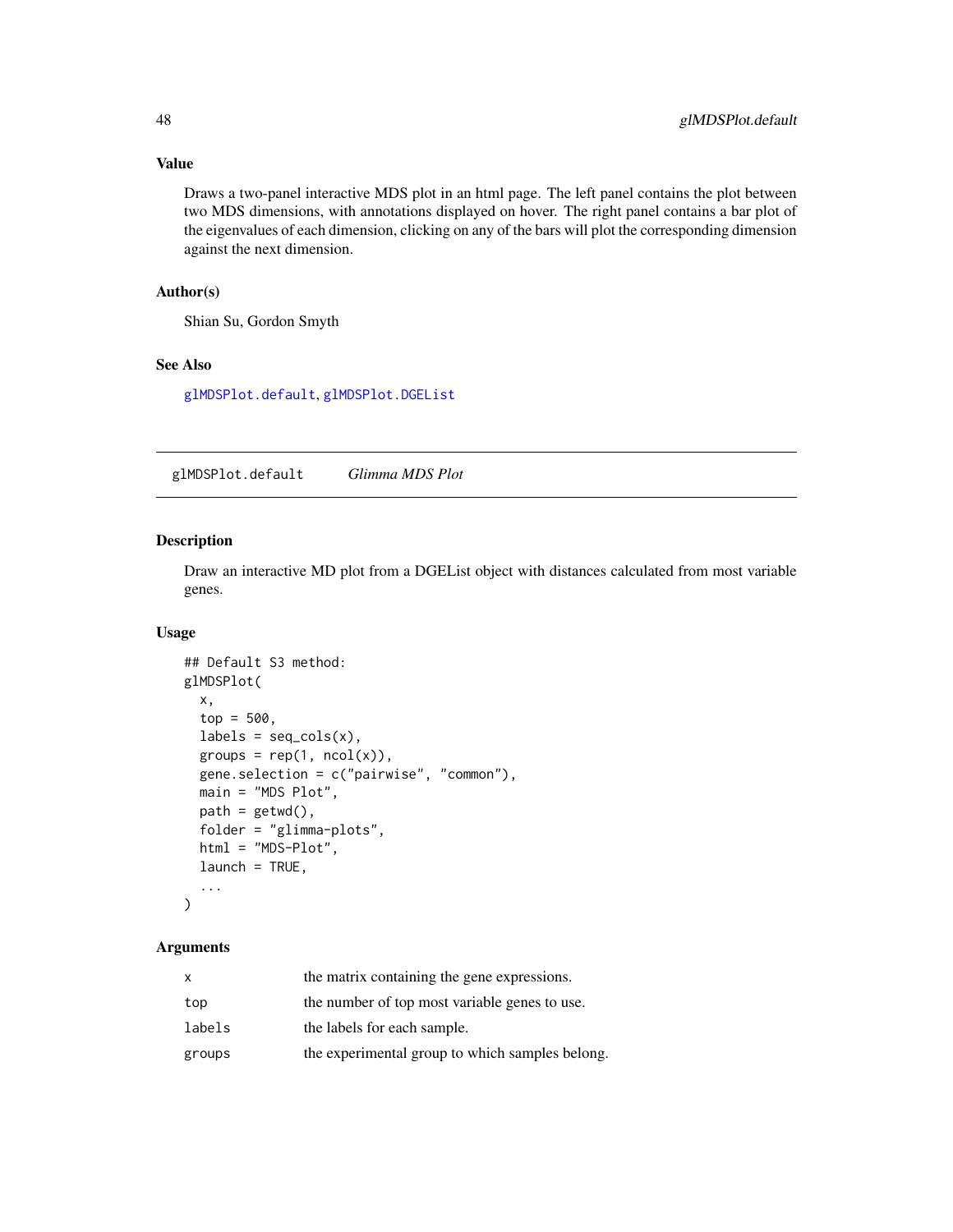## <span id="page-48-0"></span>glMDSPlot.DESeqDataSet 49

|          | gene selection "pairwise" if most variable genes are to be chosen for each pair of samples or<br>"common" to select the same genes for all comparisons. |
|----------|---------------------------------------------------------------------------------------------------------------------------------------------------------|
| main     | the title of the plot.                                                                                                                                  |
| path     | the path in which the folder will be created.                                                                                                           |
| folder   | the name of the fold to save html file to.                                                                                                              |
| html     | the name of the html file to save plots to.                                                                                                             |
| launch   | TRUE to launch plot after call.                                                                                                                         |
| $\cdots$ | additional arguments.                                                                                                                                   |

## Value

Draws a two-panel interactive MDS plot in an html page. The left panel contains the plot between two MDS dimensions, with annotations displayed on hover. The right panel contains a bar plot of the eigenvalues of each dimension, clicking on any of the bars will plot the corresponding dimension against the next dimension.

## Author(s)

Shian Su, Gordon Smyth

glMDSPlot.DESeqDataSet

*Glimma MDS Plot*

## Description

Draw an interactive MD plot from a DGEList object with distances calculated from most variable genes.

#### Usage

```
## S3 method for class 'DESeqDataSet'
glMDSPlot(
 x,
  top = 500,
 labels = NULL,
  groups = NULL,
 gene.selection = c("pairwise", "common"),
 prior.count = 0.25,
 main = "MDS Plot",
 path = getwd(),
 folder = "glimma-plots",
 html = "MDS-Plot",
 launch = TRUE,
  ...
)
```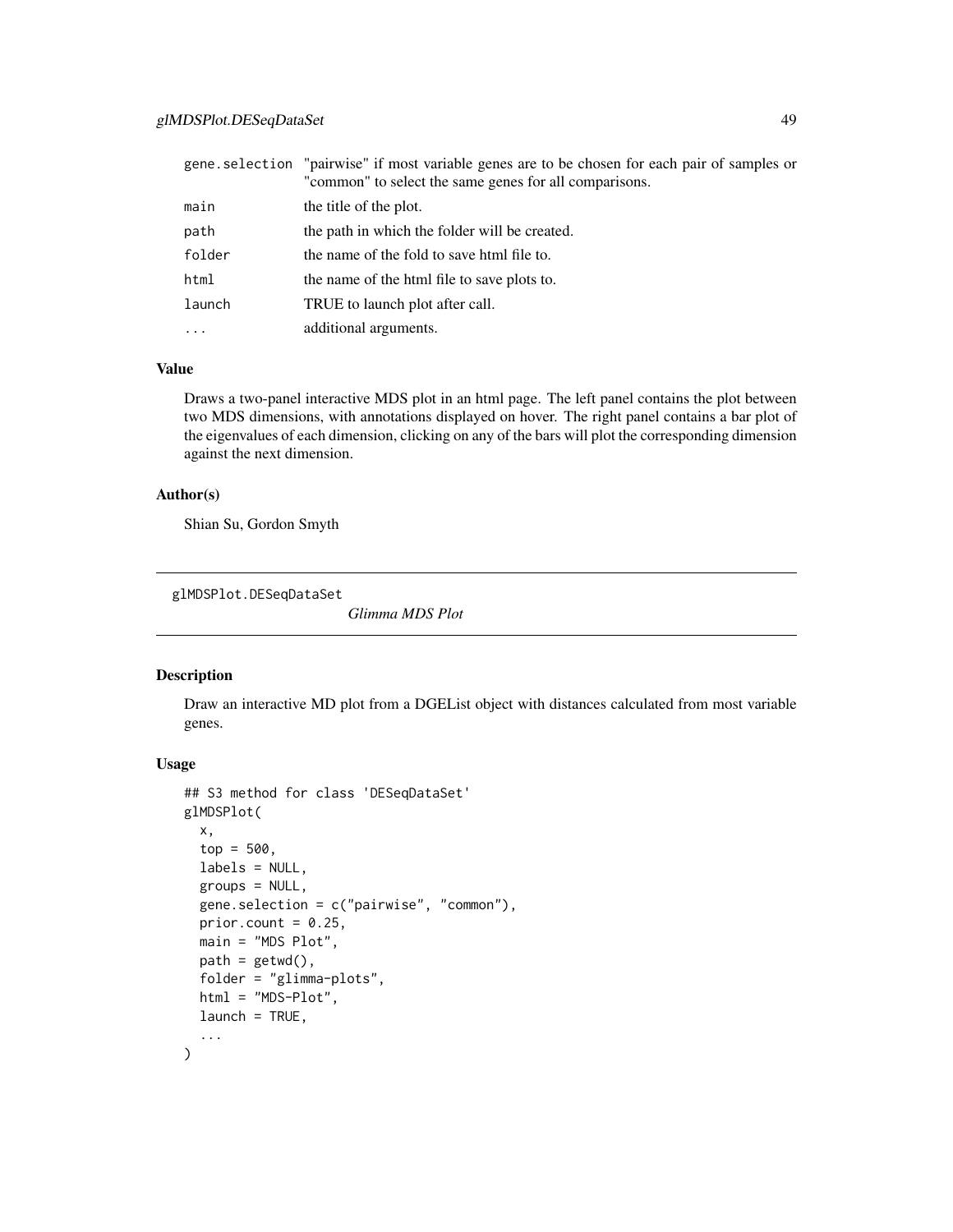## <span id="page-49-0"></span>Arguments

| x           | the DESeqDataSet containing the gene expressions.                                                                                                       |
|-------------|---------------------------------------------------------------------------------------------------------------------------------------------------------|
| top         | the number of top most variable genes to use.                                                                                                           |
| labels      | the labels for each sample.                                                                                                                             |
| groups      | the experimental group to which samples belong.                                                                                                         |
|             | gene selection "pairwise" if most variable genes are to be chosen for each pair of samples or<br>"common" to select the same genes for all comparisons. |
| prior.count | average count to be added to each observation to avoid taking log of zero. Used<br>only if log=TRUE.                                                    |
| main        | the title of the plot.                                                                                                                                  |
| path        | the path in which the folder will be created.                                                                                                           |
| folder      | the name of the fold to save html file to.                                                                                                              |
| html        | the name of the html file to save plots to.                                                                                                             |
| launch      | TRUE to launch plot after call.                                                                                                                         |
| $\cdots$    | additional arguments.                                                                                                                                   |

## Value

Draws a two-panel interactive MDS plot in an html page. The left panel contains the plot between two MDS dimensions, with annotations displayed on hover. The right panel contains a bar plot of the eigenvalues of each dimension, clicking on any of the bars will plot the corresponding dimension against the next dimension.

## Author(s)

Shian Su, Gordon Smyth

<span id="page-49-1"></span>glMDSPlot.DGEList *Glimma MDS Plot*

## Description

Draw an interactive MD plot from a DGEList object with distances calculated from most variable genes.

## Usage

```
## S3 method for class 'DGEList'
glMDSPlot(
 x,
  top = 500,labels = NULL,
 groups = rep(1, ncol(x)),
```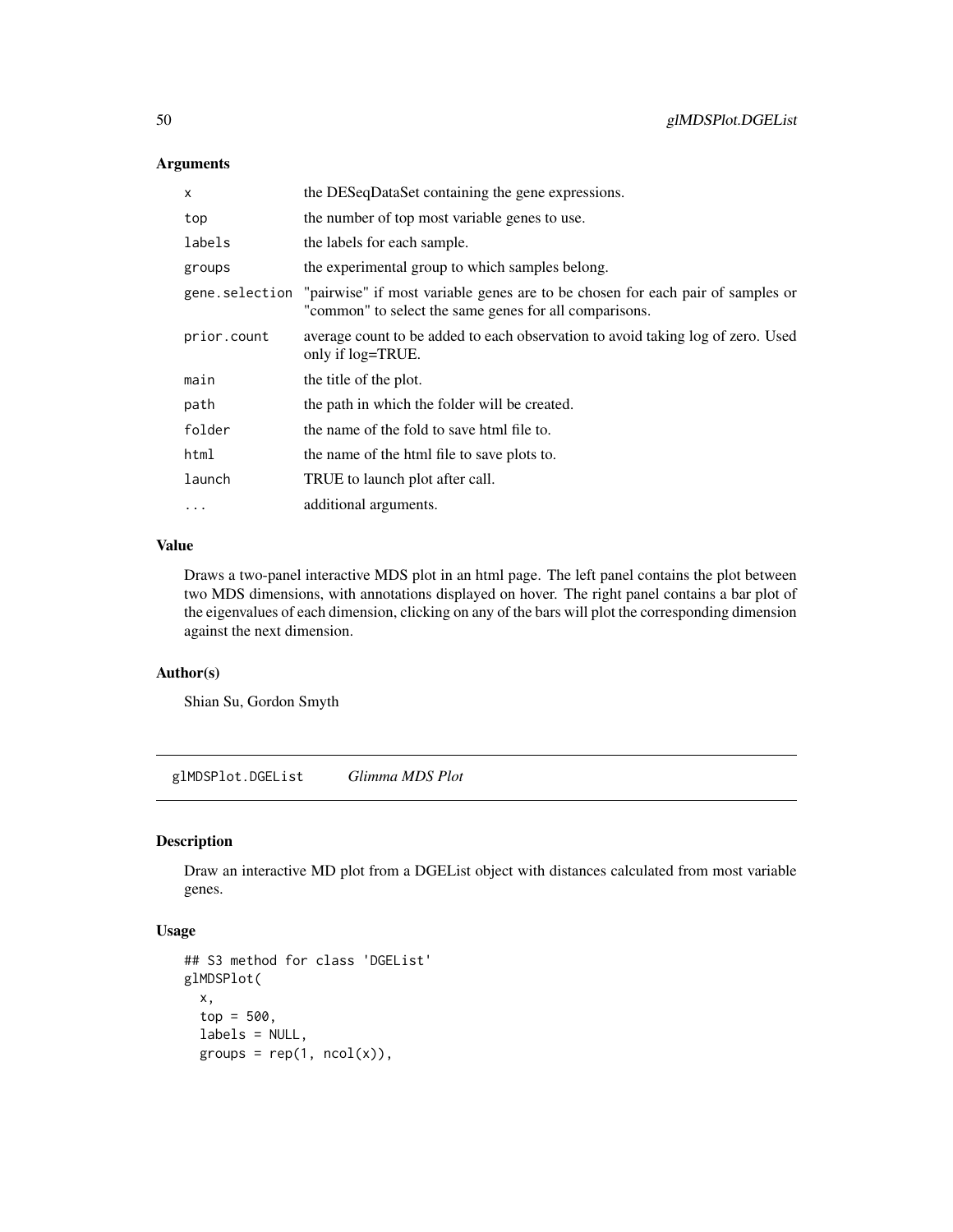## glMDSPlot.DGEList 51

```
gene.selection = c("pairwise", "common"),
 prior.count = 2,
 main = "MDS Plot",
 path = getwd(),
 folder = "glimma-plots",
 html = "MDS-Plot",
 launch = TRUE,
  ...
)
```
## Arguments

| X              | the DGEL ist containing the gene expressions.                                                                                            |
|----------------|------------------------------------------------------------------------------------------------------------------------------------------|
| top            | the number of top most variable genes to use.                                                                                            |
| labels         | the labels for each sample.                                                                                                              |
| groups         | the experimental group to which samples belong.                                                                                          |
| gene.selection | "pairwise" if most variable genes are to be chosen for each pair of samples or<br>"common" to select the same genes for all comparisons. |
| prior.count    | average count to be added to each observation to avoid taking log of zero. Used<br>only if log=TRUE.                                     |
| main           | the title of the plot.                                                                                                                   |
| path           | the path in which the folder will be created.                                                                                            |
| folder         | the name of the fold to save html file to.                                                                                               |
| html           | the name of the html file to save plots to.                                                                                              |
| launch         | TRUE to launch plot after call.                                                                                                          |
| $\ddotsc$      | additional arguments.                                                                                                                    |

## Value

Draws a two-panel interactive MDS plot in an html page. The left panel contains the plot between two MDS dimensions, with annotations displayed on hover. The right panel contains a bar plot of the eigenvalues of each dimension, clicking on any of the bars will plot the corresponding dimension against the next dimension.

## Author(s)

Shian Su, Gordon Smyth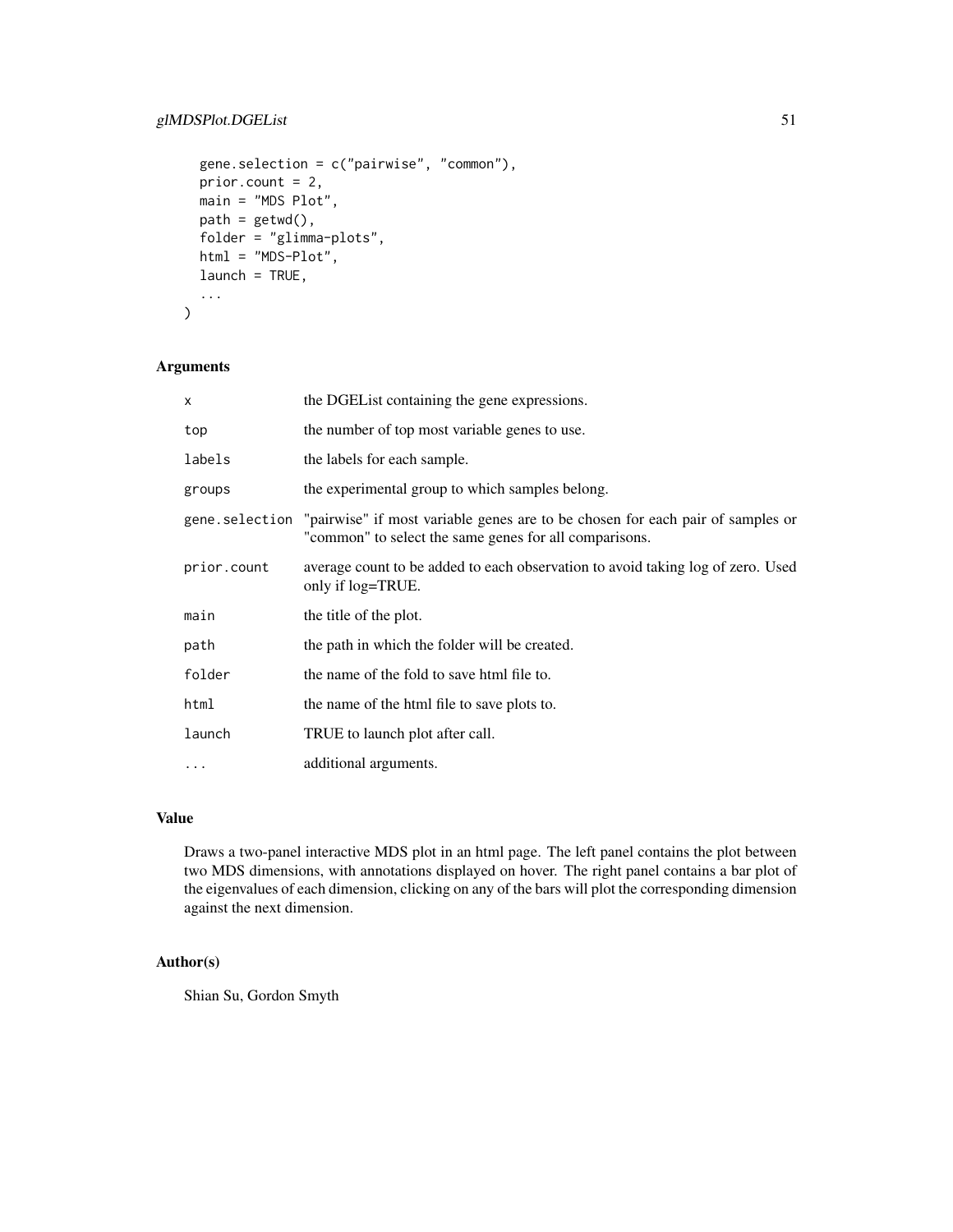<span id="page-51-1"></span><span id="page-51-0"></span>

## Description

Draw an interactive XY plot with multiple panels

## Usage

```
glXYPlot(
 x,
 y,
 counts = NULL,
 groups = NULL,
  samples = NULL,
  status = rep(0, nrow(data)),
  anno = NULL,display.columns = NULL,
  xlab = "x",
 ylab = "y",
  side.main = "GeneID",
  side.xlab = "Group",
  side.ylab = "Expression",
  sample.cols = rep("#1f77b4", length(groups)),
  cols = c("#00bfff", "#858585", "#ff3030"),
  jitter = 30,
 path = getwd(),
  folder = "glimma-plots",
  html = "XY-Plot",
  launch = TRUE,
  ...
)
```

| $\mathsf{x}$ | a numeric vector of values to plot on the x-axis of the summary plot.                                                                                         |
|--------------|---------------------------------------------------------------------------------------------------------------------------------------------------------------|
| y            | a numeric vector of values to plot on the y-axis of the summary plot.                                                                                         |
| counts       | the matrix containing all counts, the column order should correspond to the order<br>of the x and y vectors.                                                  |
| groups       | the factor containing experimental groups of the samples.                                                                                                     |
| samples      | the names of the samples.                                                                                                                                     |
| status       | vector giving the control status of data point, of same length as the number of<br>rows of object. If NULL, then all points are plotted in the default colour |
| anno         | the data.frame containing gene annotations.                                                                                                                   |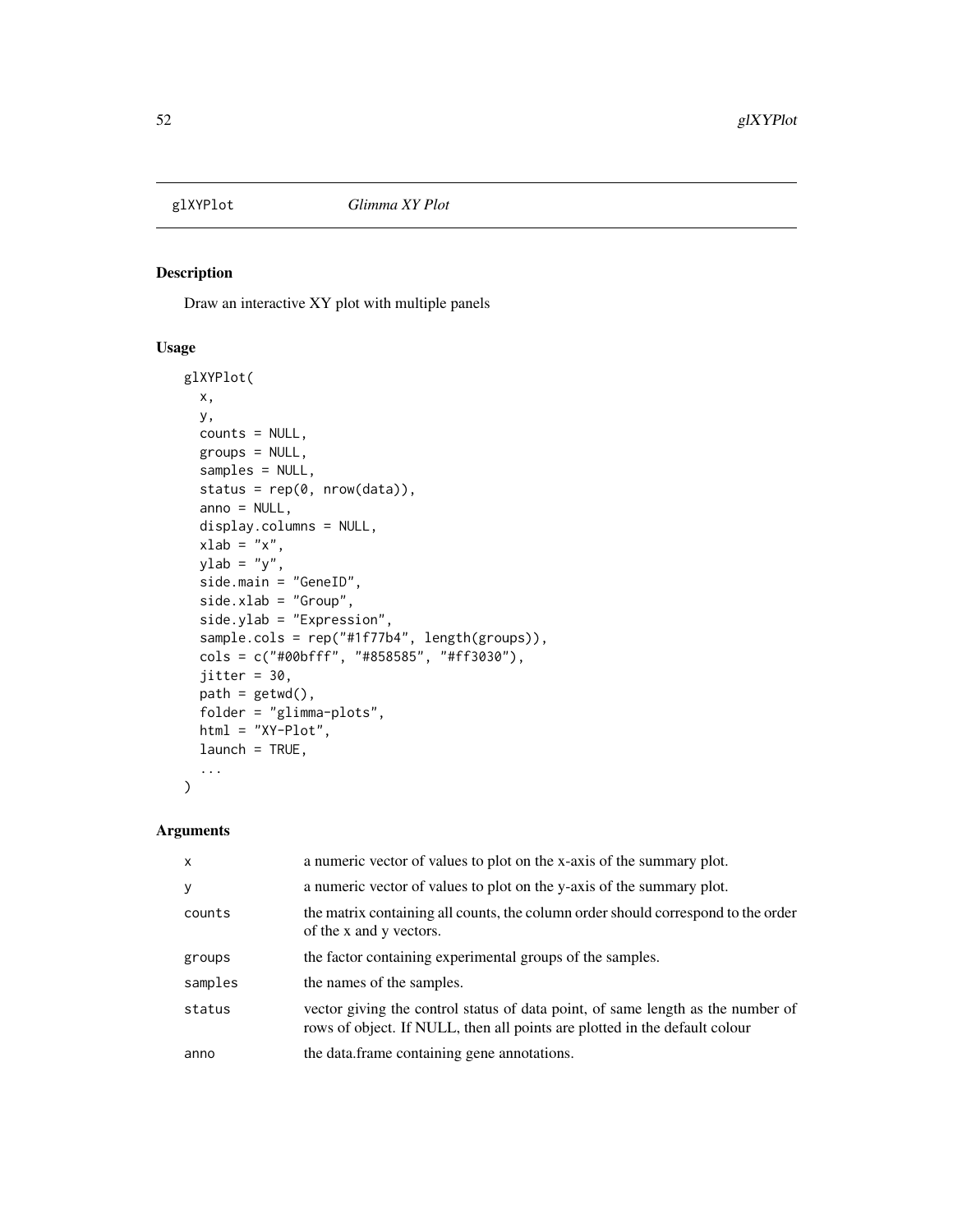#### glXYPlot  $53$

display.columns

|             | character vector containing names of columns to display in mouseover tooltips<br>and table.                               |
|-------------|---------------------------------------------------------------------------------------------------------------------------|
| xlab        | the label on the x axis for the left plot.                                                                                |
| ylab        | the label on the y axis for the left plot.                                                                                |
| side.main   | the column containing mains for right plot.                                                                               |
| side.xlab   | the label on the x axis for the right plot.                                                                               |
| side.ylab   | the label on the y axis for the right plot.                                                                               |
| sample.cols | vector of strings denoting colours for each sample point on the expression plot.                                          |
| cols        | vector of strings denoting colours corresponding to control status -1, 0 and 1.<br>(may be R named colours or Hex values) |
| jitter      | the amount of jitter to apply to the samples in the expressions plot.                                                     |
| path        | the path in which the folder will be created.                                                                             |
| folder      | the name of the fold to save html file to.                                                                                |
| html        | the name of the html file to save plots to.                                                                               |
| launch      | TRUE to launch plot after call.                                                                                           |
| .           | additional arguments to be passed onto the MD plot. (main, etc. can be set for<br>the left plot)                          |

## Value

Draws a two-panel interactive XY scatter plot in an html page. The left plot shows the x and y values specified. The right plot shows the expression levels of a particular gene in each sample. Hovering over points on left plot will plot expression level for the corresponding gene, clicking on points will fix the expression plot to that gene. Clicking on rows on the table has the same effect as clicking on the corresponding gene in the plot. This function generates a display that is similar in style to glMDPlot, except that it provides more flexibility in what the user can provide.

## Author(s)

Charity Law and Shian Su

## Examples

```
data(iris)
```

```
glXYPlot(iris$Sepal.Width, iris$Sepal.Length,
        xlab="Sepal.Width", ylab="Sepal.Length", side.main="PlantID")
```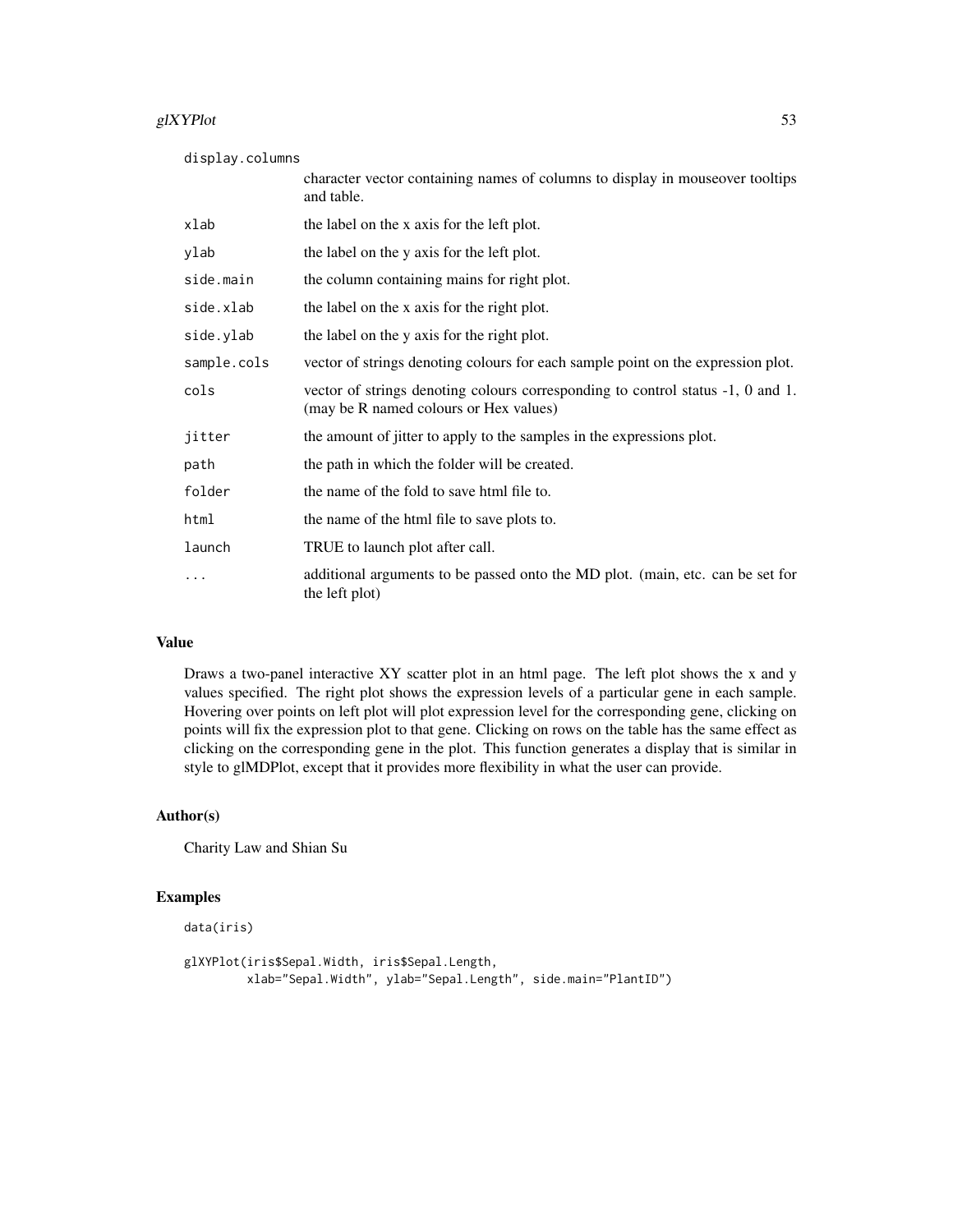<span id="page-53-0"></span>

## Description

Check if string(s) are valid hex colour representation

## Usage

is.hex(x)

## Arguments

 $x$  the colour value(s) to check.

#### Value

Logical vector indicating if strings(s) are valid hex representations

lymphomaRNAseq *Mouse based RNAseq data for study of smchd1 gene.*

## Description

Mouse based RNAseq data for study of smchd1 gene.

## Author(s)

Ruijie Liu, Kelan Chen, Natasha Jansz, Marnie E. Blewitt, Matthew E. Ritchie

## References

<http://www.sciencedirect.com/science/article/pii/S2213596015301306>